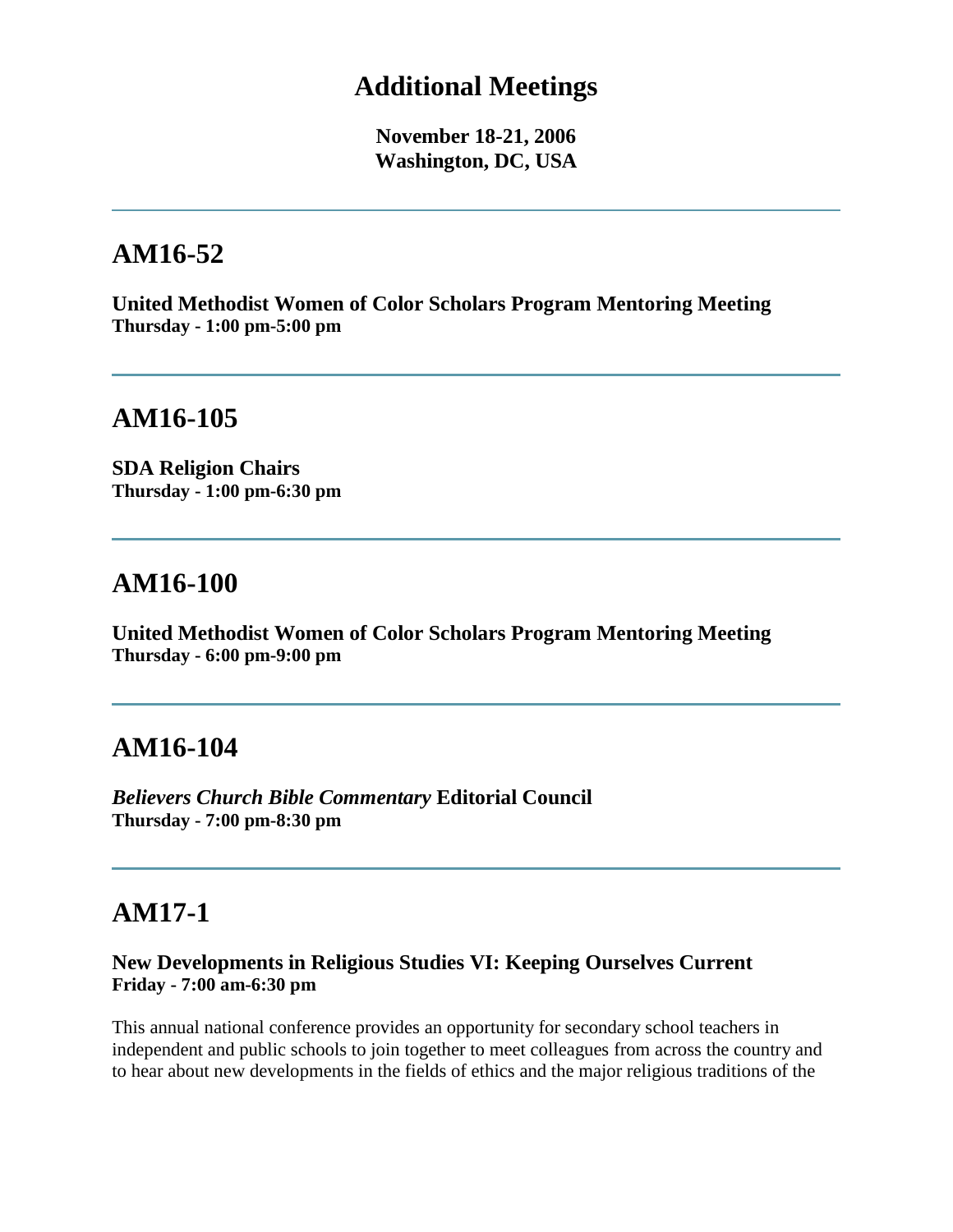world. Nationally and internationally known scholars share information about new research and resources, and teachers talk together about innovative projects they are developing.

Please visit [www.hds.harvard.edu/prse/ndrs](http://www.hds.harvard.edu/prse/ndrs) for updated information, including the agenda, presentation descriptions, and registration forms.

# **AM17-2**

**Dharma Association of North America (DANAM) Friday - 7:00 am-8:30 am**

DANAM Program Meeting (Staff and Volunteers)

# **AM17-5**

*Believers Church Bible Commentary* **Editorial Council Friday - 8:30 am-11:30 am**

## **AM17-4**

**United Methodist Women of Color Scholars Program Mentoring Meeting Friday - 9:00 am-11:30 pm**

# **AM17-10**

**Christians Associated for Relationships with Eastern Europe Friday - 9:00 am-8:30 pm**

Theme: *Inter-church and Inter-religious Tensions in Post Communist Eastern Europe: Can Americans Serve as Reconcilers?*

Panelists: Paul Crego, Krystyna Gorniak-Kocikowska, Peter Kuzmic, Duncan Hanson, Paul Mojzes, Ines Murzaku, James Payton, Walter Sawatsky, Gerald Shenk, Charles West, and Paul Wilson.

Call for additional papers: send to Paul Mojzes, [pmojzes@rosemont.edu](mailto:pmojzes@rosemont.edu) by September 15. Information and preregistration to James Peyton at [caree@redeemer.on.ca;](mailto:caree@redeemer.on.ca) 1-905-648-2139 x 4287. Registration: \$30. CAREE members and students: \$20.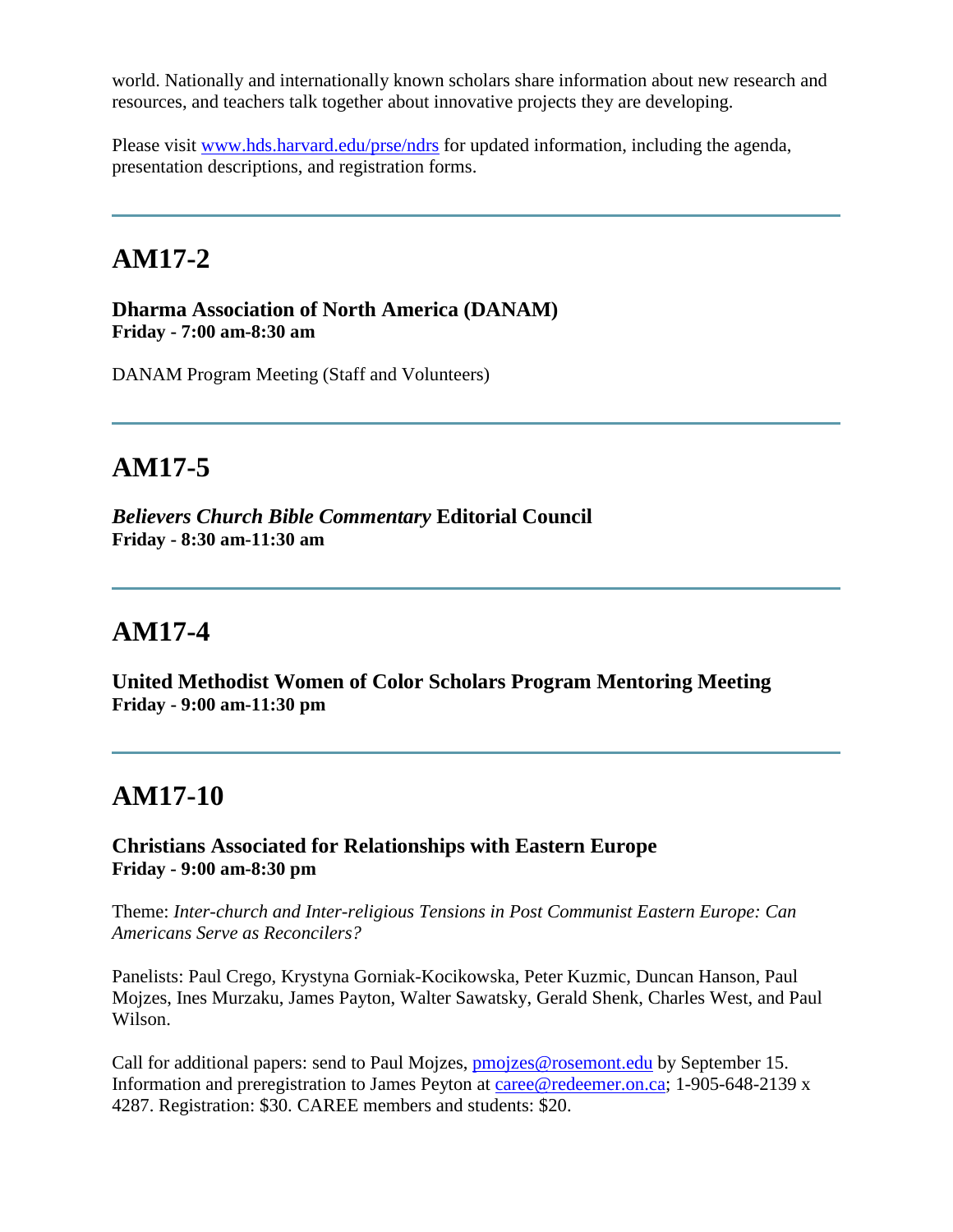#### **Conference on Contemporary Pagan Studies Friday - 9:00 am-6:00 pm**

Theme: *Paganism in Public Spaces: Social, Legal, and Political Interactions*

9:00 am

Registration

9:30 am - 10:45 am

Murph Pizza, University of Wisconsin, Milwaukee

*Sharkey's End: Paganism's Public Challenge and the Limitations of Legitimacy in the Minnesota Twin Cities*

Laurel Zwissler, University of Toronto

*Public Spirituality, Personal Religion: Pagan Activists and Political Community*

11:00 am – 12:30 pm

Panel: *Psychological Perspectives on Contemporary Paganism*

Judy Harrow, Cherry Hill Seminary

Amanda Wolfe, Georgia State University

12:30 pm – 2:00 pm

Lunch

 $2:00 \text{ pm} - 3:15 \text{ pm}$ 

Mandy Furney, University of Waterloo

*Quirky Neighbours or Occult Corruptors of Youth? Pagans and Witches in the Newsmedia*

Pam Detrixhe, Temple University

*Performing "Religion" in Public: The Pagan Cluster at the Interfaith*

3:30 pm – 5:30 pm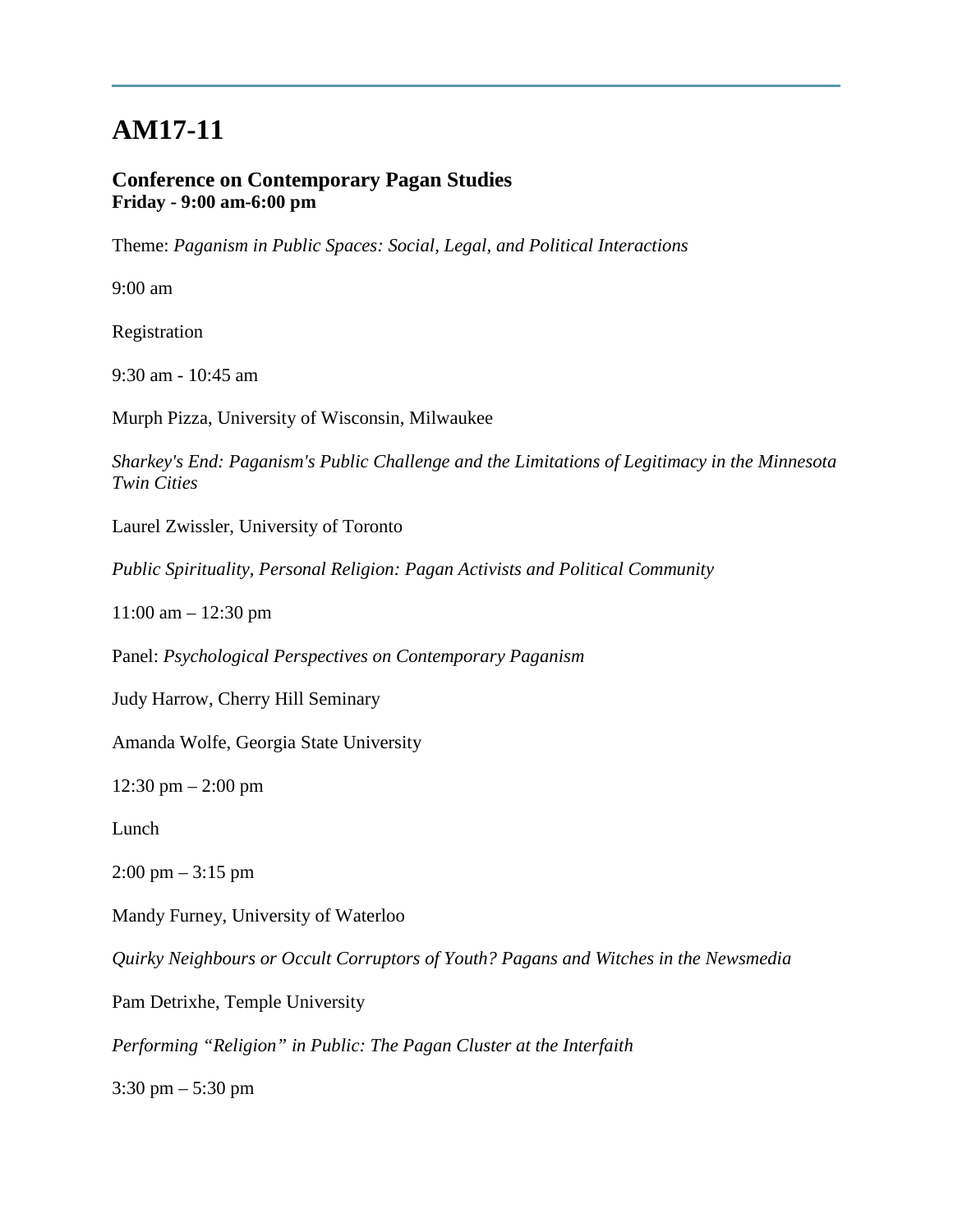#### TBA

For more information and update visit [www.paganstudies.org](http://www.paganstudies.org/) or e-mail Cat McEarchern at [cat@paganstudies.org.](mailto:cat@paganstudies.org)

# **AM17-12**

#### **Dharma Association of North America (DANAM) Friday - 9:00 am-11:45 am**

Theme: *Challenges in Translation of Hindu Classical Texts*

Graham M. Schweig, Christopher Newport University, Presiding

Presenters:

Laurie Patton, Emory University

*Challenges in Translating the Vedic Texts*

Graham M. Schweig, Christopher Newport University;

*Challenges in Translating the Bhagavad Gita* 

BVK Shastry, Hindu University of America

*Pāṇinian Grammar Rules Governing Compound Words Formed with 'Ārya' in Bhagavad-Gita (2-2).* 

Ithamar Theodor, Haifa University, Israel

*Looking into the Structure of the Bhagavad Gita as a Precondition for its Translation*

Prabhavati C. Reddy, Northwestern University

*Text and Context: Making the Sense of the Srisailakhandamu*

### **AM17-13**

**Adventist Society for Religious Studies Friday - 9:00 am-11:30 am**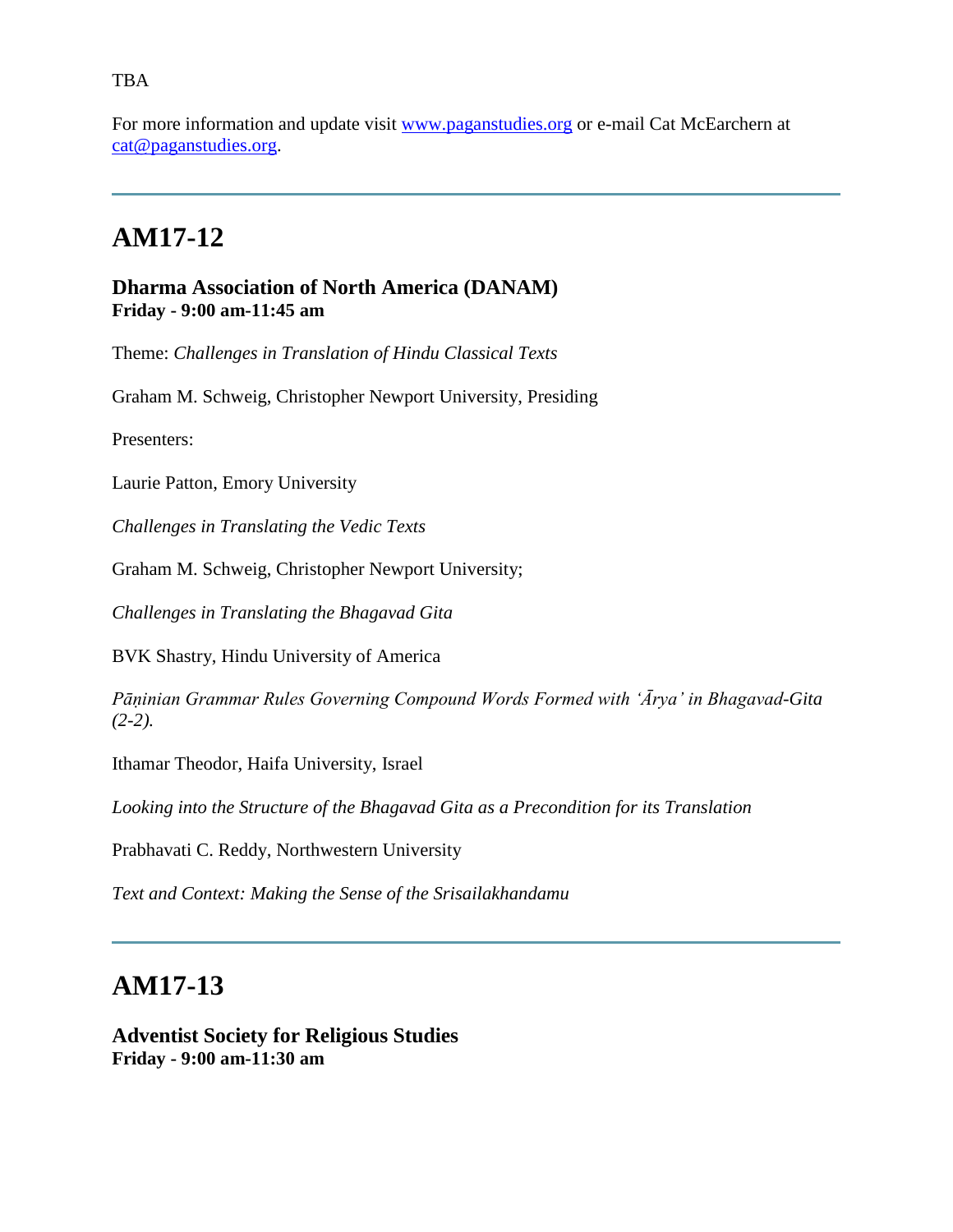Thursday through Saturday the Adventist Society for Religious Studies will address the topic Paul among Adventists: *Engaging Paul from an Adventist Perspective.* The presidential address, *Paul, the Law, and the Judgement*, will be presented by Richard Choi from the Seventh-day Adventist Theological Seminary located at Andrews University. A business session will follow. For additional information regarding this section contact Ernest Furness at P.O. Box 8050, Riverside, CA 92515 or [FurnessEF@secc-sda.org.](mailto:FurnessEF@secc-sda.org)

## **AM17-14**

**Best Practices in Teaching Theology and the Arts Consultation Friday - 9:00 am-11:30 am**

# **AM17-15**

**North American Association for the Study of Religion: Executive Council Meeting Friday - 9:00 am-11:30 am**

# **AM17-16**

**Society for Buddhist-Christian Studies Board Meeting Friday - 9:00 am-11:30 am**

## **AM17-17**

**North American Paul Tillich Society Friday - 9:00 am-11:15 am**

See A17-6 for details.

## **AM17-18**

**Lutheran Women in Theological Studies Friday - 9:00 am-11:30 am**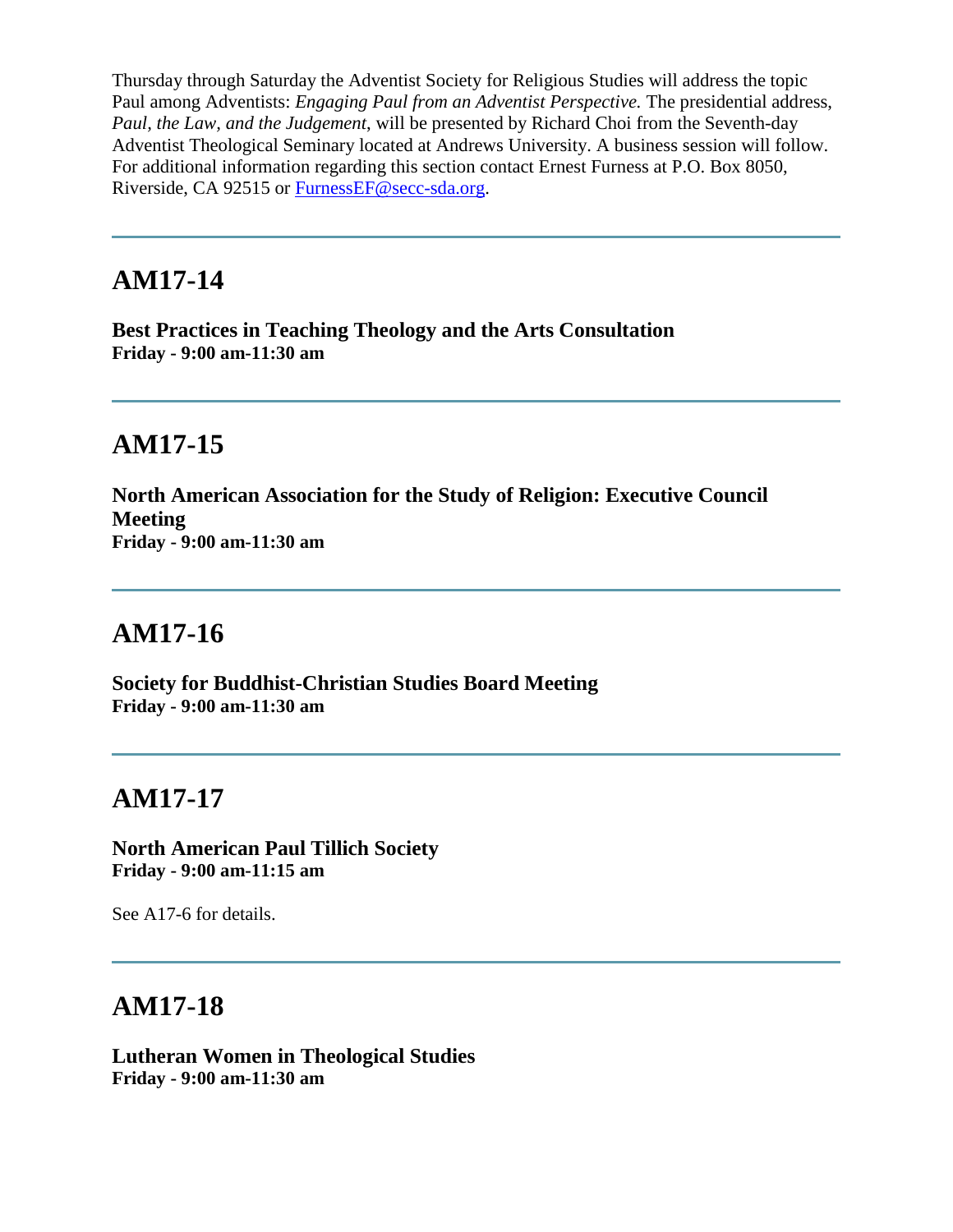Lutheran women in theological and religious studies as well as some local Lutheran clergywomen gather annually for scholarship, worship, and friendship. Lutheran women scholars -- including graduate students -- and other women who teach or study at Lutheran colleges and seminaries are welcome to attend all or part of the meeting. Questions?

To register please contact Sandra Mejia at 1-773-380-2885 or [sandra.mejia@elca.org.](mailto:sandra.mejia@elca.org)

## **AM17-20**

**North American Paul Tillich Society Friday - 11:30 am-1:15 pm**

See A17-7 for details.

### **AM17-25**

**Forum on Religion and Ecology Friday - 12:00 pm-2:00 pm**

### **AM17-50**

*Dietrich Bonhoeffer Works* **Editorial Board Friday - 1:00 pm-6:30 pm**

## **AM17-51**

**Institute for Biblical Research Board of Directors Meeting Friday - 1:00 pm-6:30 pm**

## **AM17-52**

*The Cambridge History of Ancient Mediterranean Religions: Comparative Religion in Theory and Practice* **Friday - 1:00 pm-6:30 pm**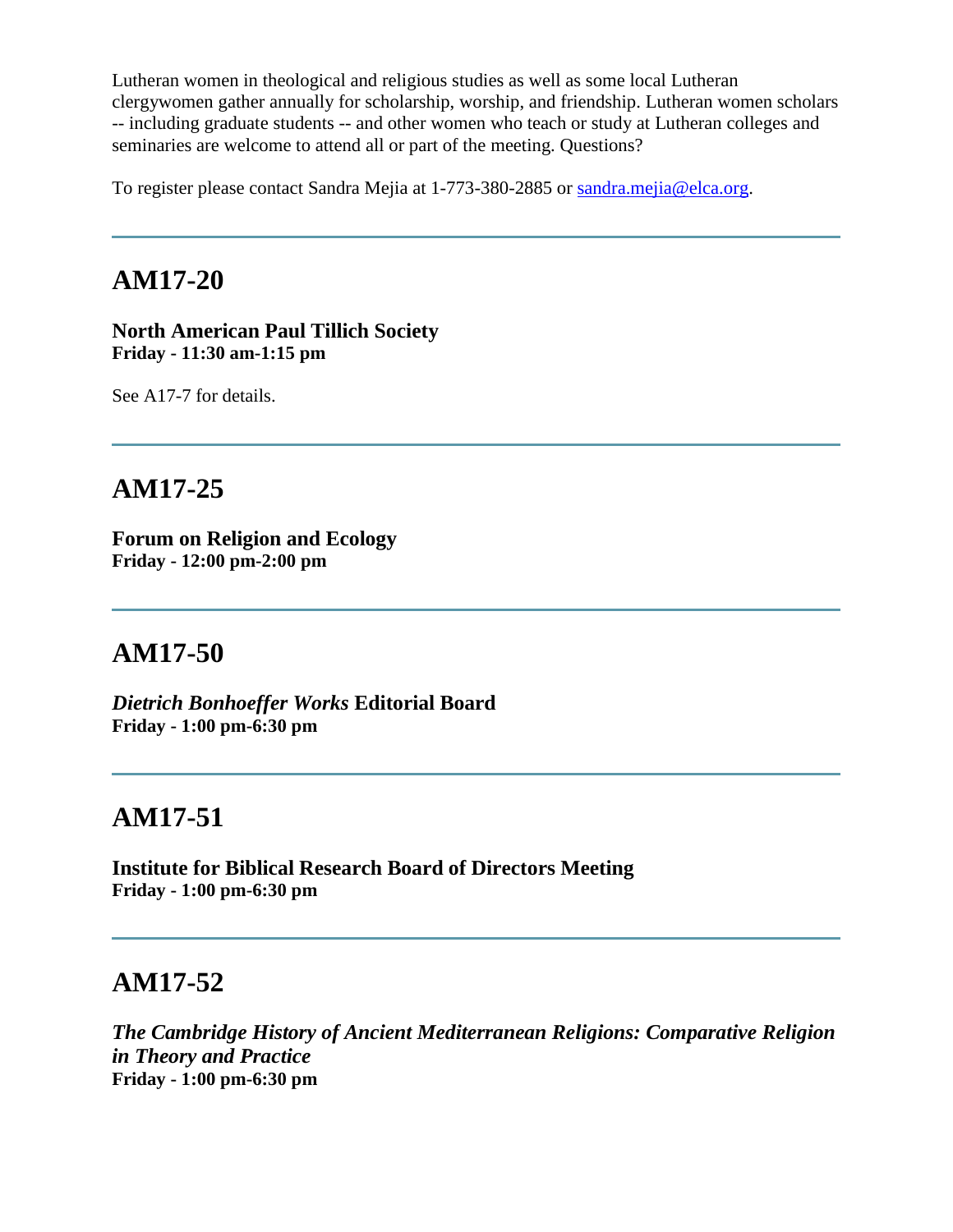**Adventist Society for Religious Studies Friday - 1:00 pm-6:30 pm**

# **AM17-54**

**Dharma Association of North America (DANAM) Friday - 1:00 pm-3:30 pm**

Theme: *Yoga Philosophy and Its Implications in Dharma Traditions*

Sub-Theme: *Re-imagining Yoga, Imagining Yoga-s*

Jeffrey C. Ruff, Marshall University, Convener

Ramdas Lamb, University of Hawaii at Manoa, Presiding

Jeffrey C. Ruff, Marshall University

*Re-imagining Yoga, Imagining Yoga-s*

Ian Whicher, University of Manitoba

*Kaivalya in the Yoga Sutra: Ultimate Disengagement or Engagement?*

Sthaneshwar Timalsina, San Diego State University

*Nath Yoga: Union of the Body and the Cosmos*

Jeffrey Stephen Lidke, Berry College

*The Royal Wisdom: Power or Transcendence? That is the question*

Alfred Collins, Anchorage, AK

*Dharma Cloud Samadhi: The Other Side of Release (kaivalya) in Patanjali's Yoga Sutra and the Samkhya Karika*

Beverley Foulks, Harvard University

*Super Samskara-s: Soteriological Subliminal Impressions in Patanjali's Yoga Sutra*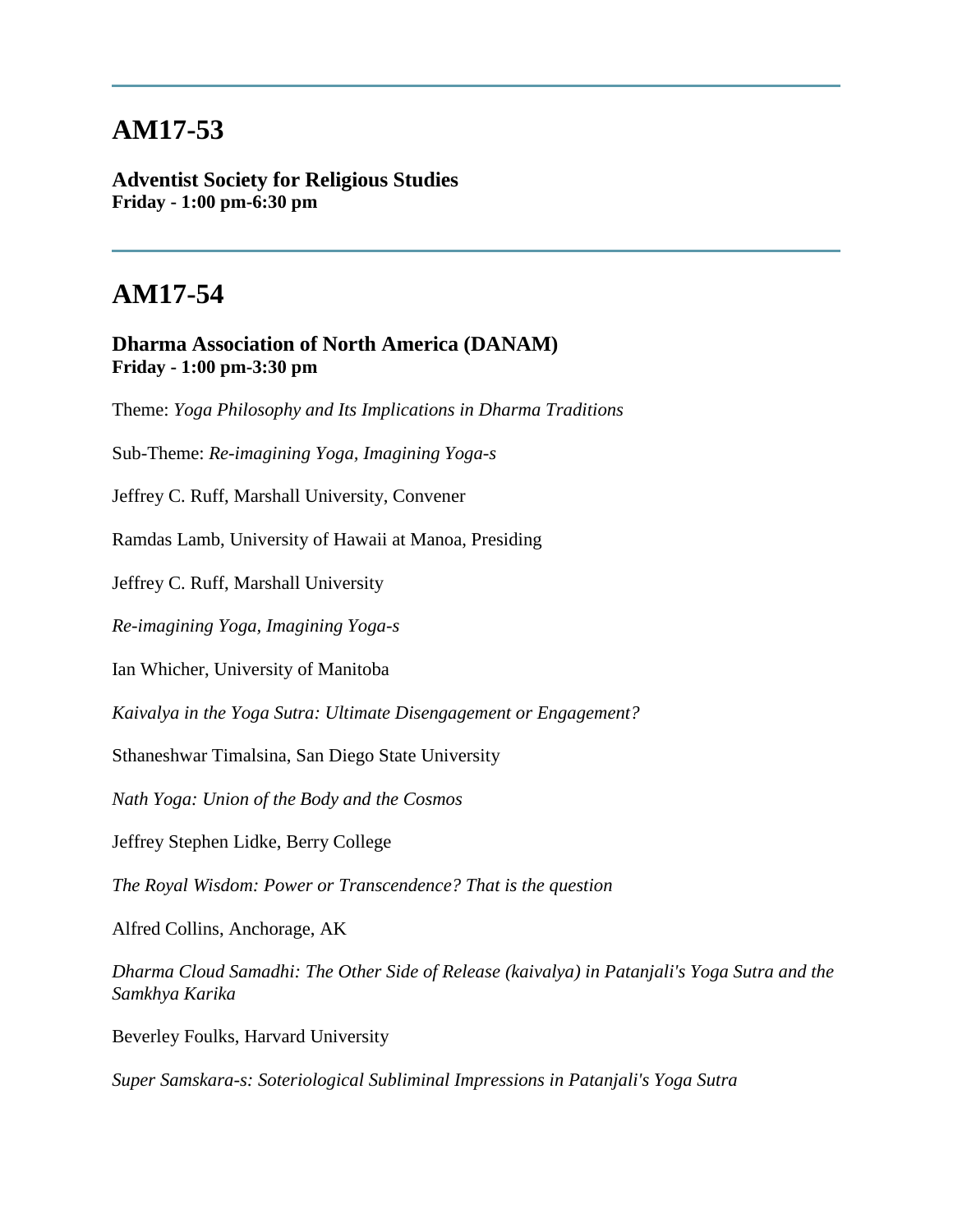**Womanist Consultation Friday - 1:00 pm-6:00 pm**

### **AM17-56**

*Believers Church Bible Commentary* **Editorial Council Friday - 1:00 pm-5:00 pm**

### **AM17-57**

#### **Challenges Facing Young African American Men, Their Families, and Their Communities: The Role of Policy, Culture, and Faith Friday - 1:00 pm-4:30 pm**

This event is co-sponsored by the Religion, Public Policy, and Political Change Consultation of the AAR, The Urban Institute, and The National Campaign to Prevent Teen Pregnancy

1:00 – 2:30 *The Costs of Neighborhood Exclusion and Isolation*

Clarence Page, *Chicago Tribune*, Presiding

Panelists:

Margery Austin Turner, The Urban Institute

Darryl Trimiew, Medgar Evers College

2:45 – 3:00 Break

3:00 – 4:30 *Improving Work and Family Prospects for Young African American Men*

E.J. Dionne, *Washington Post* and The Brookings Institution, Presiding

Panelists:

Ronald B. Mincy, Columbia University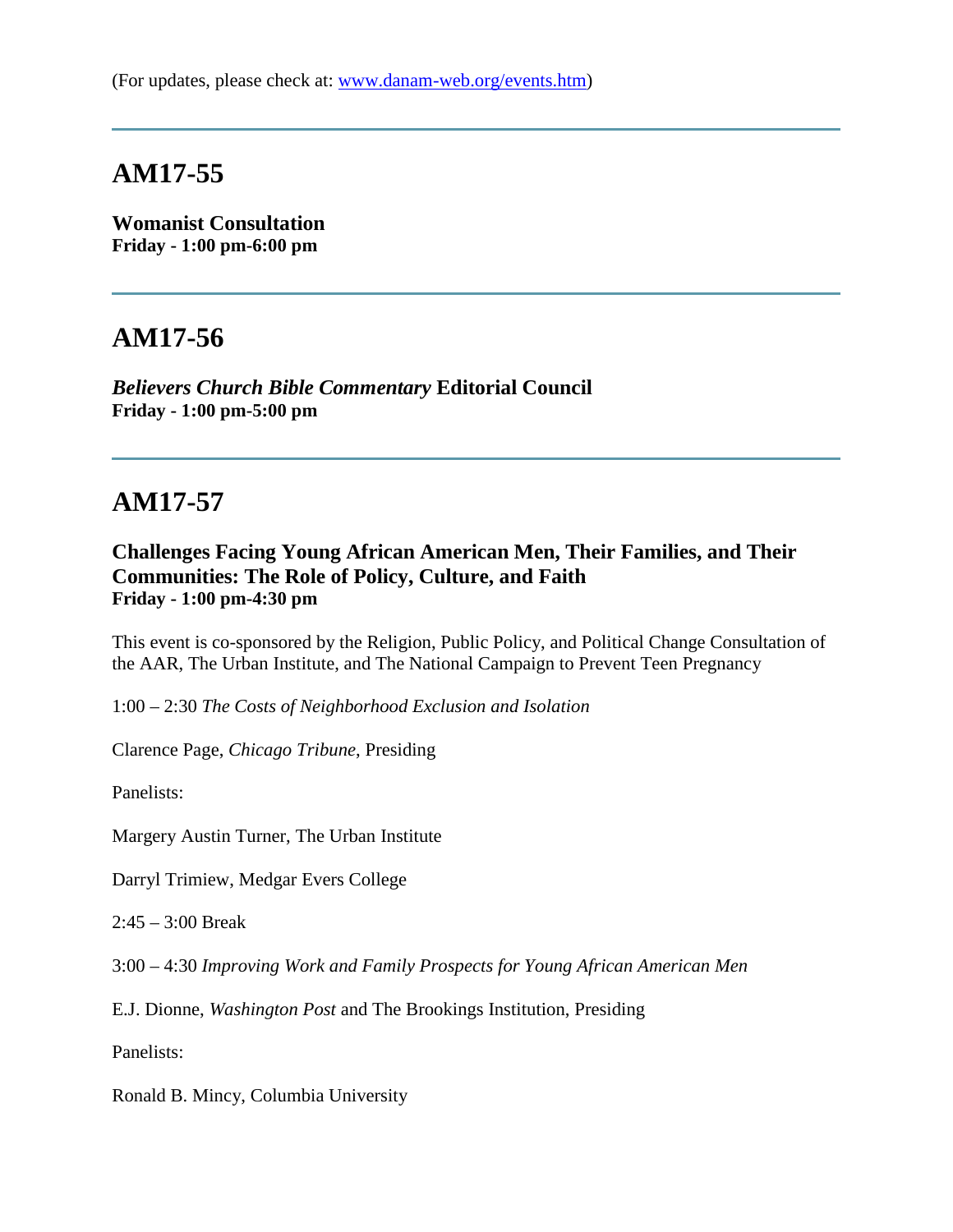William A. Galston, The Brookings Institution

To receive additional information about this meeting, please contact Joe Pettit at [morganprof@yahoo.com.](mailto:morganprof@yahoo.com)

# **AM17-58**

*Religious Studies Review* **Editors' Meeting Friday - 1:00 pm-3:30 pm**

### **AM17-59**

*Studia Theologica* **Editorial Board Meeting Friday - 1:00 pm-3:30 pm**

### **AM17-60**

**North American Association for the Study of Religion Friday - 1:00 pm-3:30 pm**

See A17-50 for details.

# **AM17-61**

**Society for Buddhist-Christian Studies Board Meeting Friday - 1:00 pm-3:30 pm**

### **AM17-62**

**Thomas F. Torrance Theological Fellowship Friday - 1:00 pm-3:30 pm**

See A17-55 for details.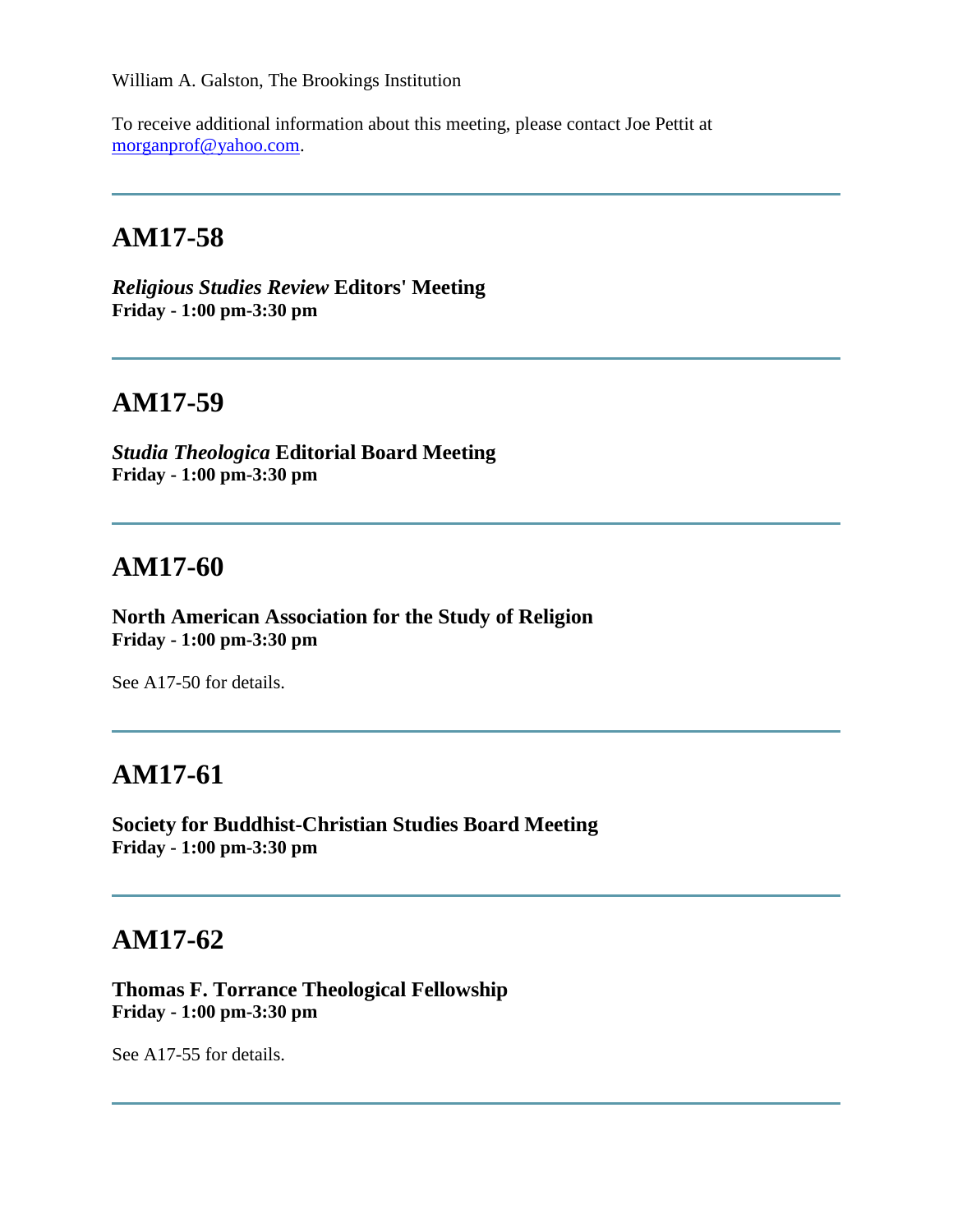**Theology and Ethics Colloquy Friday - 1:00 pm-6:30 pm**

# **AM17-64**

**Quaker Theological Discussion Group Friday - 1:00 pm-3:30 pm**

Paul Anderson, George Fox University, Presiding

Theme: *Truth and Power*

Newton Garver, State University of New York

*Speaking Truth to Power*

Shannon Craigo-Snell, Yale University

*Empowering the Truth*

Miroslav Volf, Yale University

*Response and Reflections on Truth, Memory, and Reconciliation*

# **AM17-70**

**Lutheran Women in Theological Studies Friday - 1:00 pm-3:30 pm**

### **AM17-65**

#### **Person, Culture and Religion Group Friday - 2:00 pm-6:30 pm**

See A17-52 for details.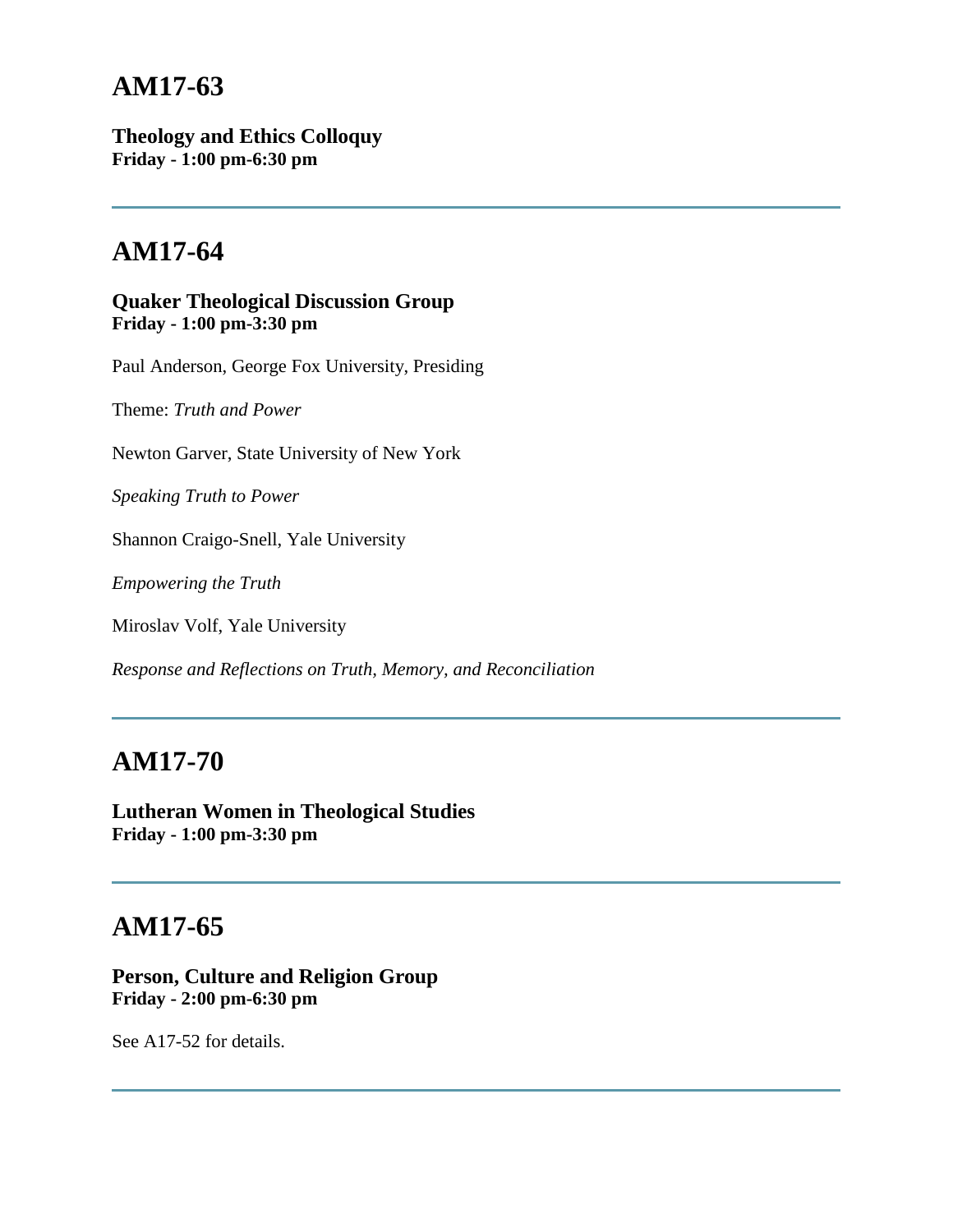**Food, Farming, and Faith Workshop Friday - 2:00 pm-5:00 pm**

# **AM17-67**

**North American Paul Tillich Society Friday - 2:15 pm-4:00 pm**

See A17-51 for details.

# **AM17-68**

#### **Theology for the Presbyterian Church (USA) Friday - 2:30 pm-5:00 pm**

Presbyterian Church (USA) pastors and scholars are invited to this meeting dedicated to doing theology for the church. Focus: *Thy Kingdom Come*. The PCUSA proclaims "the promotion of social righteousness" and "the exhibition of the Kingdom of Heaven to the world." What does it mean to do so today, particularly in light of the cultural disestablishment that has dissolved the privileged position we once enjoyed? How does our worship, teaching, and living carry on our tradition of positively engaging the world? A panel made up of a pastor, a professor, and a governing body leader will offer presentations which will be engaged in group discussion. Further information: Anita Brown, Office of Theology and Worship, 1-888-728-7228 x5033, [abrown@ctr.pcusa.org.](mailto:abrown@ctr.pcusa.org)

## **AM17-69**

**Society for the Study of Christian Spirituality Friday - 3:00 pm-5:00 pm**

See A17-54 for details.

**AM17-100**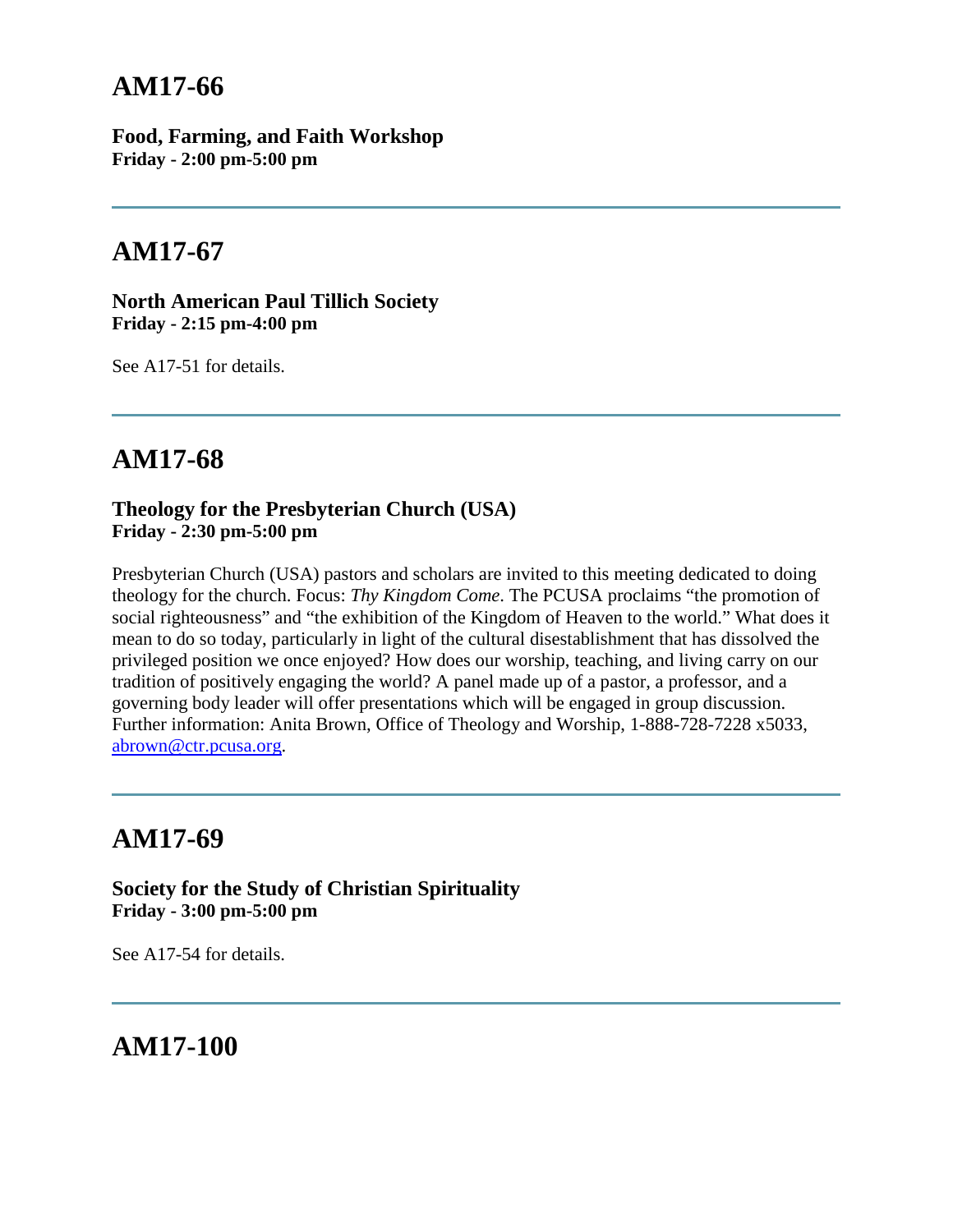#### **Institute for Ancient Near Eastern and Afroasiatic Cultural Research Friday - 4:00 pm-11:00 pm**

This year's colloquium will focus on the topic *Afroasiatic Research and Globalization.* Papers are invited that either engage this theme broadly or focus on other aspects of Afroasiatic languages and cultures from antiquity to the present. For additional information, please visit the Institute's website at [www.iaacr.org](http://www.iaacr.org/) or contact the colloquium convener, Dr. Hugh R. Page, Jr. [poet@hrpj.com.](mailto:poet@hrpj.com)

# **AM17-101**

#### **Catholic University of America Reception for Friends and Alumni Friday - 4:00 pm-8:30 pm**

The School of Theology and Religious Studies invites friends and alumni to join the Dean, Rev. Msgr. Kevin W. Irwin, in welcoming five new members of faculty to the school. Drs. John Paul Heil, William Mattison III, Thomas Schärtl, Brian Johnstone, and Paul McPartlan have taken up permanent faculty positions at the school as of the fall of this year; we bid them welcome and wish them luck. Food and drinks shall be served.

# **AM17-102**

*Journal of Feminist Studies in Religion* **Pre-Conference Meeting Friday - 4:00 pm-8:30 pm**

# **AM17-103**

#### **Social Ethics in the Churches of Christ Friday - 4:00 pm-6:30 pm**

We will resume our discussion of social ethics in the Churches of Christ. We will continue our inquiry into the insights that a "primitivist" or "restorationist" hermeneutic can provide to our ethical inquiry. This year we will focus on the ways we can deal with issues of poverty and economic justice in our local churches. For more information contact Duane Barron,

[barron@virginia.edu,](mailto:barron@virginia.edu) or Vic McCracken, [vmccrac@emory.edu.](mailto:vmccrac@emory.edu)

# **AM17-104**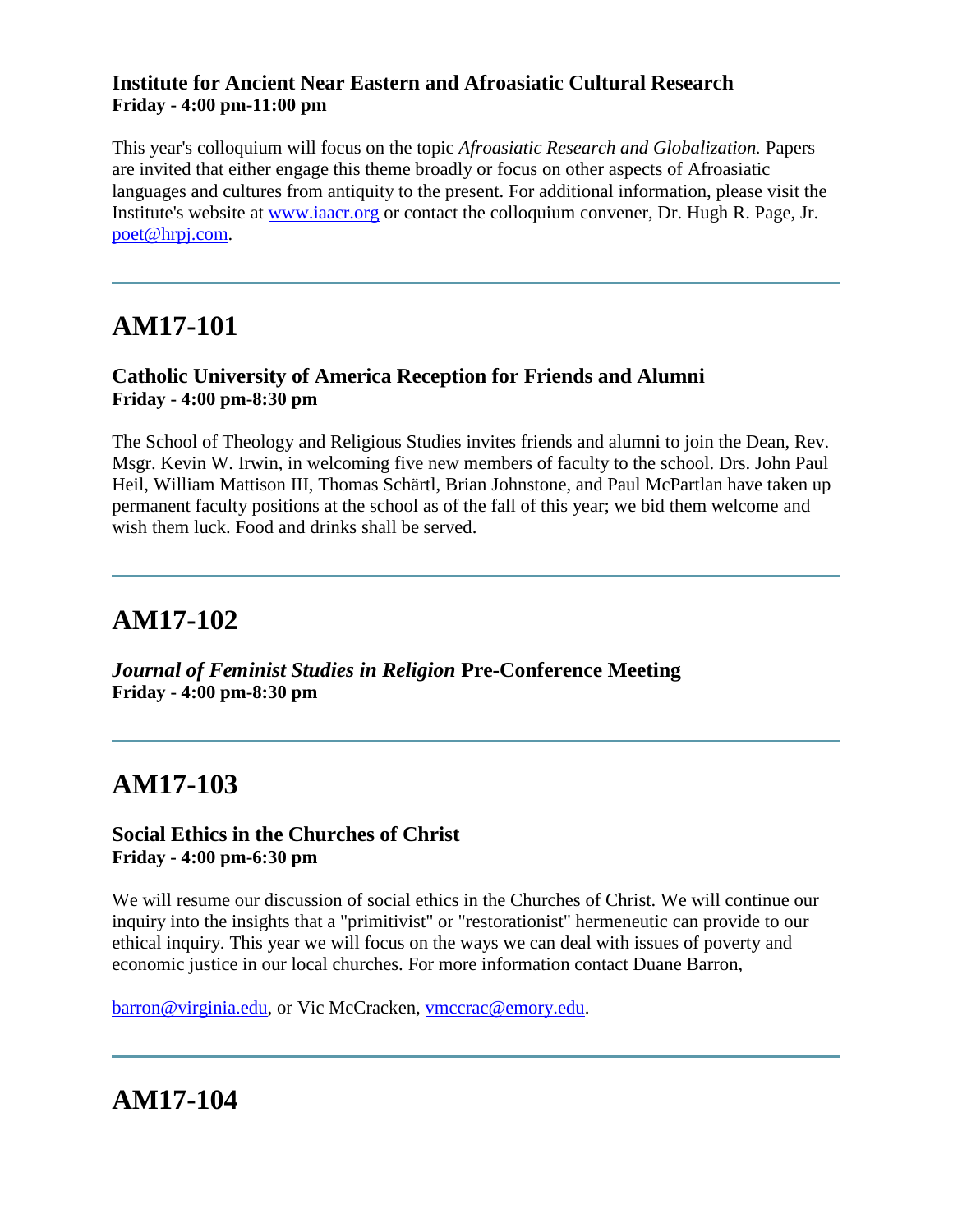**North American Association for the Study of Religion Friday - 4:00 pm-6:30 pm**

See A17-105 for details.

## **AM17-106**

**North American Association for the Study of Religion: Working Group Friday - 4:00 pm-6:30 pm**

See A17-106 for details.

## **AM17-107**

**Société Internationale D´Etudes Sur Alfred Loisy Friday - 4:00 pm-6:30 pm**

## **AM17-108**

**Society for Buddhist-Christian Studies Friday - 4:00 pm-6:30 pm**

See A17-111 for details.

### **AM17-109**

**Karl Barth Society of North America Friday - 4:00 pm-6:30 pm**

Theme: *Wolf Krötke on Karl Barth*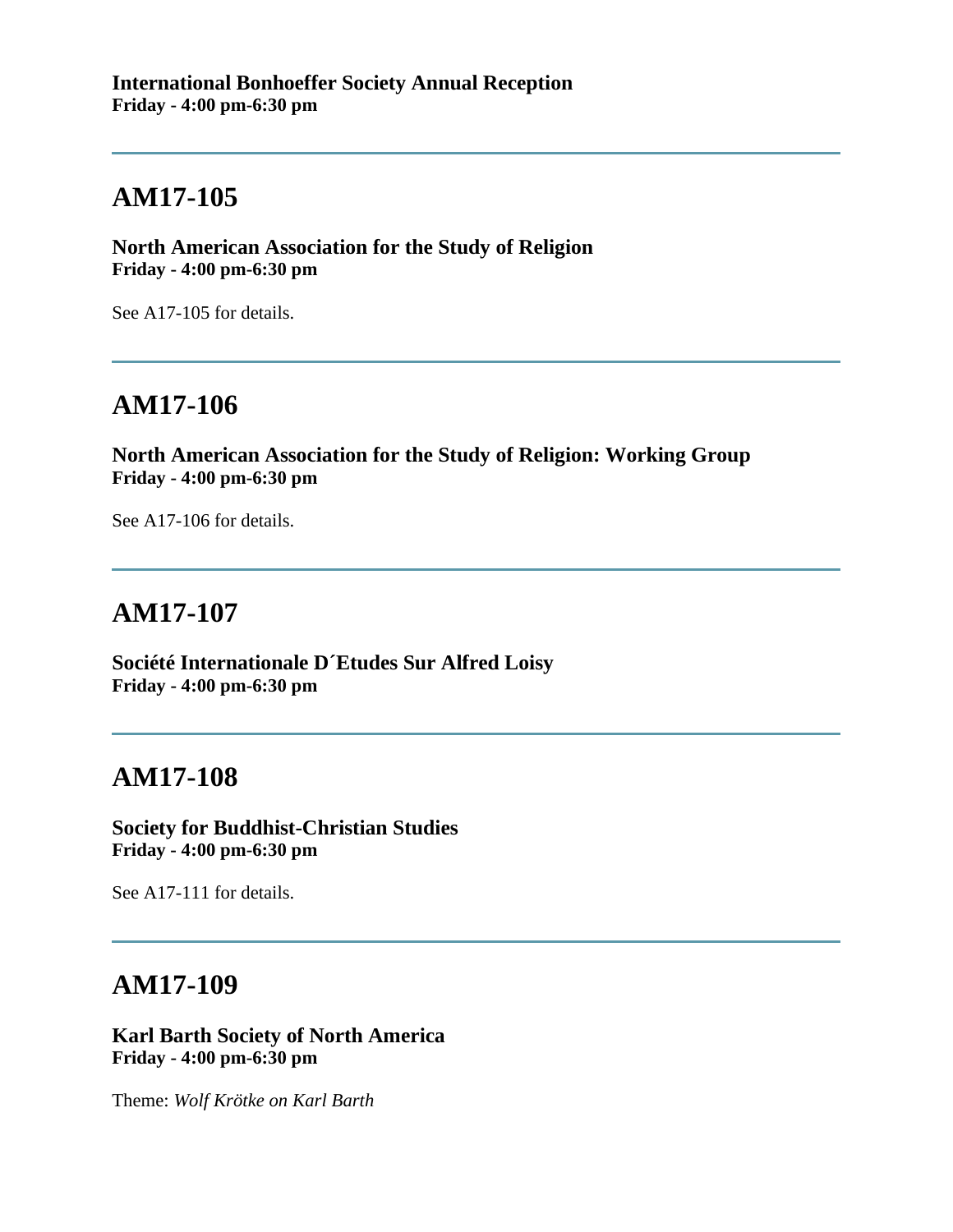#### **Feminist Liberation Theologians' Network Friday - 4:00 pm-6:30 pm**

The Network's annual gathering will focus on feminist religion and politics -- the complexities, contradictions, and contributions. This is a chance to get and give ideas on critically informed feminist work. Please advise us if you are working on these issues. RSVP so we may expect you. All are welcome. Mary E. Hunt, Women's Alliance for Theology, Ethics, and Ritual (WATER), 1-301-589-2509, [mhunt@hers.com;](mailto:mhunt@hers.com) Elisabeth Schüssler Fiorenza, Harvard University, 1-617- 495-5751, [Eschussler@hds.harvard.edu.](mailto:Eschussler@hds.harvard.edu)

# **AM17-111**

#### **Dharma Association of North America (DANAM) Friday - 4:00 pm-6:30 pm**

Theme: *Adhikara in Indian Diaspora*

Deepak Sarma, Case Western Reserve University, Presiding

Introduction: Where and with whom does adhikara (authority) reside in the Indian Diaspora? Who has adhikara to speak for the burgeoning Indian Disporic community? This panel will consist of both academics and non-academics who will speak about adhikara and related issues in the Indian Diaspora.

Panelists:

Neelima Shukla-Bhatt, Wellesley College

*Women and Priestly Adhikara in Dharma Diaspora*

Joanne Punzo Waghorne, Syracuse University

*Adhikara: Authority, Rights of Access, and New Global Hindu-based Organizations*

Pravin K. Shah, Jain Study Center, North Carolina

Prabhavati C. Reddy, Northwestern University

*Institutional and Priestly Adhikara in American Hindu Temples*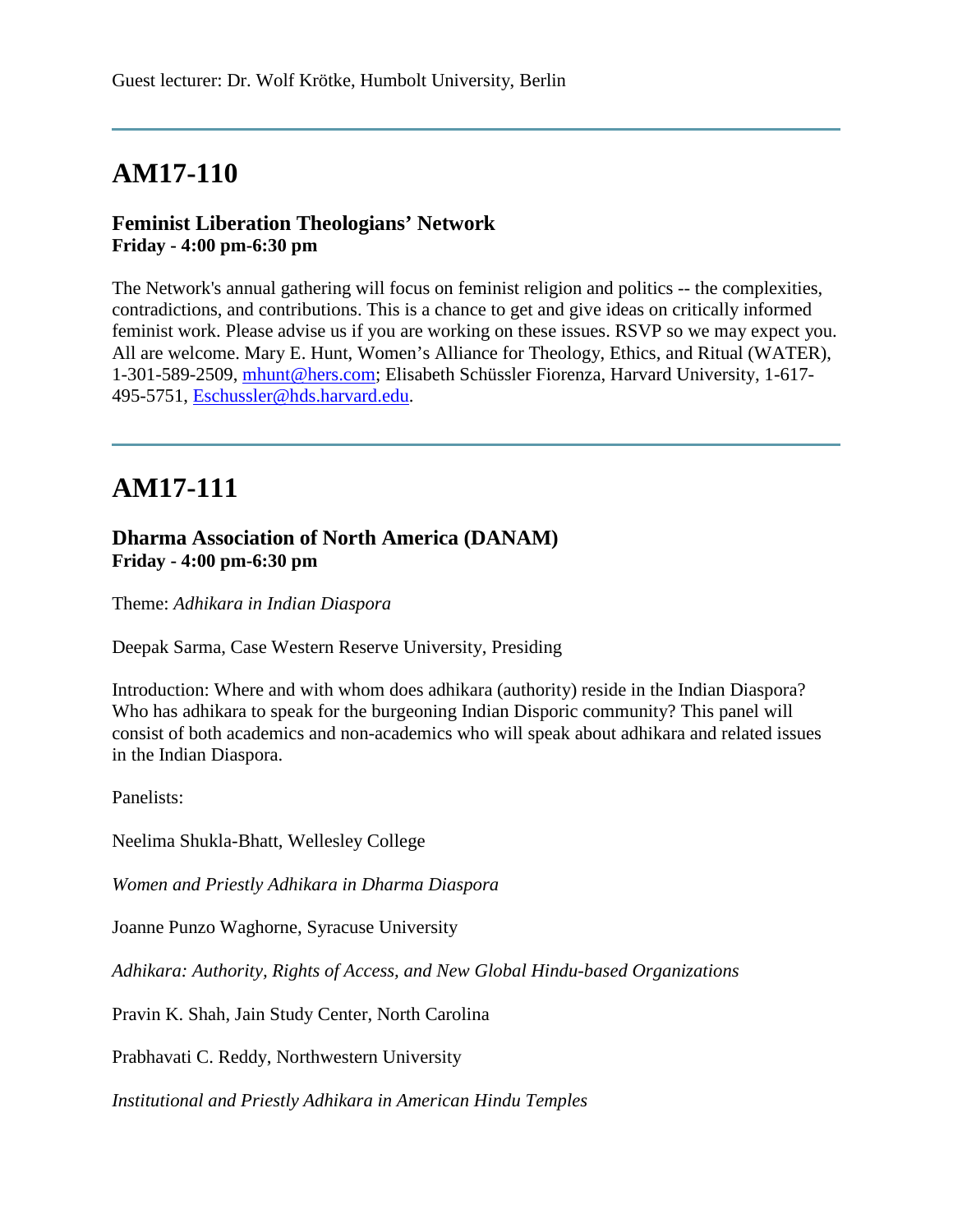Suhag Shukla, Hindu American Foundation

(For updates, please check at: [www.danam-web.org/events.htm\)](http://www.danam-web.org/events.htm)

## **AM17-112**

**Lutheran Women in Theological Studies Friday - 4:00 pm-6:30 pm**

# **AM17-114**

**Confucian Theology: Studies in Comparative Theology Friday - 4:00 pm-6:30 pm**

Milton Wan, Hong Kong University, Presiding

Vincent Shen, University of Toronto

*Uncertainty of God's Revealing: Theology, Metaphysics, and Hermeneutics in the Yijing*

Ronnie Littlejohn, Belmont University

*Kongzi on Religious Experience*

Kelly James Clark, Calvin College

*Is Confucius a Theist?*

Yong Huang, Kutztown University

*The Cheng Brothers' Neo-Confucian Theology: A Kaufmanian Interpretation*

Responding:

Zhonghu Yan, Hope College

Kurt Anders Richardson, McMaster University

### **AM17-136**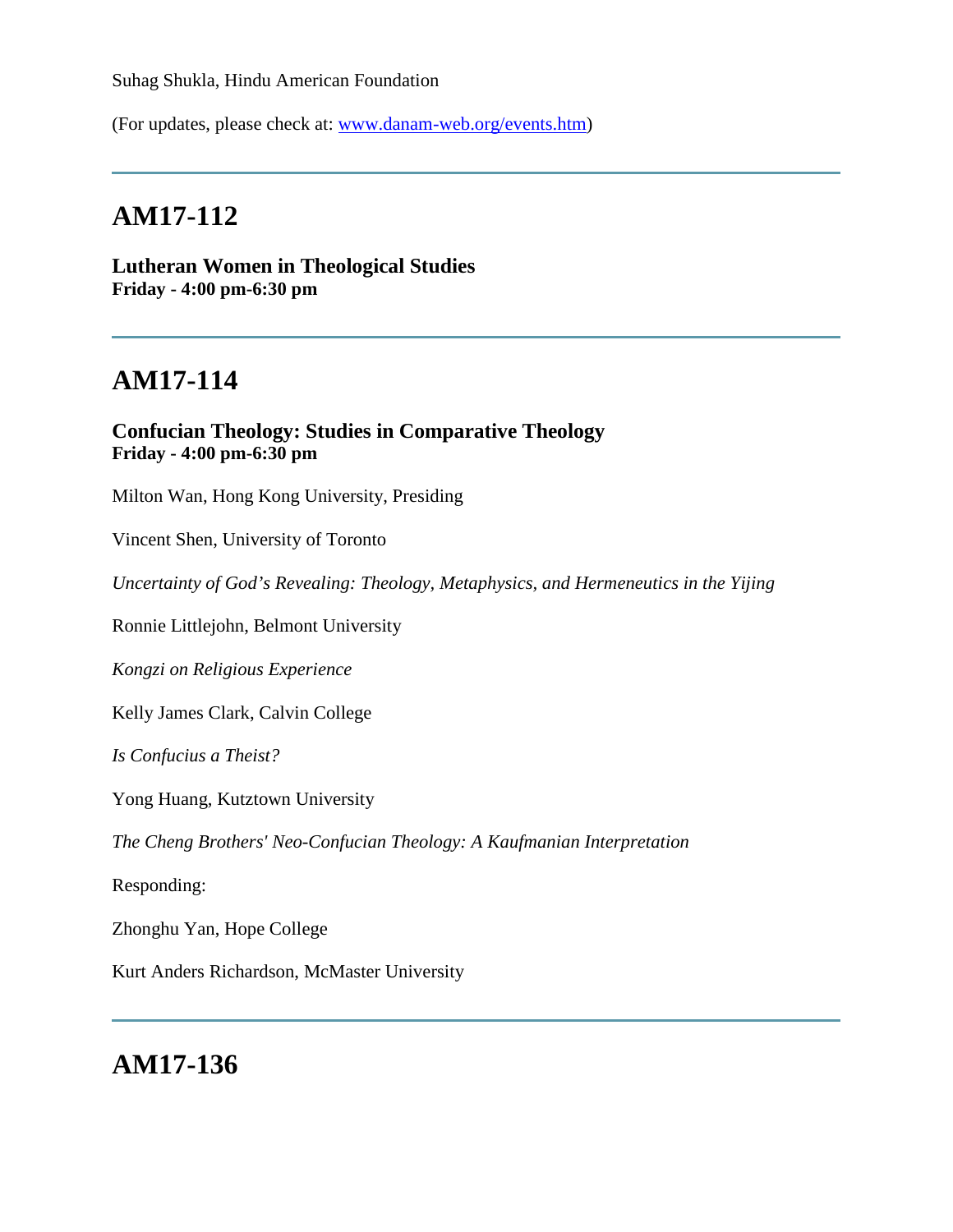**North American Paul Tillich Society Friday - 4:15 pm-6:30 pm**

See A17-107 for details.

# **AM17-115**

*New Interpreter's Dictionary of the Bible* **Editorial Board Friday - 5:00 pm-10:30 pm**

# **AM17-117**

**Søren Kierkegaard Society Banquet Friday - 6:00 pm-10:00 pm**

See A17-113 for details.

# **AM17-131**

**Dharma Association of North America (DANAM) – Awards Ceremony Friday - 6:20 pm-8:30 pm**

6:20pm-6:50pm AWARDS RECEPTION (Beverages and Light refreshments)

6:50pm-8:30pm AWARDS CEREMONY: DANAM-Takshashila PANINI LIFETIME ACHIEVEMENT AWARD for 2006 will be awarded to PROFESSOR J. N. MOHANTY, Temple University

# **AM17-119**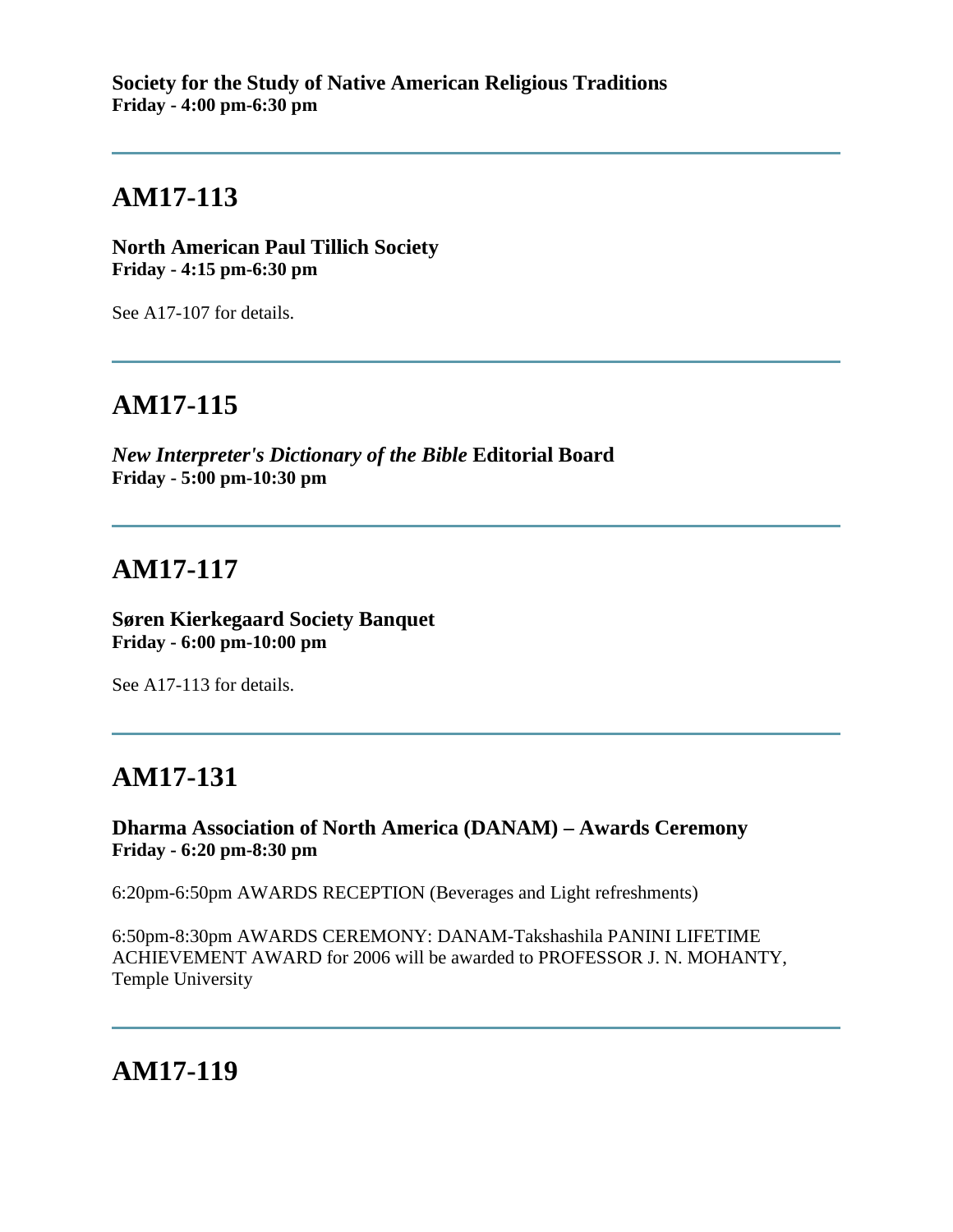#### **Society for the Study of Christian Spirituality Friday - 7:00 pm-10:00 pm**

See A17-112 for details.

# **AM17-120**

#### **Institute for Biblical Research Annual Meeting Friday - 7:00 pm-11:00 pm**

7:00 Welcome

7:05 Devotions: Ken Fentress, Southern Baptist Theological Seminary

7:15 Annual Lecture: Klyne Snodgrass, North Park Seminary

*Prophets, Parables, and Theologians*

8:15 Respondent: Craig Blomberg, Denver Seminary

8:30 Response from the floor

8:45 Reception hosted by Zondervan Publishing House

For additional information about this session, contact Daniel Block (President, IBR) at 1-630- 752-5272 or [Daniel.Block@wheaton.edu.](mailto:Daniel.Block@wheaton.edu)

### **AM17-121**

**Adventist Society for Religious Studies Friday - 7:00 pm-11:00 pm**

## **AM17-122**

**Society for Hindu-Christian Studies Friday - 7:00 pm-11:00 pm**

Theme: *Best Book in Hindu-Christian Studies, 2003-2005*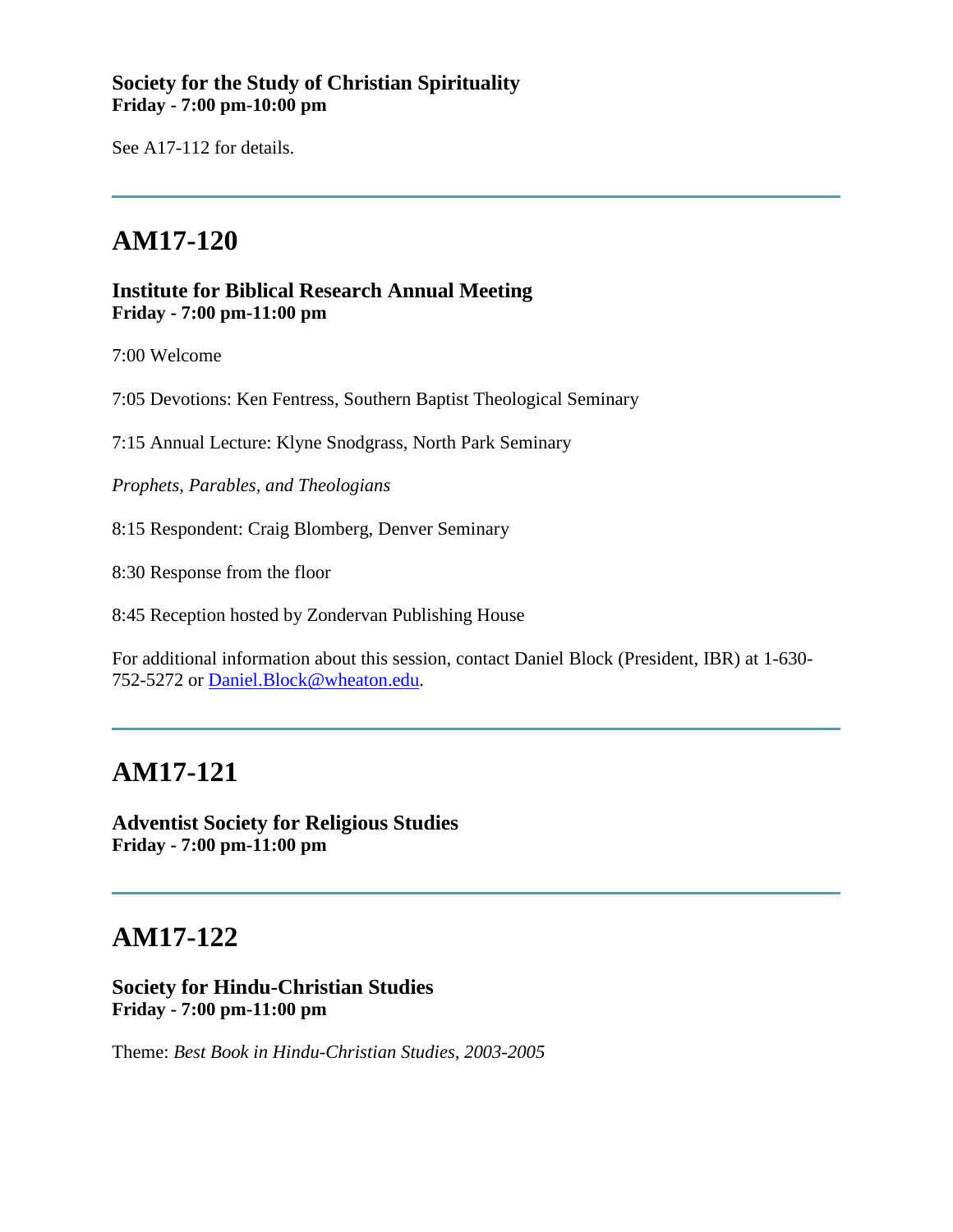Our Friday evening session this year will be a series of presentations on the book selected to receive the Society's award for best monograph in Hindu-Christian studies, 2003-2005, Eliza F. Kent's *Converting Women: Gender and Protestant Christianity in Colonial South India* (NY: Oxford University Press, 2004).

Deepak Sarma, Case Western University, Presiding

Panelists:

Suchita (Rita) Adluri, University of Pennsylvania

Frank X. Clooney, Harvard University

Rachel Fell McDermott, Barnard University

Leslie Orr, Concordia University

Responding: Eliza F. Kent, Colgate University

### **AM17-124**

#### **North American Paul Tillich Society Banquet Friday - 7:00 pm-10:00 pm**

See A17-108 for details.

### **AM17-126**

**National Association of Baptist Professors of Religion** *Perspectives in Religious Studies* **Editorial Board Meeting Friday - 7:00 pm-8:30 pm**

### **AM17-127**

**Mennonite Scholars and Friends Reception Friday - 7:00 pm-8:30 pm**

### **AM17-128**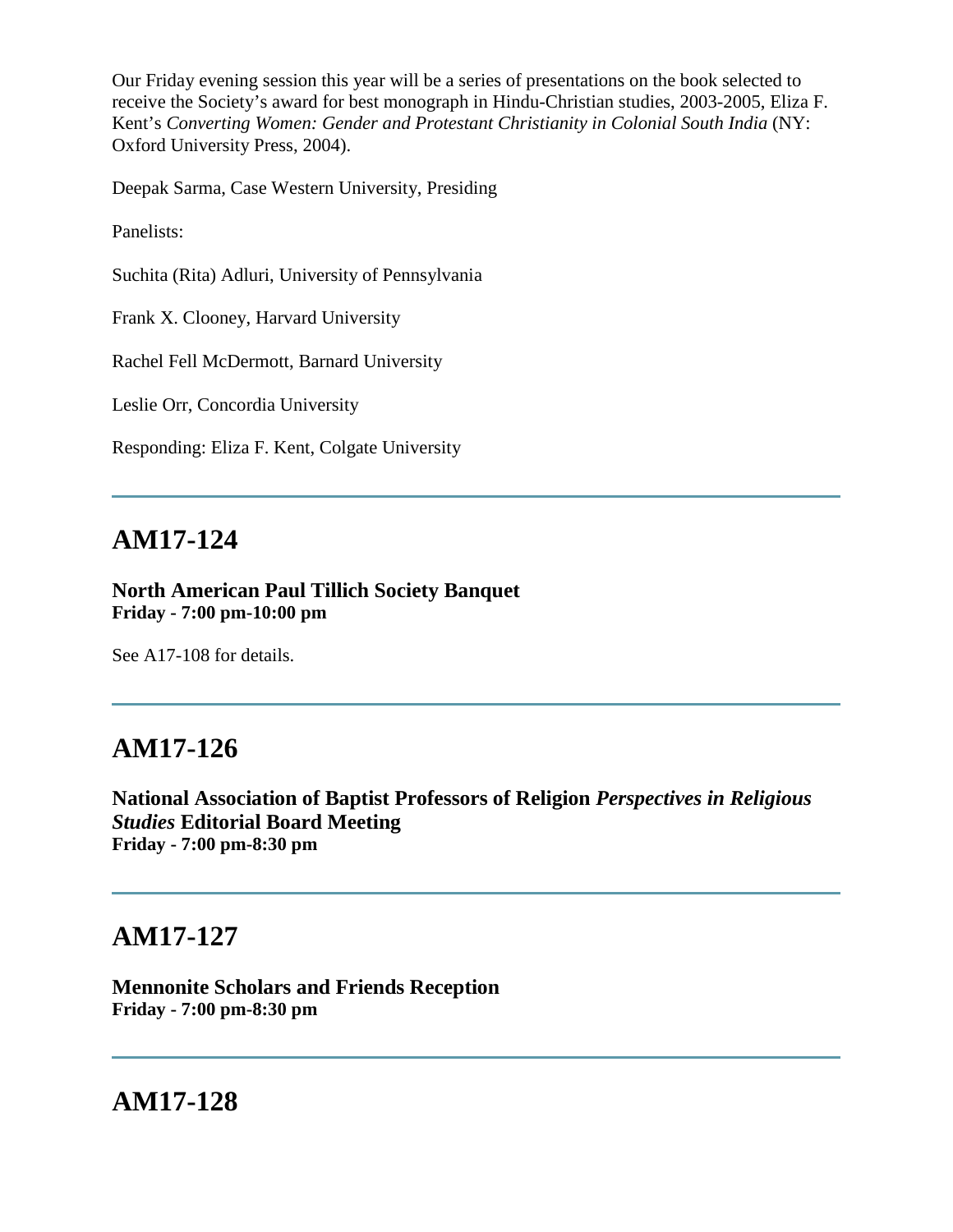#### *The Heart of Cross: A Postcolonial Christology* **Friday - 7:00 pm-8:30 pm**

Book Session: W. Anne Joh, *The Heart of Cross: A Postcolonial Christology* Su Yon Pak, Union Theological Seminary, Presiding Panelists: Rita Nakashima Brock, Faith Voices Fumitaka Matsuoka, Pacific School of Religion Wendy Farley, Emory University Serene Jones, Yale University Eleazar Fernandez, United Theological Seminary Respondent: W. Anne Joh, Phillips Theological Seminary

# **AM17-129**

#### **The Word Made Fresh Friday - 7:00 pm-8:30 pm**

Jonathan Wilson, Carey Theological College, Presiding

Lecture: Roger Olson, Truett Theological Seminary

*Reformed and Always Reforming: The Postconservative Impulse in Evangelical Theology*

Responding:

Anthea Butler, University of Rochester

Bruce A. Ware, Southern Baptist Theological Seminary

Douglas Harink, King's University College

The Word Made Fresh Forum seeks to stimulate creative dialogue among evangelical scholars of diverse backgrounds about pressing issues in contemporary theology. See "The Word Made Fresh: A Call for a Renewal of the Evangelical Spirit," [www.thewordmadefresh.com.](http://www.thewordmadefresh.com/)

Sponsored by Azusa Pacific University.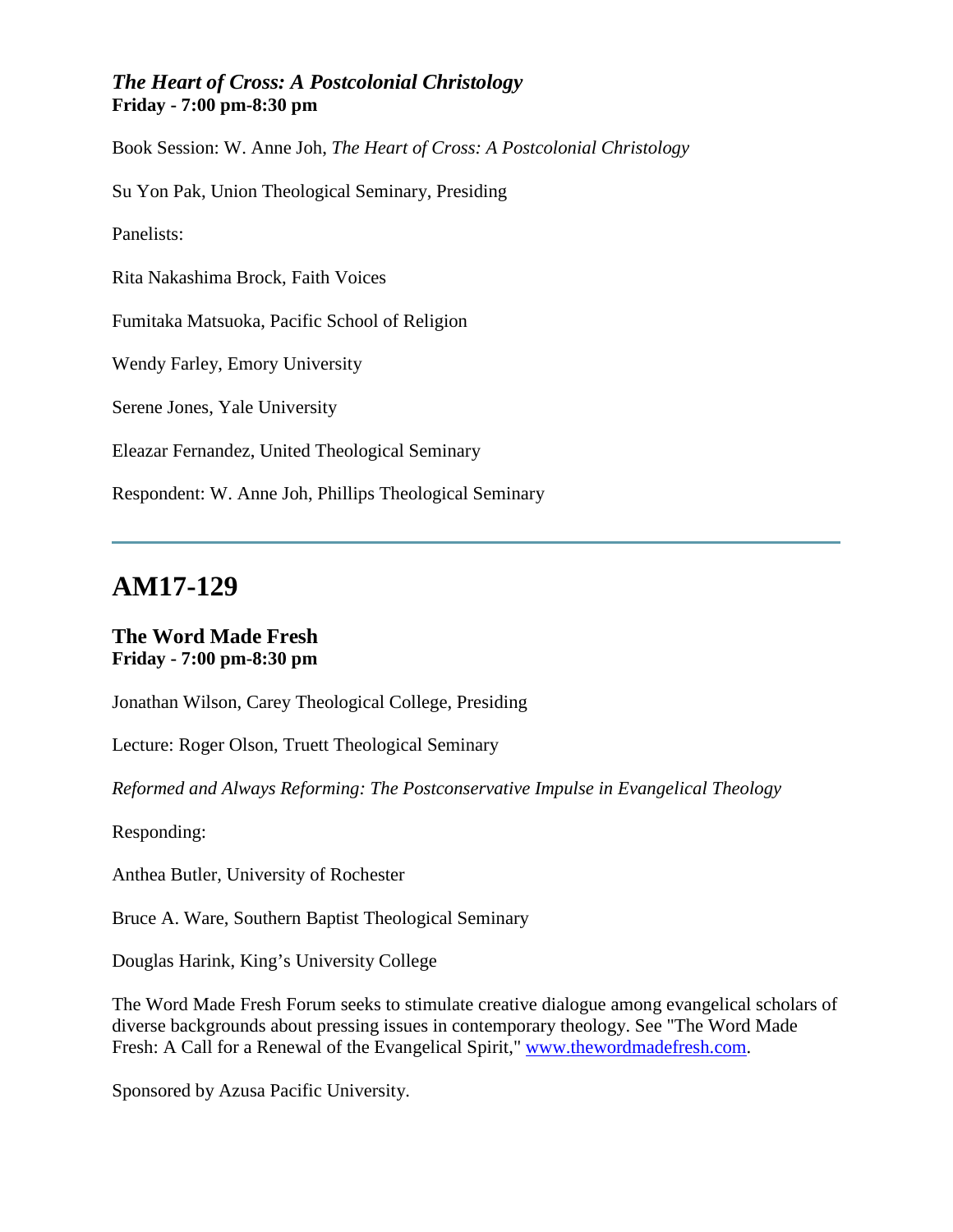#### **Inter Religious Federation for World Peace Reception Friday - 7:00 pm-8:30 pm**

Encyclopedia Project of the Universal Peace Federation

Writers wanted: Paid writing and editing opportunities available.

A project to organize human knowledge, not just for its own sake, but for its value to the world as a whole. A fact-based general knowledge encyclopedia to promote knowledge leading to peace and positive human welfare.

Frank Kaufmann, Editor in Chief, Presiding

Panelists:

Gordon Anderson, Paragon House Publishers

Scott Dunbar, University of Saskatchewan

# **AM17-132**

#### **Quaker Theological Discussion Group Friday - 7:00 pm-8:30 pm**

Theme: *Review of Signs of Salvation by Ben Richmond*

Ann Riggs, NCCC Faith & Order Commission, Presiding

Panelists:

Jacci Welling, Malone College

Brian Drayton, Weare Monthly Meeting

Responding: Ben Richmond

### **AM17-134**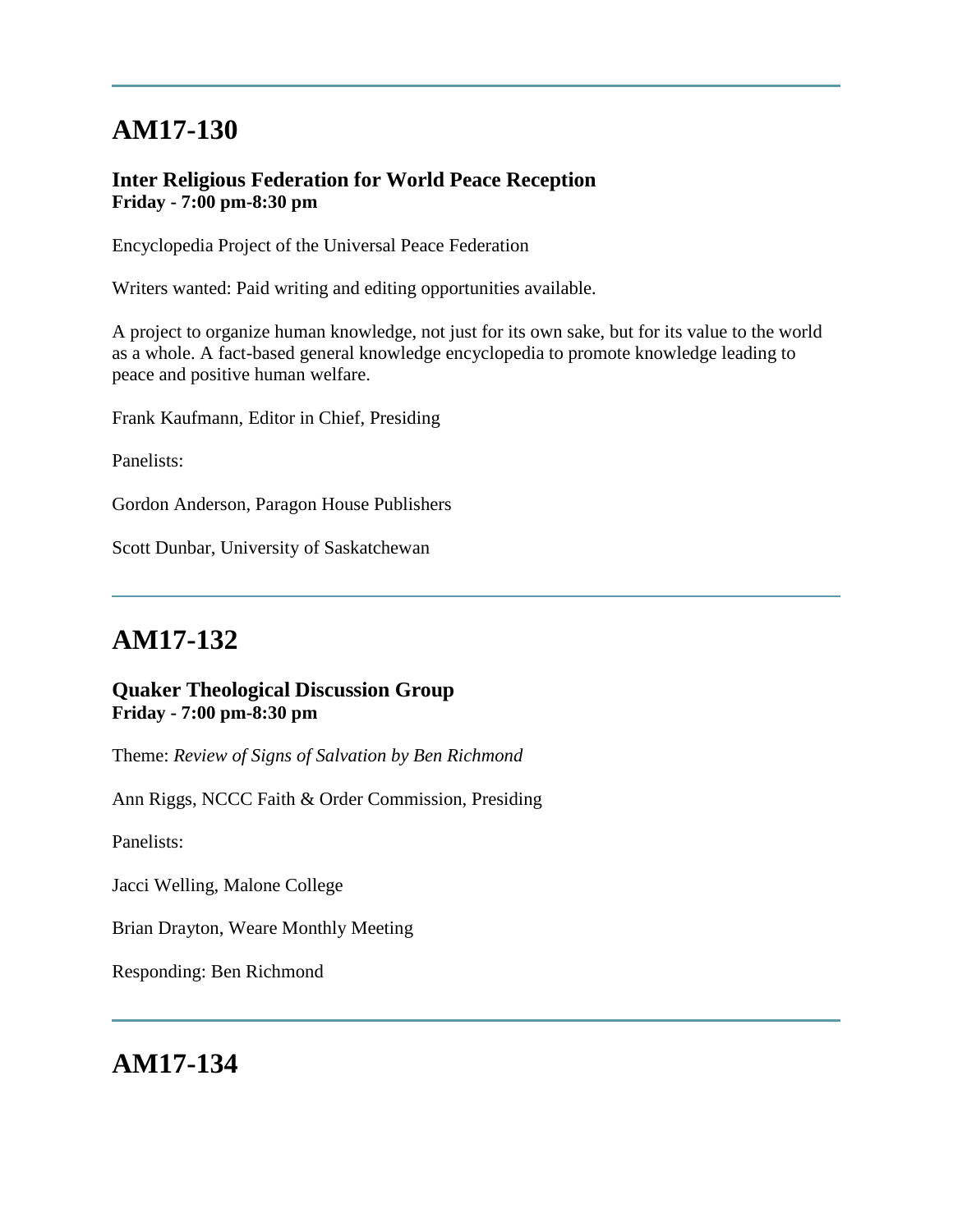**LGBT Caucus Meeting Friday - 7:00 pm-8:30 pm**

### **AM17-133**

**Polanyi Society Friday - 9:00 pm-11:00 pm**

See A17-109 for details.

# **AM17-135**

**American Jesuit Colleges and Universities-Theology/Religious Studies Departments Reception Friday - 9:00 pm-11:00 pm**

## **AM18-1**

**Institute for Biblical Research Annual Meeting Saturday - 7:00 am-12:45 pm**

8:30 Devotions

Dorian Coover-Cox, Dallas Theological Seminary

8:45 *Old Testament Paper:* Gary Knoppers, Pennsylvania State University

*The Synoptic Problem? An Old Testament Perspective*

9:30 Respondent: Bill Arnold, Asbury Theological Seminary

9:45 Discussion from the floor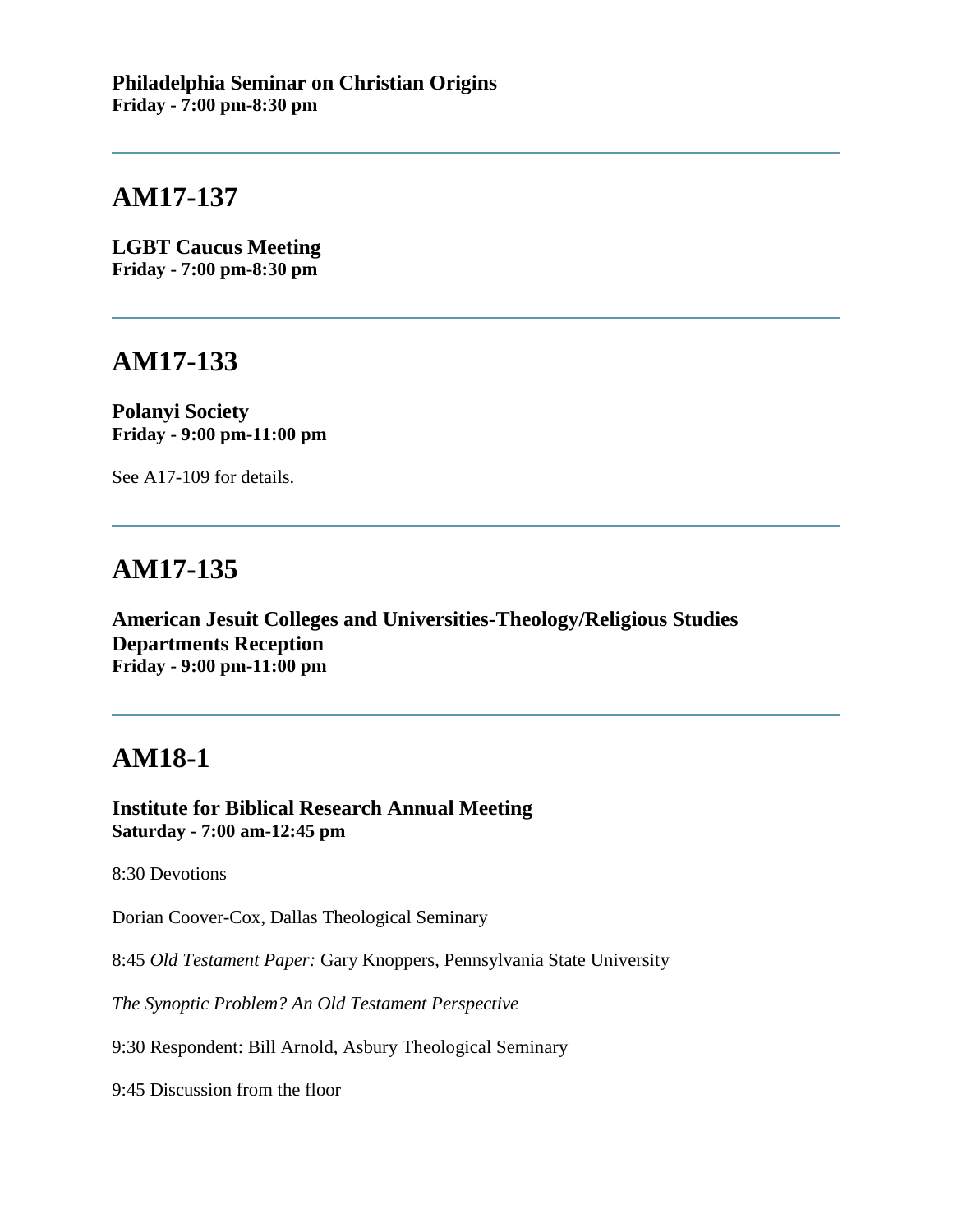9:55 Coffee Break

10:20 Business Meeting

11:00 *New Testament Paper:* Robert Stein, Southern Baptist Theological Seminary

*The End of the Gospel of Mark*

11:45 Respondent: Craig Evans, Acadia Divinity College

12:00 Discussion from the floor

12:15 Adjournment

For additional information about this session, contact Daniel Block (President, IBR) at 1-630- 752-5272 or [Daniel.Block@wheaton.edu.](mailto:Daniel.Block@wheaton.edu)

# **AM18-2**

**Dharma Association of North America (DANAM) Saturday - 7:00 am-8:30 am**

Theme: *Dharma Meditation Observances*

## **AM18-4**

*DIALOG* **Editorial Council Meeting Saturday - 7:00 am-11:30 am**

# **AM18-5**

#### **Society for Hindu-Christian Studies Saturday - 7:00 am-11:30 am**

Round-table Discussion: *Hindus, Christians and the Other*

This year the audience is invited to serve as the "respondent" to the panelists' very brief discussion of their research into religious boundaries in India. Papers will be available in advance on the HCS list-serv. To sign up for the list-serv or to get copies (after Oct. 31st), please email: [elizakent66@hotmail.com](mailto:elizakent66@hotmail.com)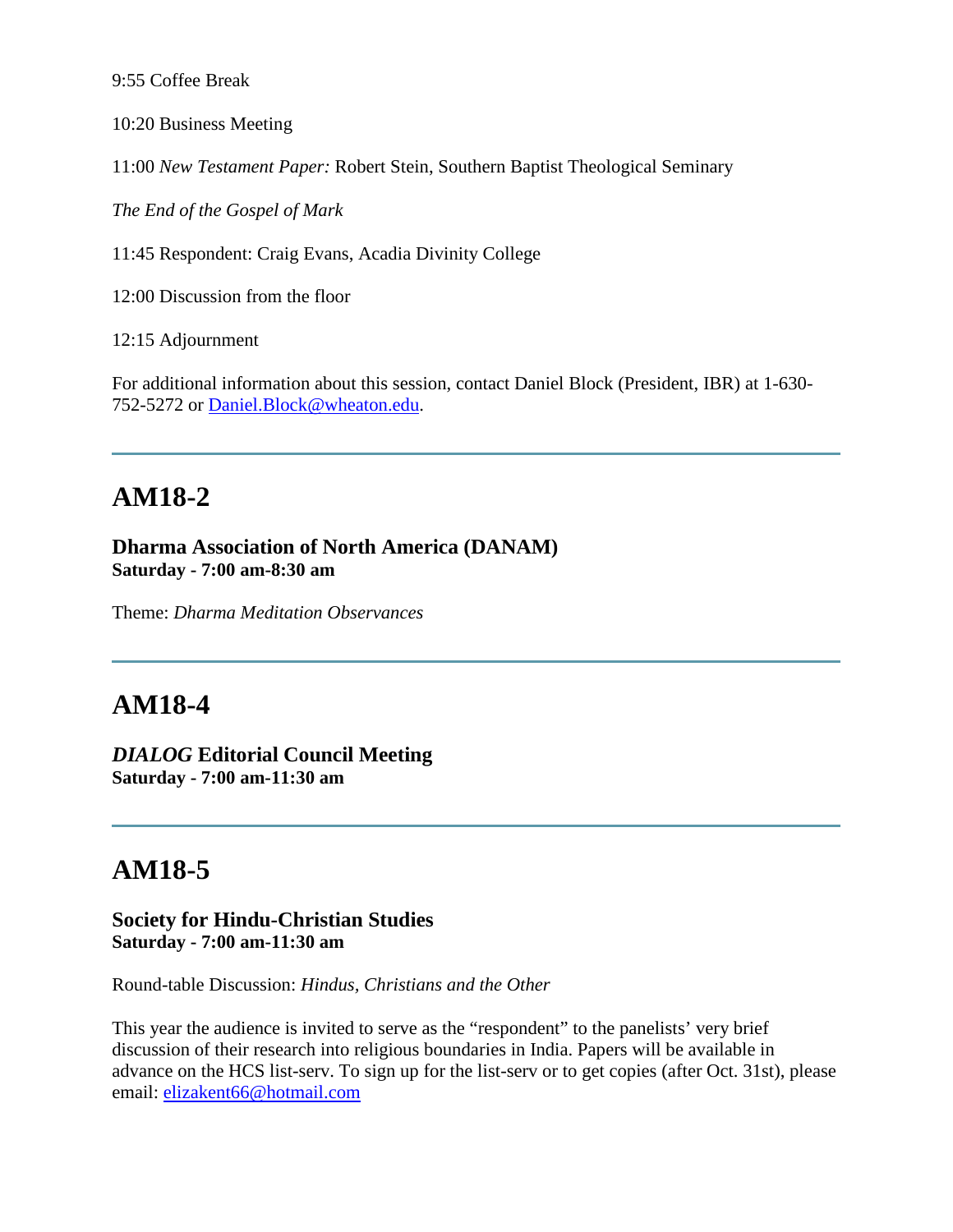Corinne Dempsey, University of Wisconsin – Stevens Point, Presiding

Selva J. Raj, Albion College

*Being Catholic the Tamil Way: Assimilation and Differentiation*

Richard Fox Young, Princeton Theological Seminary

*Can a Christian Be a Bhakta? A Sanskritic Hindu View from Central India, c. 1860*

Chad Bauman, Butler University

*Beyond Conversion: The Politics of Alterity and the Discourse of Difference*

George Pati, Valparaiso University

*Ethnographic Imagination: Religious Interaction*

Timothy Dobe, Grinnell College

*Becoming Martin Luther in Punjab: Dayanand Sarasvati and the Rhetoric of Reform*

11:00 am Business Meeting

## **AM18-6**

**United Theological Seminary and Regional Colleges Breakfast Saturday - 7:00 am-8:30 am**

## **AM18-7**

**National Association of Baptist Professors of Religion Executive Committee Saturday - 7:00 am-8:30 am**

#### **AM18-10**

**North American Association for the Study of Religion Saturday - 7:00 am-8:30 am**

See A18-36 for details.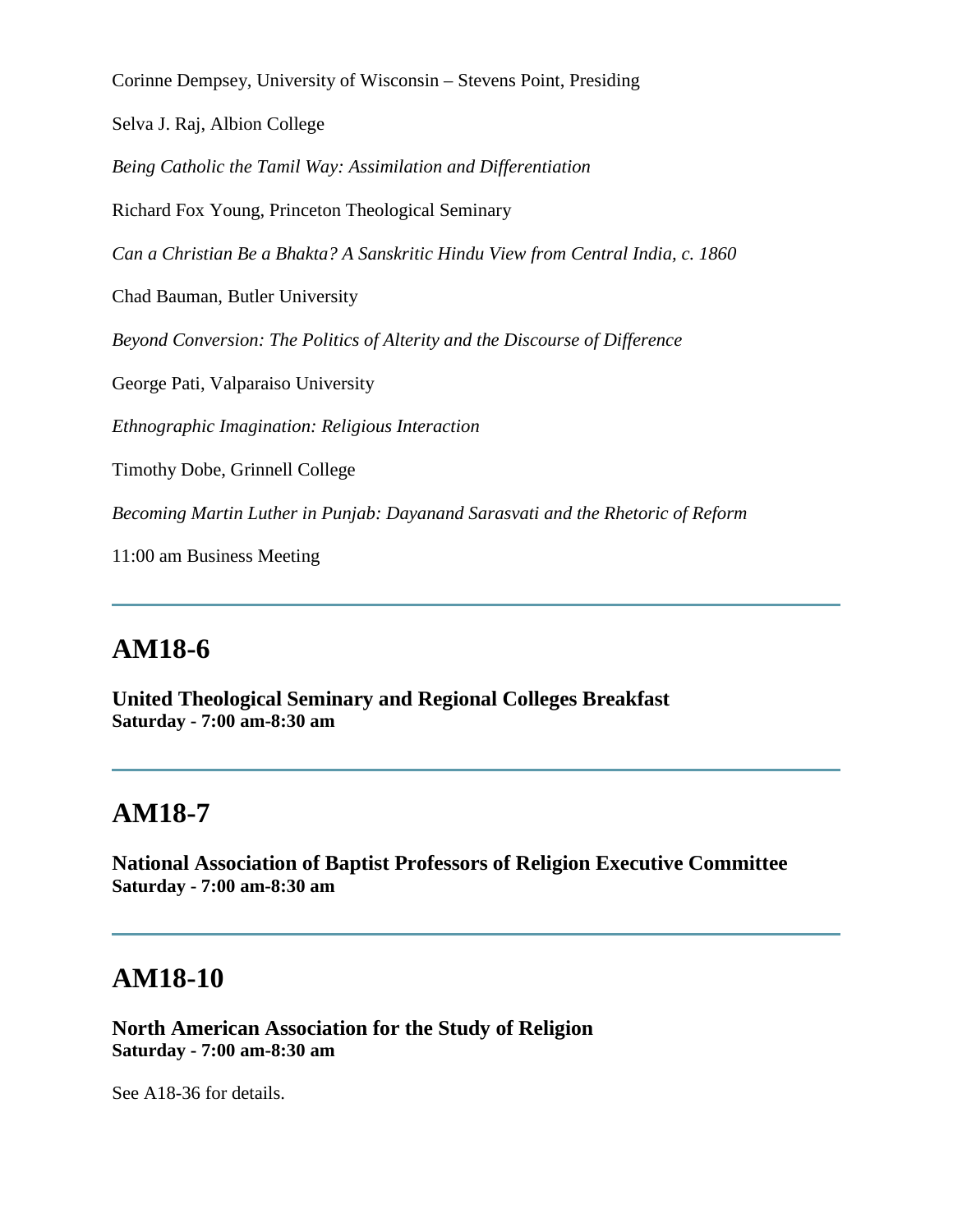### **AM18-11**

**Wabash Center Breakfast for Participants in Barbara Walvoord's Study of Highly Effective Teachers of the Introduction to Religion Course Saturday - 7:00 am-8:30 am**

By invitation only (limited to study participants).

#### **AM18-12**

**North American Paul Tillich Society Board of Directors Meeting Saturday - 7:00 am-8:30 am**

### **AM18-15**

**Council on Graduate Studies in Religion Saturday - 8:30 am-12:45 pm**

### **AM18-20**

**Colloquium on Early Methodist Texts and Theologies Saturday - 9:00 am-12:45 pm**

Theme: *Women and Revival 1740-1840*

Sponsors: Liverpool Hope University, University of Manchester and Asbury Journal

9:00 Welcome and Introduction: Kenneth Newport and Robert Webster

9:15 Presentations:

Anna Lawrence, Florida Atlantic University

Gareth Lloyd, University of Manchester

Elizabeth Lynch, University of Virginia

10:15 Break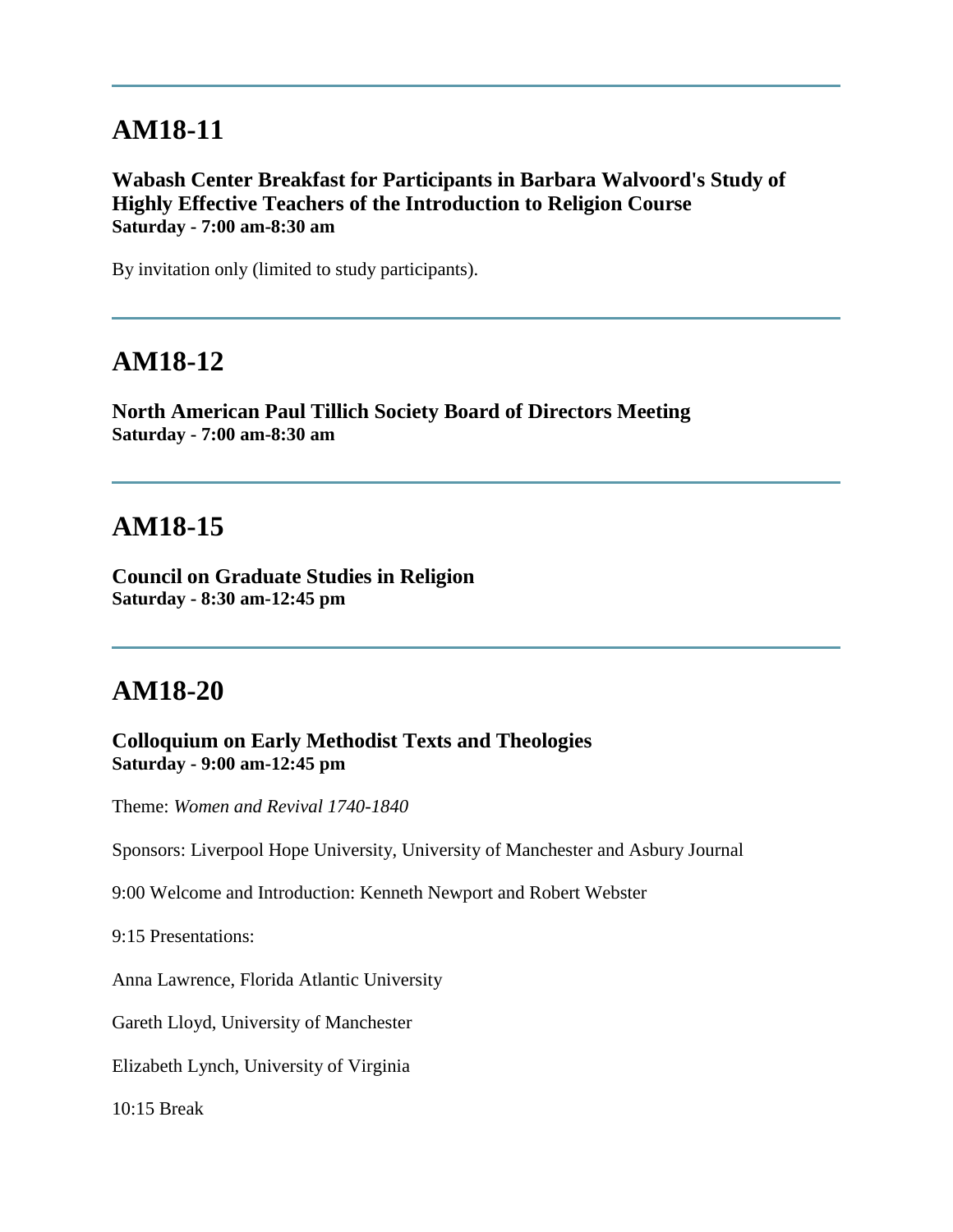10:30 Presentations:

Phyllis Mack, Rutgers University

Laceye Warner, Duke University

David Wilson, University of Manchester

11:30 Break

11:45 Panel/audience discussion

For additional information, contact Gareth Lloyd, [gareth.lloyd@manchester.ac.uk.](mailto:gareth.lloyd@manchester.ac.uk)

# **AM18-21**

**Adventist Society for Religious Studies Saturday - 9:00 am-12:45 pm**

# **AM18-22**

**The Society for the Study of Anglicanism Saturday - 9:00 am-12:45 pm**

8:45 am Gathering

9:00 am Philip Sheldrake, University of Durham

*A Spirituality of Reconciliation for the Anglican Communion*

Responder and Questions

10:30 am Break - Donuts and Pastries Served

11:00 am Michael Wyatt, Canon Theologian, Washington National Cathedral

*A House of Prayer for All People? Perspectives on Ministry in the Midst of Division and Diversity*

Responder and Questions

12:30 pm Short Business Session and Announcements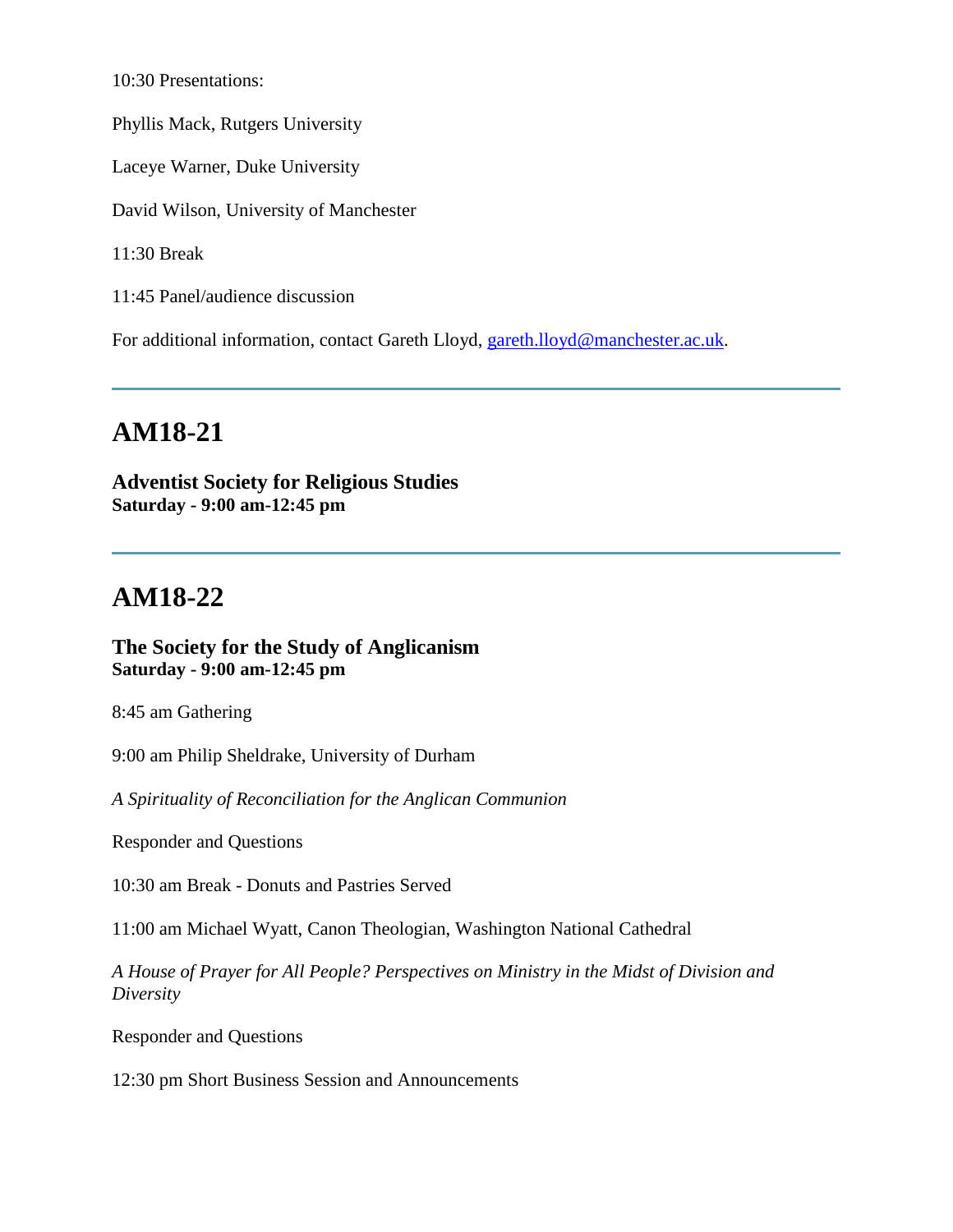For additional information regarding this session, contact Rob Slocum at 1-414-379-7916 or [rbslocum@genevaonline.com,](mailto:rbslocum@genevaonline.com) or Martyn Percy at [mpercy@ripon-cuddesdon.ac.uk.](mailto:mpercy@ripon-cuddesdon.ac.uk)

Members and participants of SSA are invited to a special tour of Washington National Cathedral on Friday evening, November 17. A presentation on the cathedral's national ministry will be given by Canon Michael Wyatt. The program begins with Evensong at 5:30 pm. The presentation and tour follow at 6:15 pm.

# **AM18-23**

#### **International Schleiermacher Society Saturday - 9:00 am-12:00 pm**

See A18-42 for details.

# **AM18-25**

#### **Dharma Association of North America (DANAM) Saturday - 9:00 am-11:45 am**

Theme: *Prayer and Worship in Dharma Traditions and Western Religions* 

Sub-Theme: *Prayer and Worship in Hindu Traditions - Session 1*

Rita D. Sherma, Binghamton University, Convener

Ramdas Lamb, University of Hawaii at Manoa, Presiding

Arindam Chakrabarti, University of Hawaii at Manoa

*What is a Devatā? What is a Yajnā? Can Work be Worship? From Veda,* 

*through Bhagavadgita, to Tantra of Abhinavagupta* 

Gerald J. Larson, UC Santa Barbara and University of Indiana Bloomington, emeriti

*The Eccentric God of Yoga: A New Approach to 'Worship' and 'Prayer'* 

*(Bhakti-Visesa)*

Purushottama Bilimoria, Deakin University & Melbourne University, Australia

*Mantric Effect, Noetics of Supplication, and the Apūrva in the Mimamsa*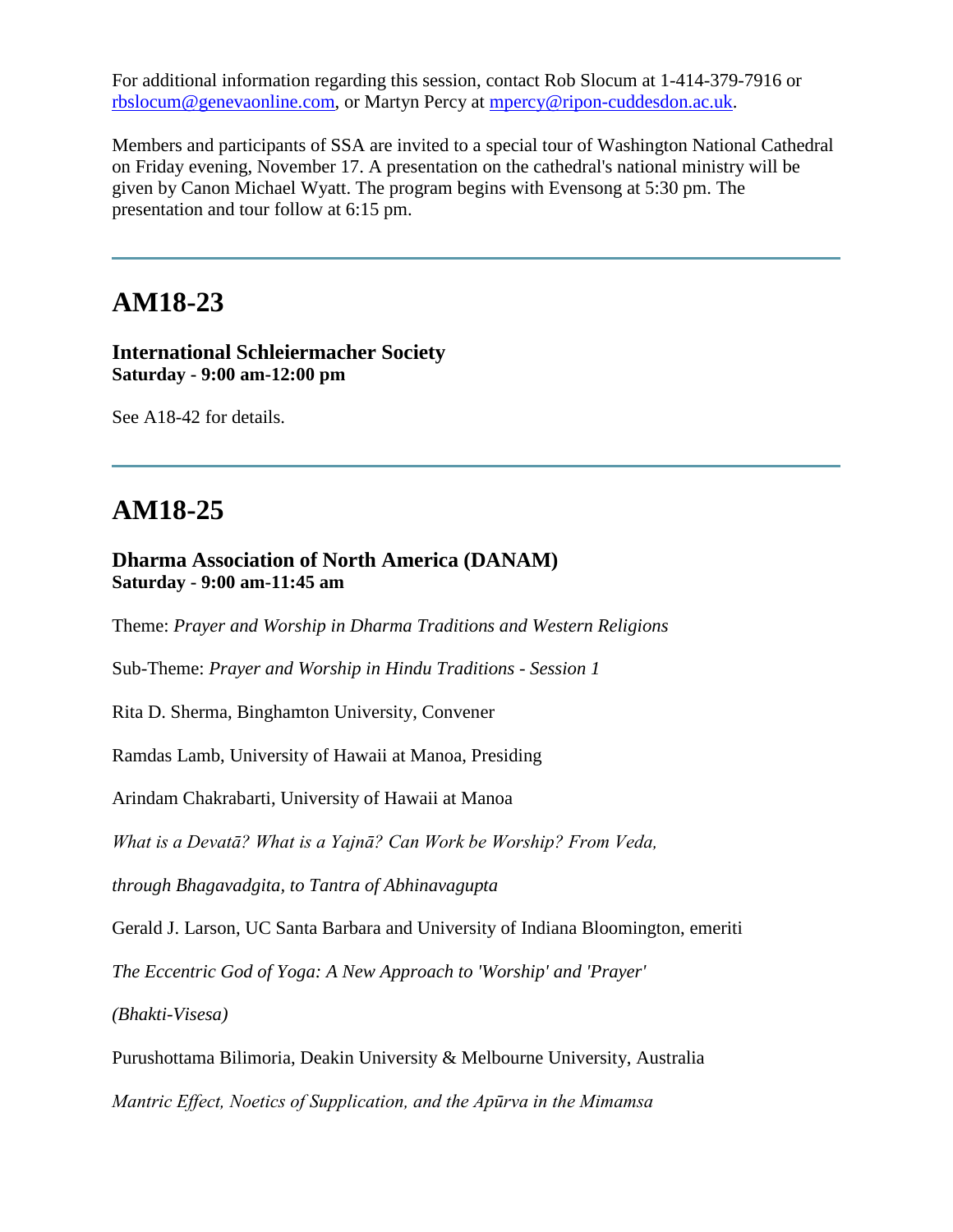Bina Gupta, University of Missouri at Columbia

*Can an Advaitin Pray? The role of 'Upasana' in Shankara*

Anant Rambachan, St. Olaf College

*Knowing Brahman as Creator and Self: Reconsidering Prayer and Worship in Advaita* 

For updates, check at: [www.danam-web.org/events.htm.](http://www.danam-web.org/events.htm)

## **AM18-27**

#### **Global Ethics and Religion Forum Saturday - 9:00 am-11:30 am**

Theme: *Just War for a Just Peace: Religious Contributions to Revising Just War Theory*

Nancy M. Martin, Chapman University, Presiding

Panelists:

Joseph Runzo, Global Ethics and Religion Forum

Drew Christiansen, S.J., *AMERICA Magazine*

Susan Brooks Thistlethwaite, Chicago Theological Seminary

William O'Neill, S.J., Jesuit School of Theology

[www.GERForum.org](http://www.gerforum.org/)

## **AM18-28**

**Restoration Theological Research Fellowship Saturday - 9:00 am-11:30 am**

# **AM18-29**

**National Meeting of Baptist Professors of Religion Saturday - 9:00 am-11:30 am**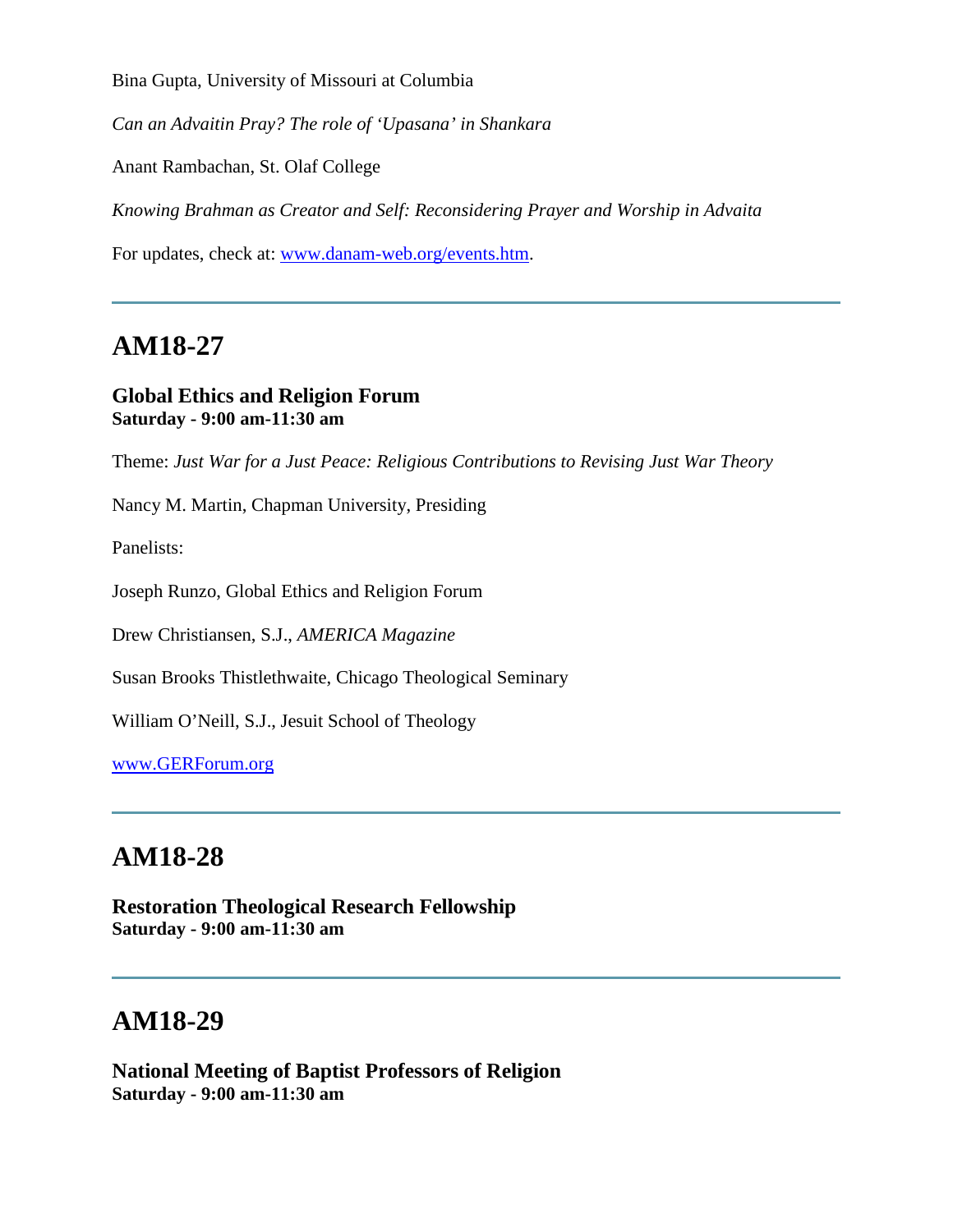### **AM18-30**

#### **Niebuhr Society Saturday - 9:00 am-11:30 am**

Theme: *Reinhold Niebuhr and International Relations: History and Implications*

Robin W. Lovin, Southern Methodist University, Presiding

Panel:

Gary Dorrien, Union Theological Seminary

David J. Wellman, DePaul University

Heather Warren, University of Virginia

Followed by Business Meeting: Suggestions for Next Year; Election of Convener and Board Member(s), Comments from Editor(s), *Journal of Political Theology*, etc.

#### **AM18-31**

**The Council of Societies for the Study of Religion Board Meeting Saturday - 9:00 am-11:30 am**

### **AM18-32**

**Søren Kierkegaard Society Saturday - 9:00 am-11:30 am**

See A18-45 for details.

### **AM18-33**

**Mennonite Scholars and Friends Forum Saturday - 9:00 am-11:30 am**

Theme: *Boyarin on Yoder: Expanding the Conversation*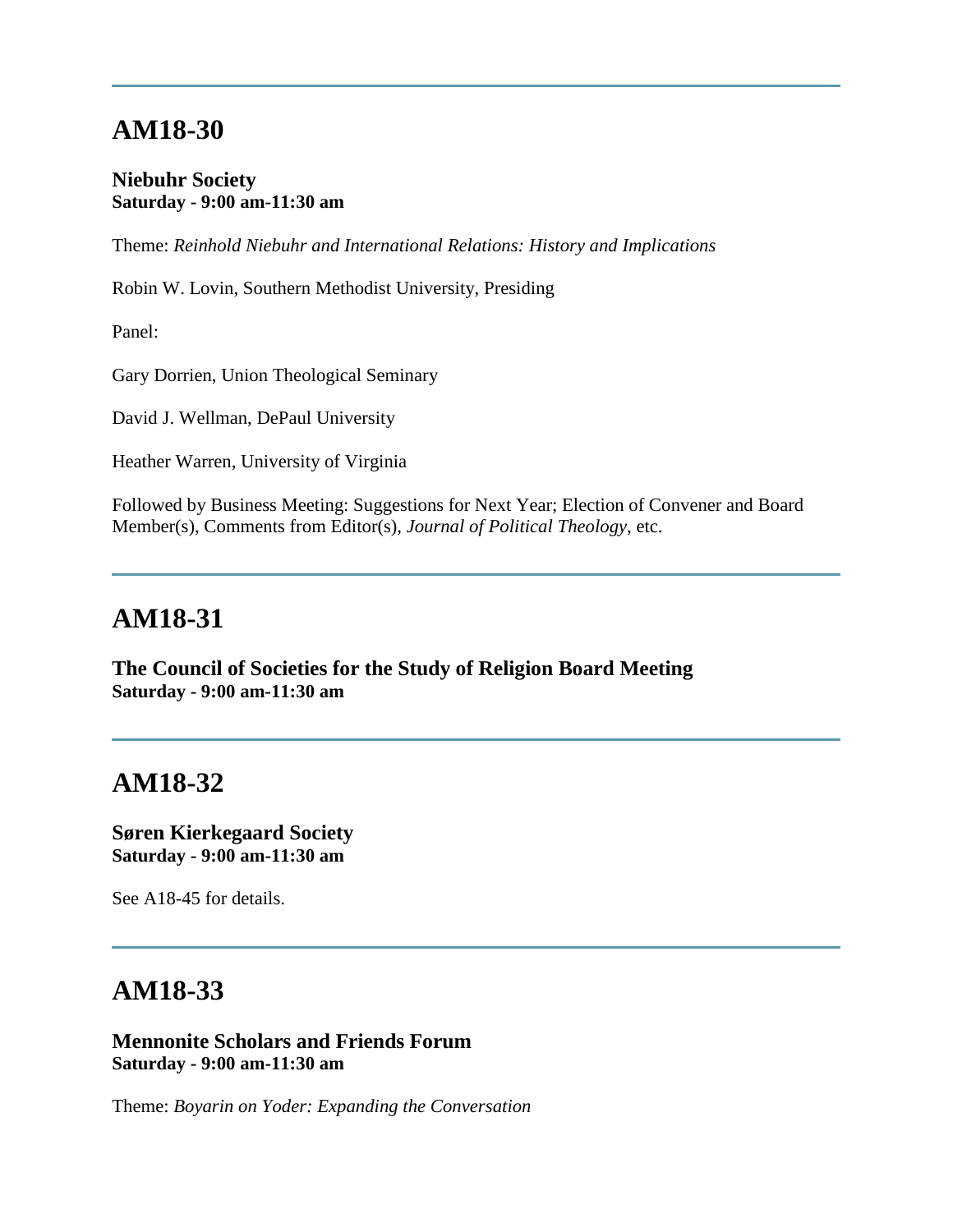9:00 Welcome, William Trollinger, Bluffton University

Trevor Bechtel, Bluffton University, Presiding

9:10 Daniel Boyarin, University of California, Berkeley

*Judaism as a Free Church: Footnotes to John Howard Yoder's The Jewish-Christian Schism Revisited*

10:00 *Further footnotes on:*

*Rhetoric:* Gerald Biesecker-Mast, Bluffton University

*Paul:* Laura Brenneman, Bluffton University

*Judaism:* Randi Rashkover, York College of Pennsylvania

*Zionism and Palestine:* Alain Epp Weaver, University of Chicago

*Jesus:* J. Denny Weaver, Bluffton University

10:50 Responding: Daniel Boyarin, University of California, Berkeley

11:00 Audience discussion

11:15 Business meeting

# **AM18-34**

#### **Society for the Arts in Religious and Theological Studies Annual Meeting Saturday - 9:00 am-12:45 pm**

9:00 Reception

9:45 Theme: *Artists in Conversation with Theology*

Deborah Sokolove, Wesley Theological Seminary, Presiding

Panelists:

Rod Jellema, University of Maryland

Margaret Adams Parker, Virginia Theological Seminary

Marie Pavlicek-Wehrle, Independent Scholar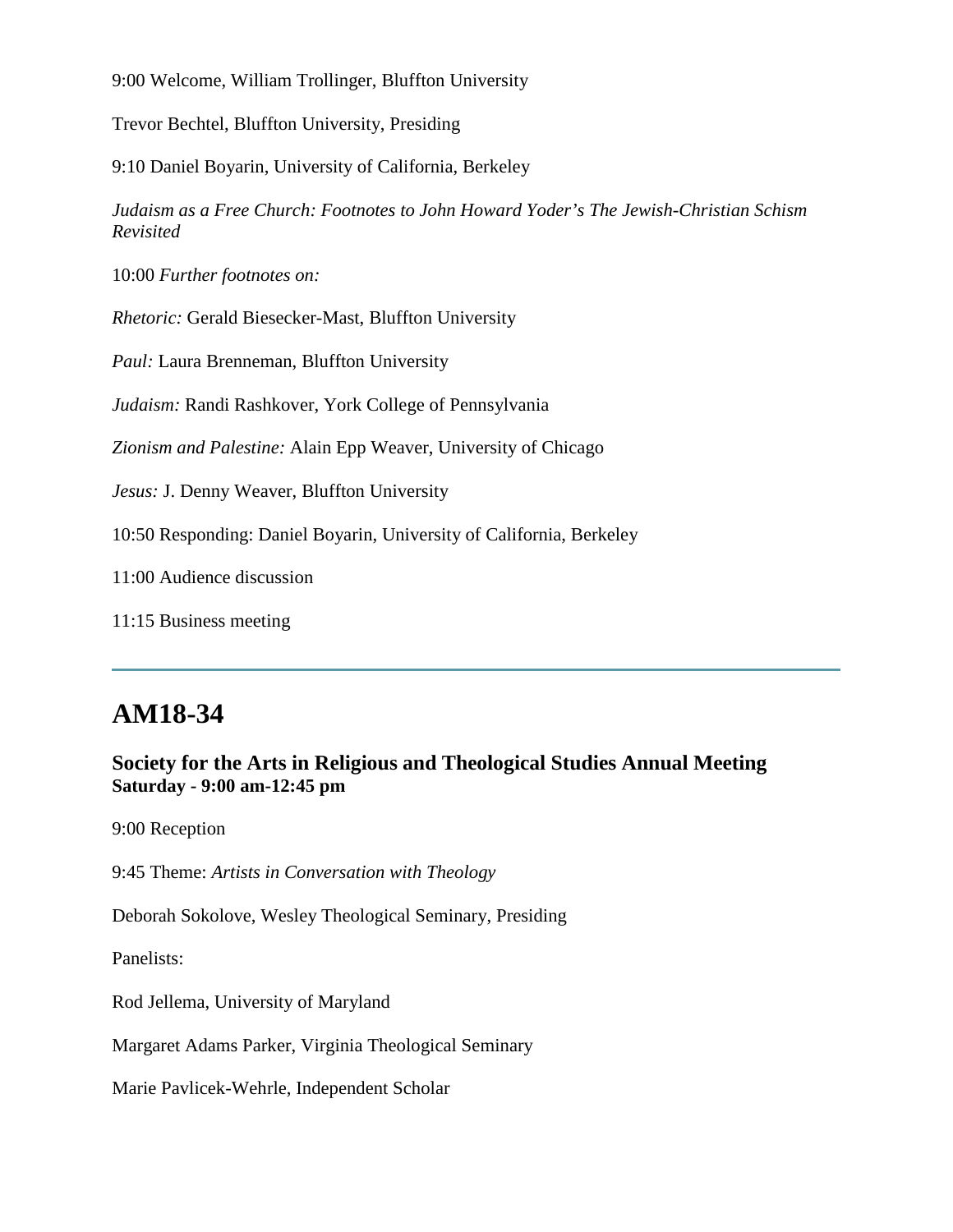Responding: Catherine Kapikian, Wesley Theological Seminary

11:00 Business Meeting

2:00 Tour Smithsonian American Art Museum

Walking distance from Conference Center; meet at the F St. entrance

# **AM18-35**

**International Bonhoeffer Society Board of Directors Saturday - 9:00 am-11:30 am**

# **AM18-36**

**Society for the Study of Christian Spirituality: Presidential Address and Business Meeting Saturday - 9:00 am-11:30 am**

See A18-46 for details.

# **AM18-37**

**North American Association for the Study of Religion Saturday - 9:00 am-11:30 am**

See A18-37 for details.

## **AM18-38**

#### **Society for Buddhist-Christian Studies Saturday - 9:00 am-11:30 am**

See A18-43 for details.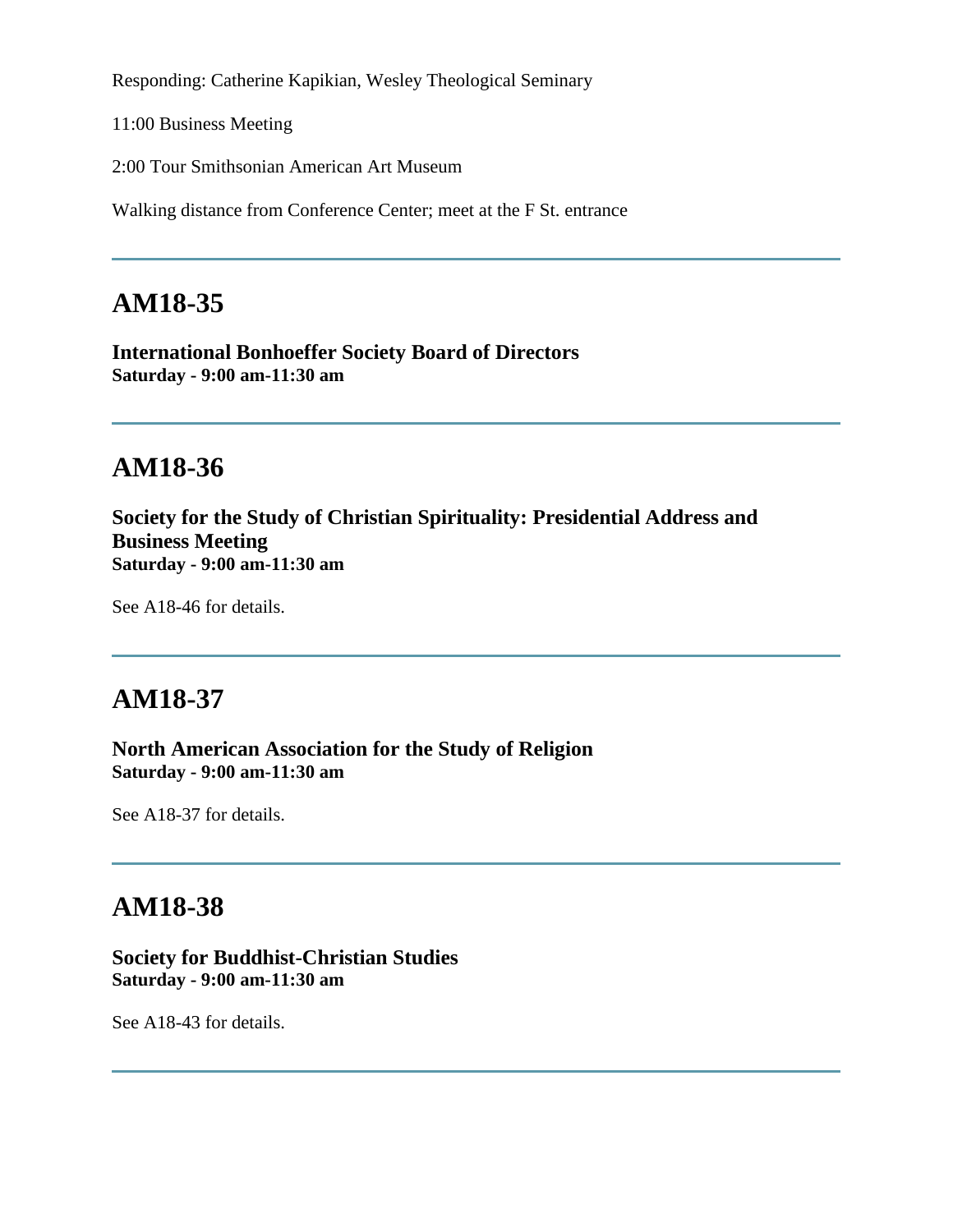# **AM18-39**

#### **Karl Barth Society of North America Saturday - 9:00 am-11:30 am**

Theme: *The Analogia Entis Makes a Comeback: David Bentley Hart*

Dr. George Hunsinger, Princeton Theological Seminary

Respondent: David Bentley Hart

# **AM18-40**

#### **Associacíon para la Educacíon Teológica Hispana Saturday - 9:00 am-11:30 am**

The Associacíon para la Educacíon Teológica Hispana (AETH), through funding granted by the Wabash Center for Teaching and Learning in Theology and Religion, is sponsoring a project entitled: *Pedagogía: Teaching Latinos and Latinas in Theology*. The workshop will offer insights, techniques, and resources useful in teaching systematic theology to Latinos and Latinas while discussing Latino/a contributions to theology.

Panelists:

Jeanette Rodriguez, Seattle University

Ruben Rosario, Saint Louis University

Justo L. Gonzalez, AETH

Advanced registration is required and space is limited. To register or for more information, please contact Dr. Rosario at 1-314-977-2855 or [rosarir@slu.edu.](mailto:rosarir@slu.edu)

### **AM18-41**

**A Symposium on the Presidency: What America Needs in 2008 (Sponsored by Political Theology) Saturday - 9:00 am-11:30 am**

Panelists:

Walter Brueggemann, Columbia Theological Seminary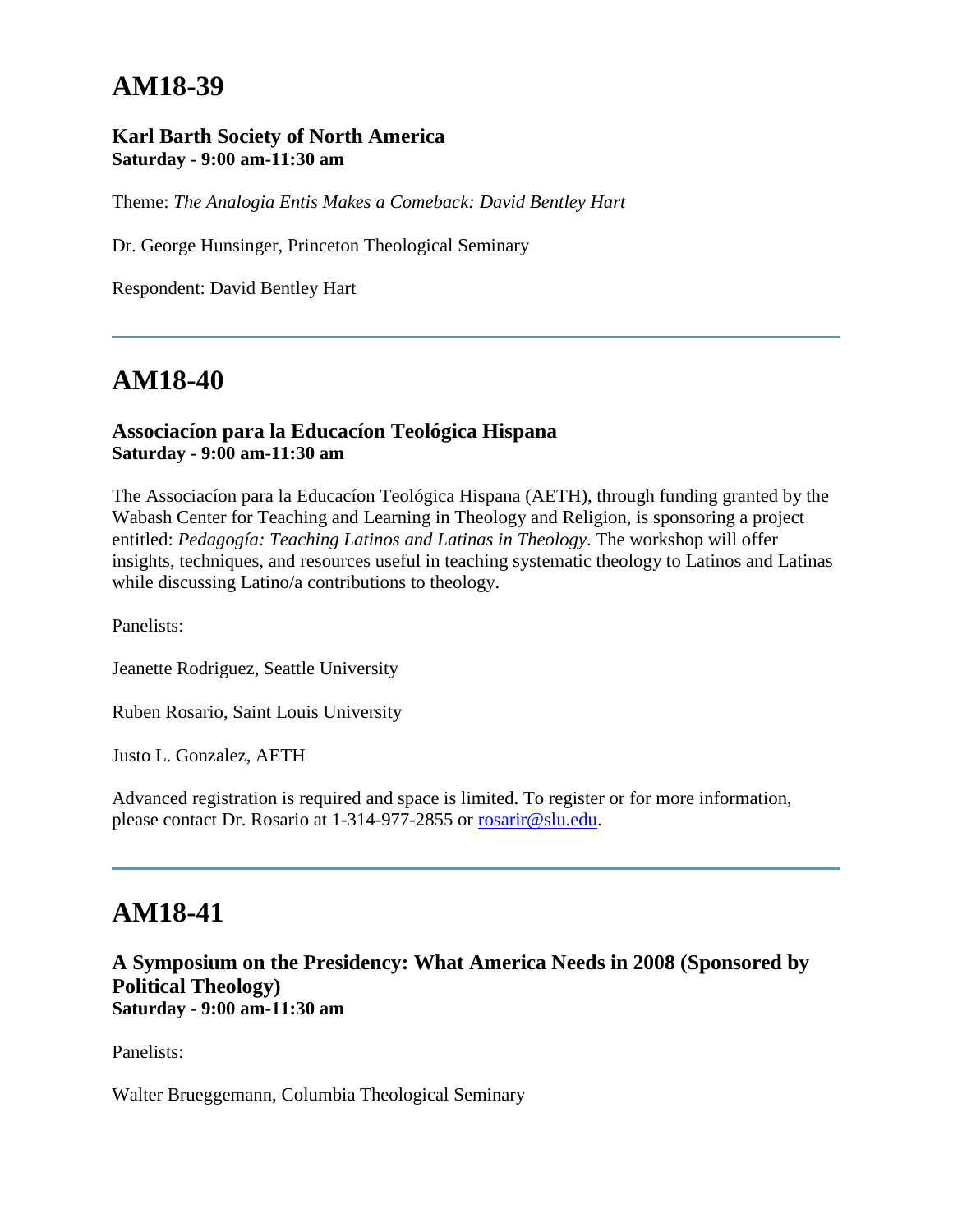Jean Bethke Elshtain, University of Chicago

John Milbank, University of Nottingham

Douglas Ottati, Union Theological Seminary-Presbyterian School of Christian Education

# **AM18-42**

**Christian Theological Research Fellowship Saturday - 9:00 am-11:30 am**

Theme: *Theology and Science: Friends, Enemies, or Peaceful Co-existence?*

9:00 Opening: D. Stephen Long, Garrett-Evangelical Theological Seminary

Business meeting: Vincent Bacote, Wheaton College, Presiding

9:15 Panel and Discussion

Bernie Van De Walle, Alliance University College-Nazarene University College, Presiding

F. Leron Shults, Agder University

*Christology and Science: The Doctrine of Parousia and Physical Cosmology as a Case Study*

Mary Veeneman, Fordham University

*The Potential for Dialogue between Theology and Natural Science in the Thought of Karl Rahner*

David Wilkinson, University of Durham

*The Gift of Science: A Theological Perspective*

Copies of the paper abstracts are available at the Christian Theological Research Fellowship (CTRF) website: [www.ctrf.info.](http://www.ctrf.info/) For additional information, contact Vincent Bacote, Wheaton College, 1-630-752-5278, [vincent.e.bacote@wheaton.edu.](mailto:vincent.e.bacote@wheaton.edu)

# **AM18-43**

*Journal of Feminist Studies in Religion* **Editorial Board Meeting Saturday - 9:00 am-11:30 am**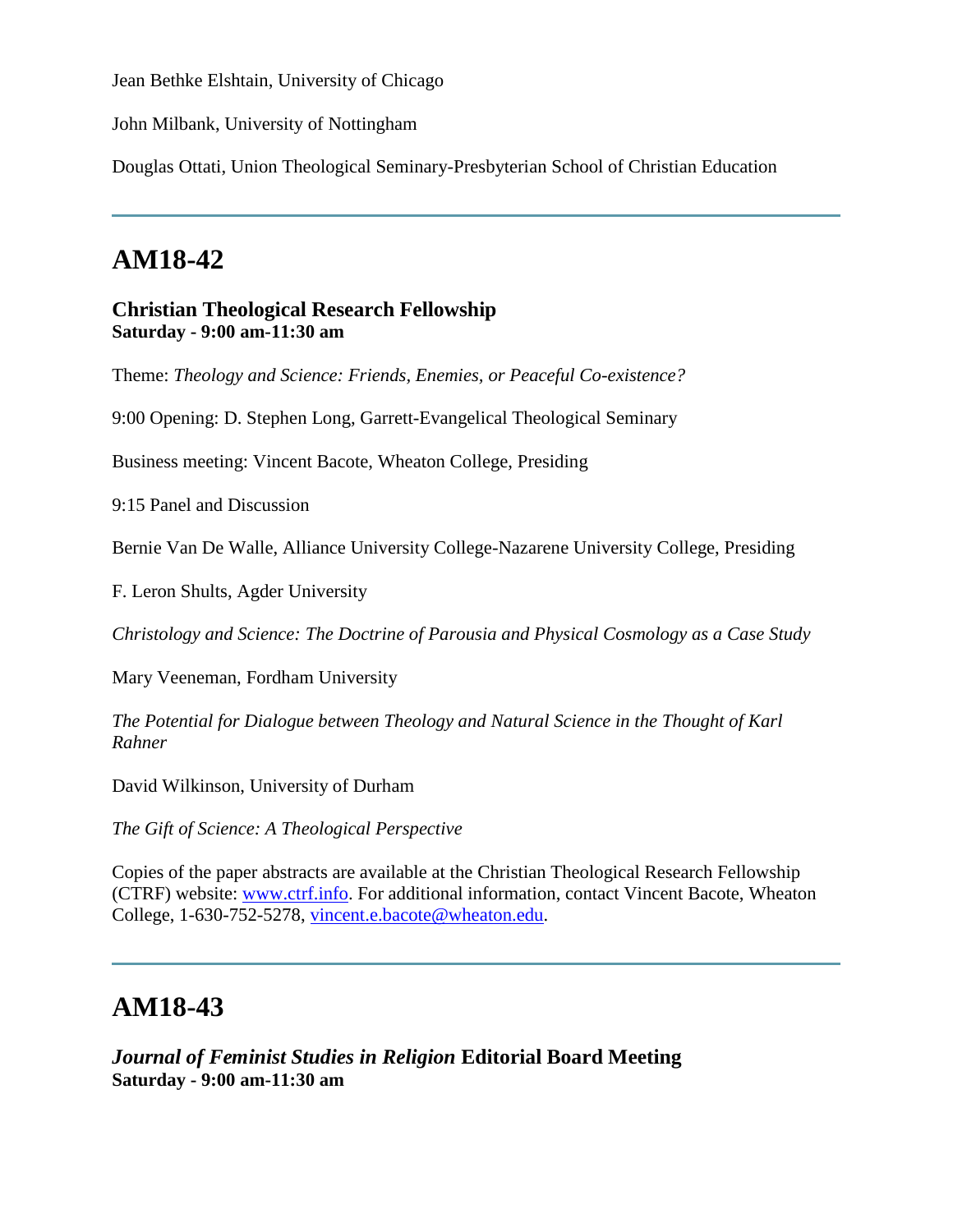# **AM18-44**

#### **Arts of Interpretation Group - Session I Saturday - 9:00 am-11:30 am**

Randal Cummings California State University, Northridge, Presiding

Theme: *Crisis, Controversy, and Conflict of Interpretations in the Study and Teaching of Religion*

Rick Talbott, California State University, Northridge

*Biblical Scholarship's Hostility Toward the Universal*

John P. Burris, University of Central Florida

*Fundamentalism: Why It Thrives in America*

Jorunn J. Buckley, Bowdoin College

*I Told You So Back in 1998: Jesus and Judas*

Eric Lane California State University, Los Angeles

*Why Rosenstock-Huessy's Speech and Reality Is Important*

Responding: Lisa J. Poirier, Miami University and Phyllis Herman, California State University, Northridge

This year's sessions have been graciously funded by the California State University, Northridge Department of Religious Studies.

For further information contact Randal Cummings: rolumnings@csun.edu or visit the Arts of Interpretation website at [www.vcsun.org/~cummings/arts.html.](http://www.vcsun.org/~cummings/arts.html)

## **AM18-45**

#### **Person, Culture, and Religion Group Saturday - 9:00 am-11:30 am**

See A18-40 for details.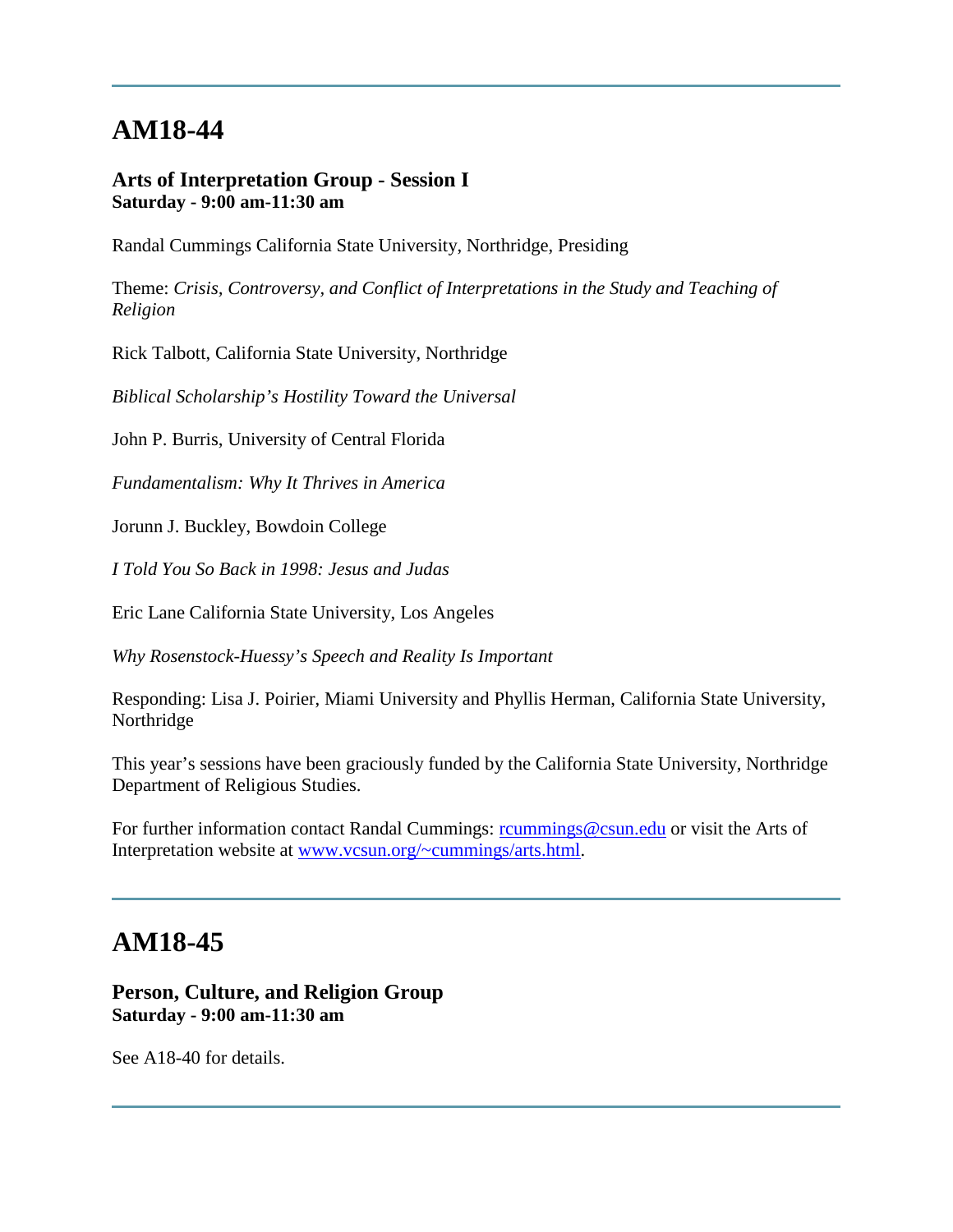# **AM18-47**

#### **Polanyi Society Saturday - 9:00 am-11:30 am**

See A18-41 for details.

# **AM18-48**

#### **Colloquium on Violence and Religion Saturday - 9:00 am-11:30 am**

9-10:15 am: *Evil Incarnate: Rumors of Demonic Conspiracy and Ritual Abuse in History* (Princeton University Press 2006) by David Frankfurter.

Commentary by Mark Juergensmeyer, Director, Global and International Studies, U. of California at Santa Barbara.

Response by David Frankfurter, Professor of Religious Studies and History at the University of New Hampshire.

10:15-11:30 am: *Covenant of Peace: The Missing Peace in New Testament Theology and Ethics* (Eerdmans, 2006) by Willard Swartley.

Commentaries:

Michael Hardin, primary writer for the website [www.preachingpeace.org,](http://www.preachingpeace.org/) and Director, School of Peace Theology, Lancaster PA.

Richard B. Hays, George Washington Ivey Professor of New Testament, the Divinity School, Duke University.

Response by Willard Swartley, Professor Emeritus of New Testament at Associated Mennonite Biblical Seminary, Elkhart, Indiana.

### **AM18-49**

#### **Lutheran Women in Theological Studies Saturday - 9:00 am-11:30 am**

Lutheran women in theological and religious studies as well as some local Lutheran clergywomen gather annually for scholarship, worship, and friendship. Lutheran women scholars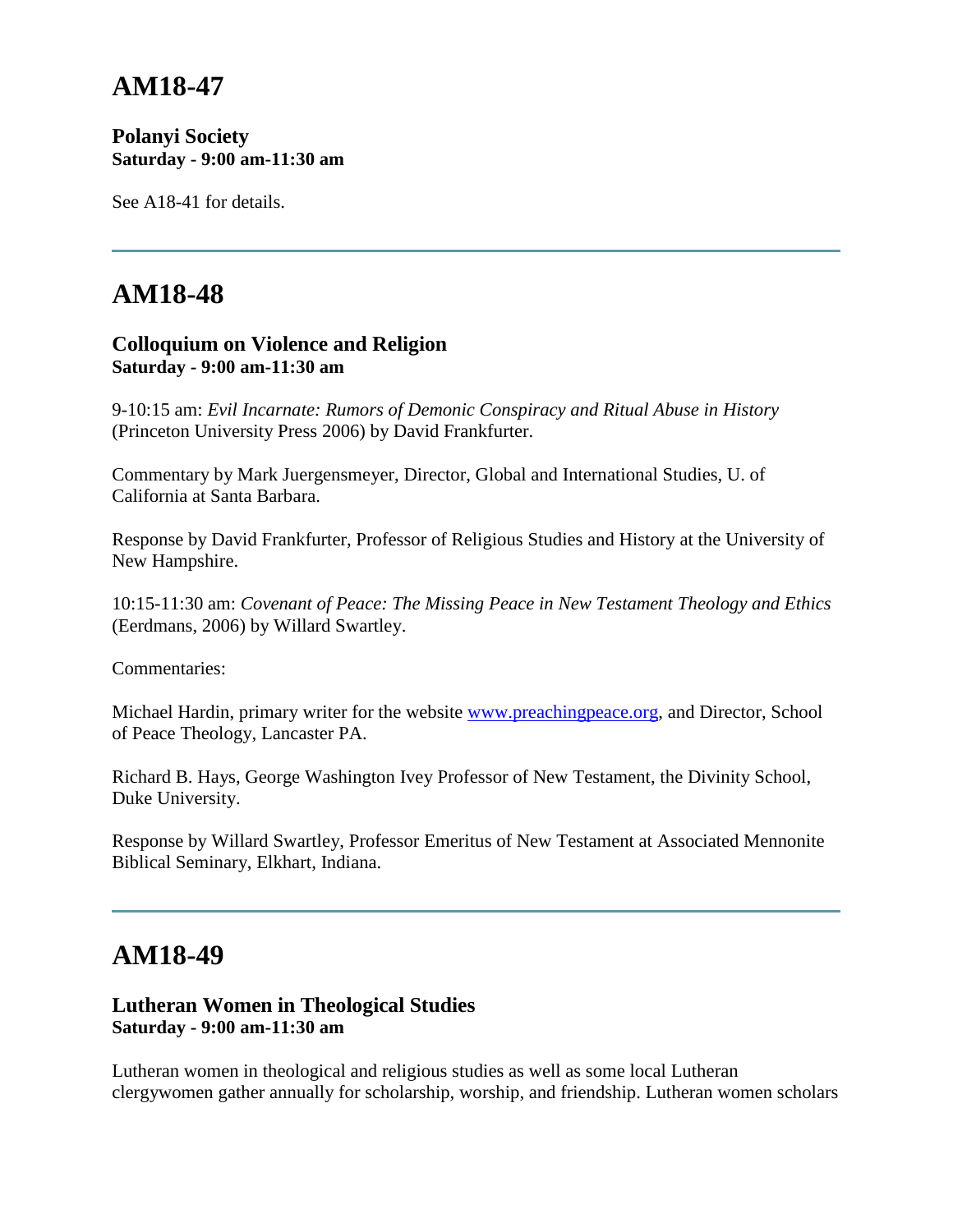-- including graduate students -- and other women who teach or study at Lutheran colleges and seminaries are welcome to attend all or part of the meeting. Questions?

To register please contact Sandra Mejia at 1-773-380-2885 or [sandra.mejia@elca.org.](mailto:sandra.mejia@elca.org)

# **AM18-51**

**United Methodist Women of Color Scholars Program Mentoring Meeting Saturday - 9:00 am-11:30 am**

## **AM18-53**

**La Communidad/The Community Saturday - 9:00 am-11:30 am**

### **AM18-64**

**American Jesuit Colleges and Universities-Theology/Religious Studies Departments Annual Meeting and Discussion Saturday - 9:00 am-11:30 am**

### **AM18-50**

**Graduate Theological Union Alumni Luncheon Saturday - 11:00 am-12:45 pm**

### **AM18-52**

**Christian Scholarship Foundation Saturday - 11:30 am-1:00 pm**

### **AM18-54**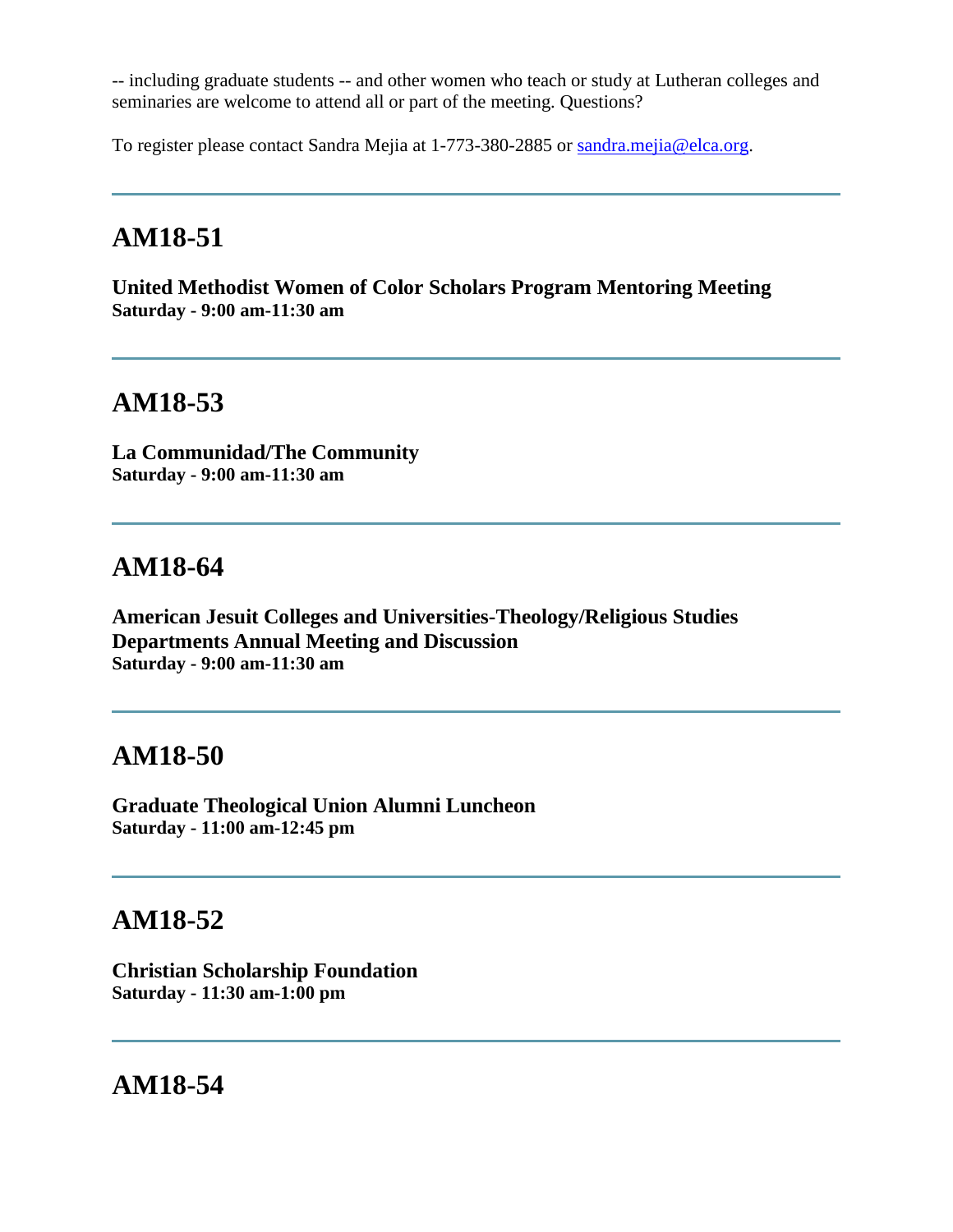#### **North American Hindu Association of Dharma Studies Saturday - 11:45 am-12:45 pm**

Theme: *Problematising HinduTVA*

Rita Sen-Sherma, Binghamton University, Presiding

Panelists:

Ramdas Lamb, University of Hawaii

Francis Clooney, Harvard University

Madhu Khanna, Indira Gandhi National Centre for the Arts

Arvind Sharma, McGill University

For additional information please contact Arvind Sharma at [Arvind.sharma@mcgill.ca.](mailto:Arvind.sharma@mcgill.ca)

### **AM18-55**

**International Bonhoeffer Society Annual Meeting Saturday - 11:45 am-12:45 pm**

## **AM18-56**

**North American Association for the Study of Religion: Business Meeting Saturday - 11:45 am-12:45 pm**

## **AM18-57**

#### **Wabash Center Luncheon for the Caucus of Scholars at Religiously Affiliated Institutions Saturday - 11:45 am-12:45 pm**

Annual gathering for lunch and directed small-table conversations concerning the context of our teaching in religiously affiliated institutions. Space is limited. Advance registration is required. October 31 deadline. Contact: Paul Myhre, [myhrep@wabash.edu.](mailto:myhrep@wabash.edu)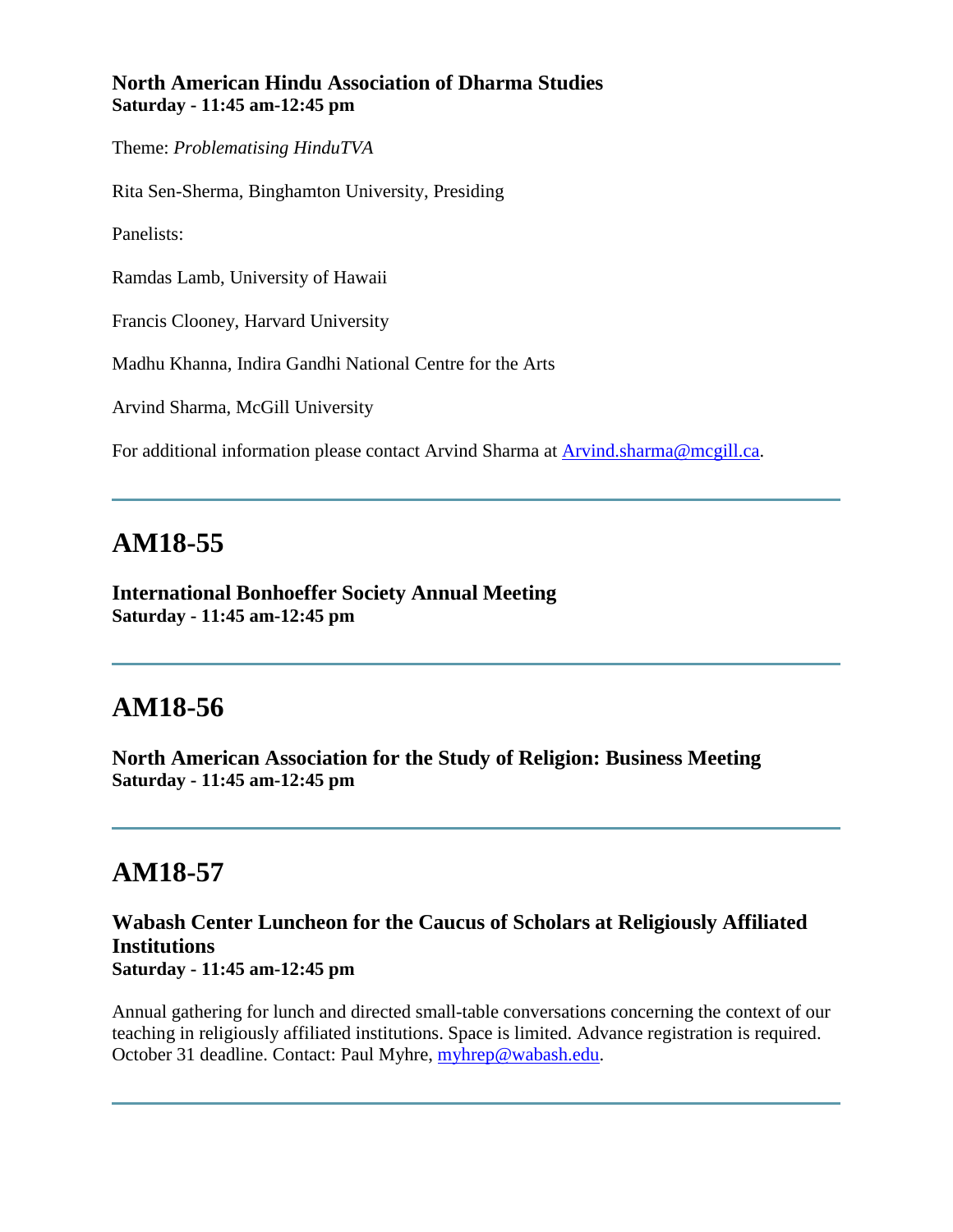### **AM18-58**

**North American Paul Tillich Society Annual Business Meeting Saturday - 11:45 am-12:45 pm**

### **AM18-59**

**Non-Canonical Writings Section Luncheon Saturday - 11:45 am-3:30 pm**

## **AM18-60**

**North American Association for the Study of Religion Saturday - 1:00 pm-3:30 pm**

See A18-80 for details.

# **AM18-61**

#### **Mission and Biblical Interpretation: Toward a Missional Hermeneutic Saturday - 1:00 pm-3:30 pm**

What would it mean to read the Bible self-consciously and with an explicit methodological starting point in an ecclesial location understood as fundamentally missional in cast and character? For four years, questions such as this have been explored this question at AAR and SBL. Join us for this session featuring paper presentations and discussion (sponsored by the Gospel and Our Culture Network). For information, visit [www.gocn.org](http://www.gocn.org/) or contact Michael Barram, Saint Mary's College of California, [mbarram@stmarys-ca.edu;](mailto:mbarram@stmarys-ca.edu) 1-925-631-4458.

### **AM18-62**

#### **Arts of Interpretation Group - Session II Saturday - 1:00 pm-3:30 pm**

Noelle Vahanian, Lebanon Valley College, Presiding

Theme: *Religious Cohesions amidst Worlds of Political Conflict*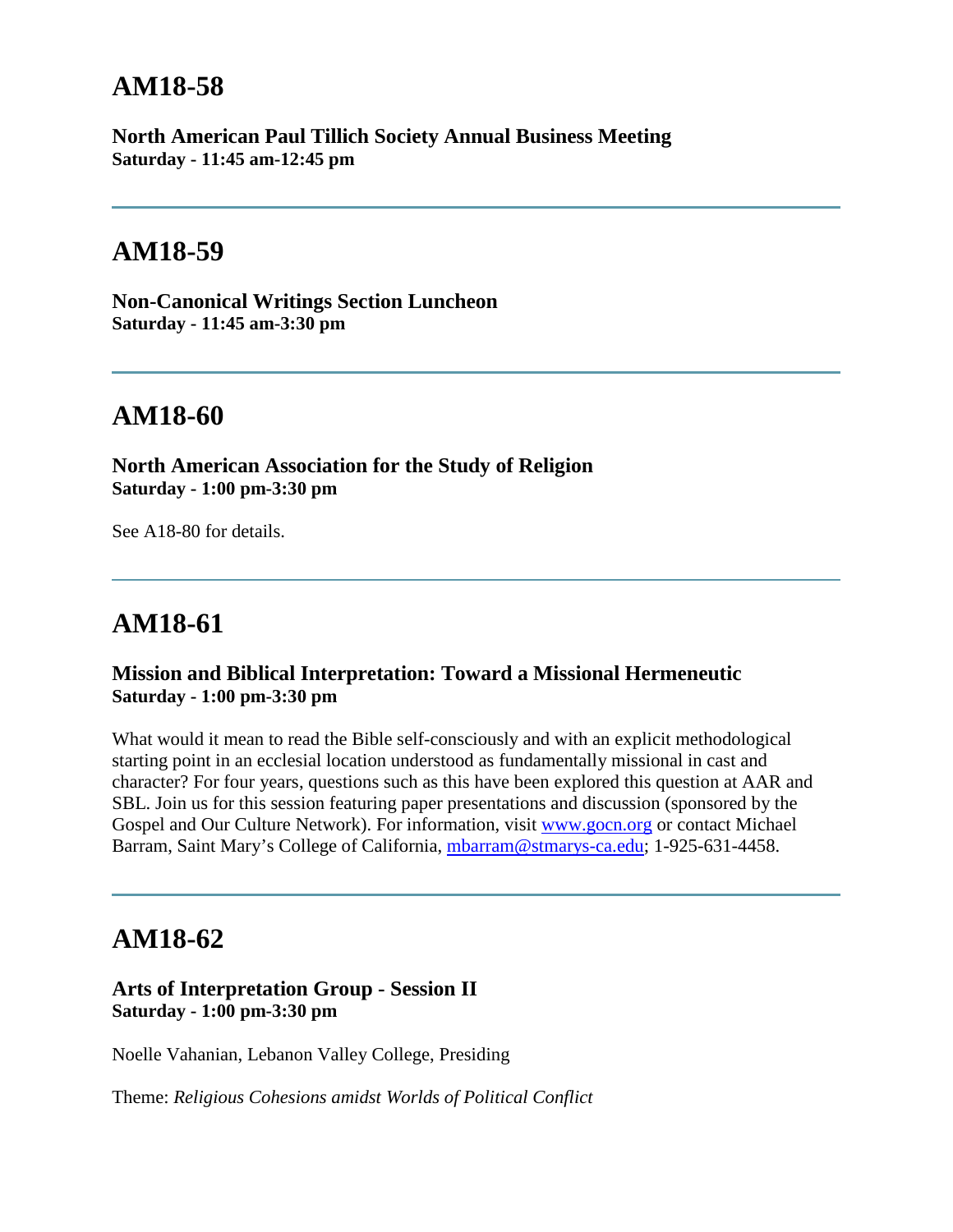Creston Davis, Rollins College

*Theology as the Politics of the World*

Kenneth Surin, Duke University

*Can a Chosen/Saved People Have a True Politics?*

Antony Baker, Episcopal Theological Seminary

*Nicaea as Political Chronotope*

Slavoj Žižek, University of Ljubljana

*Islam: A Community of Orphans*

Respondents:

Sarah Coakley, Harvard University

Amir Hussain, Loyola Marymount University

This year's sessions have been graciously funded by the California State University, Northridge Department of Religious Studies.

For further information contact Randal Cummings: rolumnings@csun.edu or visit the Arts of Interpretation website at [www.vcsun.org/~cummings/arts.html.](http://www.vcsun.org/~cummings/arts.html)

### **AM18-63**

#### **Dharma Association of North America (DANAM) Saturday - 1:00 pm-3:30 pm**

Theme: *Prayer and Worship in Dharma Traditions and Western Religions - Session 2*

Sub-Theme: *Prayer and Worship in Hindu Traditions* 

Adarsh Deepak, DANAM,and Rita D. Sherma, Binghamton University, Conveners

Arindam Chakrabarti, University of Hawaii at Manoa, Presiding

Marzenna Jakubczak, Pedagogical University of Krakow, Poland

*Why Meditate on God? The Role of Ishvara-pranidhana in Classical Yoga and Samkhya Traditions*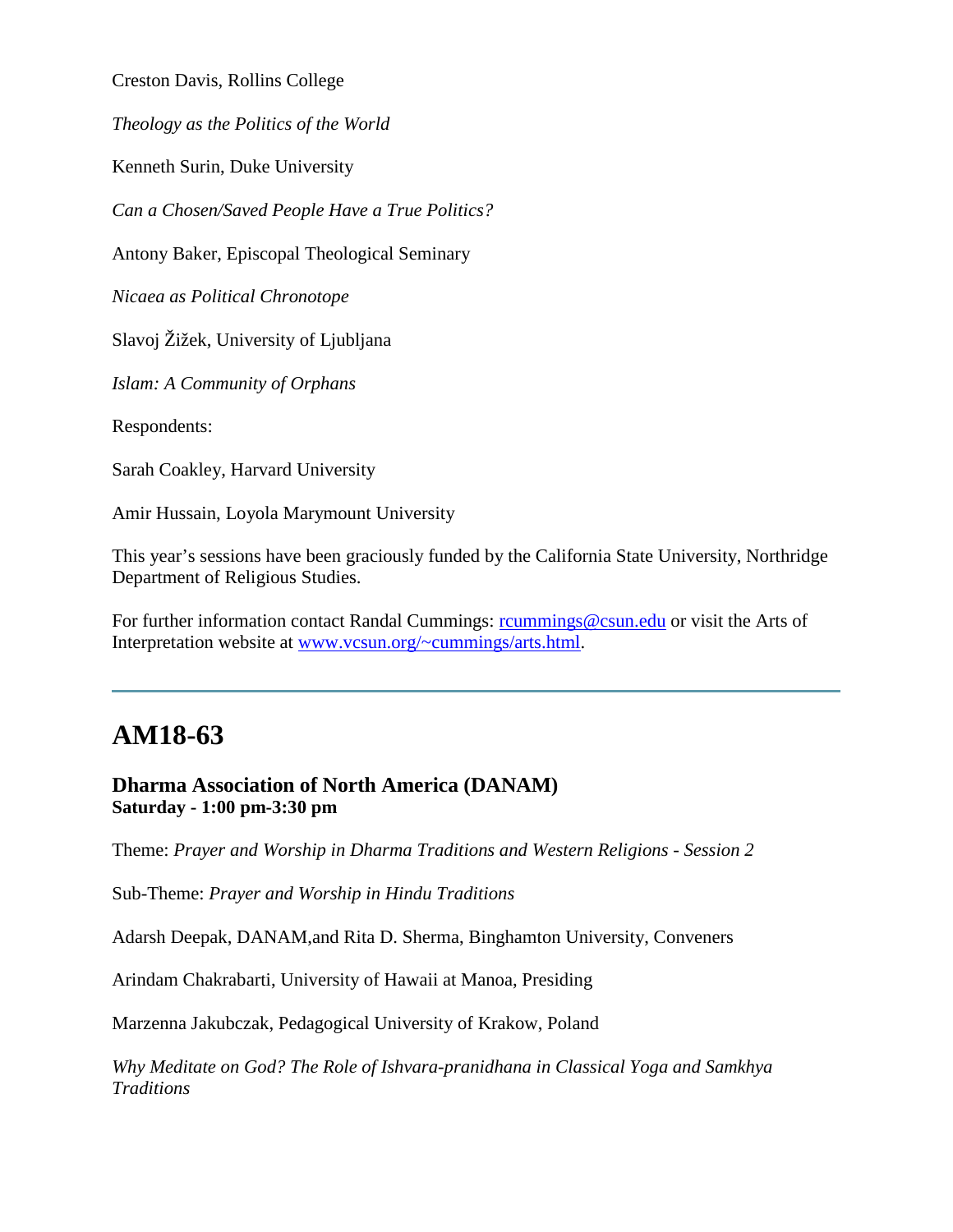Ramdas Lamb, University of Hawaii at Manoa

*Prayer and Worship in the Sanayasa Tradition* 

Deepak Sarma, Case Western Reserve University

*Madhva Worship: Enlightened Bhakti*

Nancy Martin, Chapman University

*Role of Music in Devotional Hinduism*

Madhu Khanna, Indira Gandhi National Centre for the Arts, New Delhi, India

*Prayer and Worship in the Shakta Tradition*

For updates, check at: [www.danam-web.org/events.htm.](http://www.danam-web.org/events.htm)

## **AM18-100**

#### **Center for the Study of Religion and American Culture Reception Saturday - 4:00 pm-8:30 pm**

Members are invited to attend a reception highlighting the work of various centers and institutes engaged in the study of religion in America.

## **AM18-101**

**College Theology Society Board Meeting Saturday - 4:00 pm-8:30 pm**

## **AM18-103**

**Cultural/Spiritual: The Question of Vegetarianism in Asian-Based Buddhist Groups Saturday - 4:00 pm-6:30 pm**

Carleton Dallery, Presiding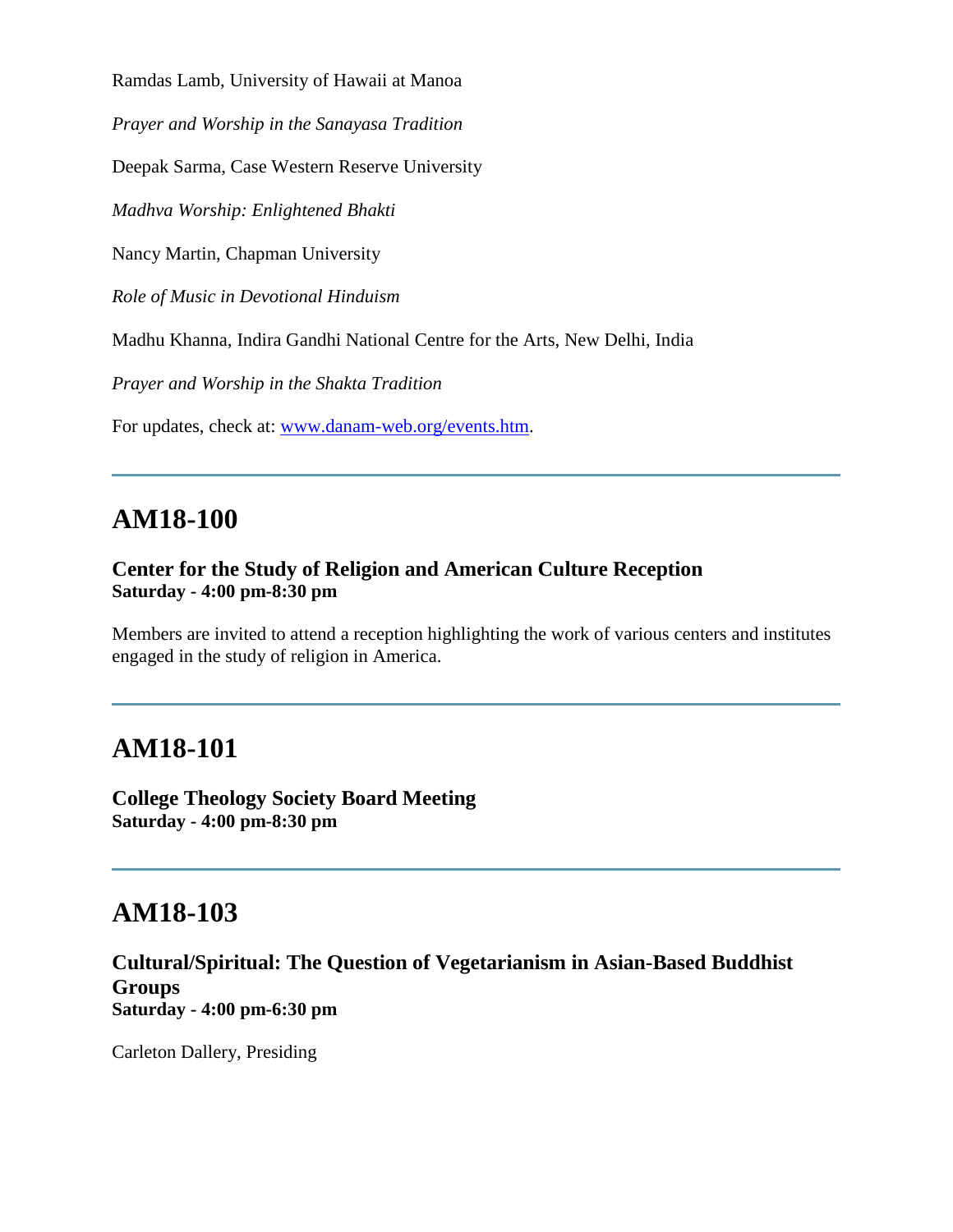We are what we eat? Vegetarianism is one of several vexing issues being examined in Asianbased Buddhist groups in USA, showing differences between the convert and the Asian members. Often the converts are the more conservative and traditionalist. This roundtable discussion will report experiences in various groups, focusing especially on cultural and spiritual roots of differences, and the styles of discussion and decision-making manifested in each group. Lead-off discussant, Rev. Bokin Kim, will present the case of the Won Buddhist Temple of Philadelphia. Scholars of Buddhism in America are especially welcome.

Meeting sponsored by Won Institute of Graduate Studies.

Information: 1-215-884-8942, or email [cdallery@earthlink.net.](mailto:cdallery@earthlink.net)

### **AM18-104**

**American Theological Library Association Member Reception Saturday - 4:00 pm-6:30 pm**

### **AM18-105**

**Association of Practical Theology Saturday - 4:00 pm-6:30 pm**

See A18-141 for details.

### **AM18-106**

**North American Association for the Study of Religion: Presidential Plenary Panel Saturday - 4:00 pm-6:30 pm**

CANCELLED

### **AM18-107**

**Logos Bible Software Syntactically-Tagged Databases of the Hebrew Bible: Overview and Training Seminar Saturday - 4:00 pm-6:30 pm**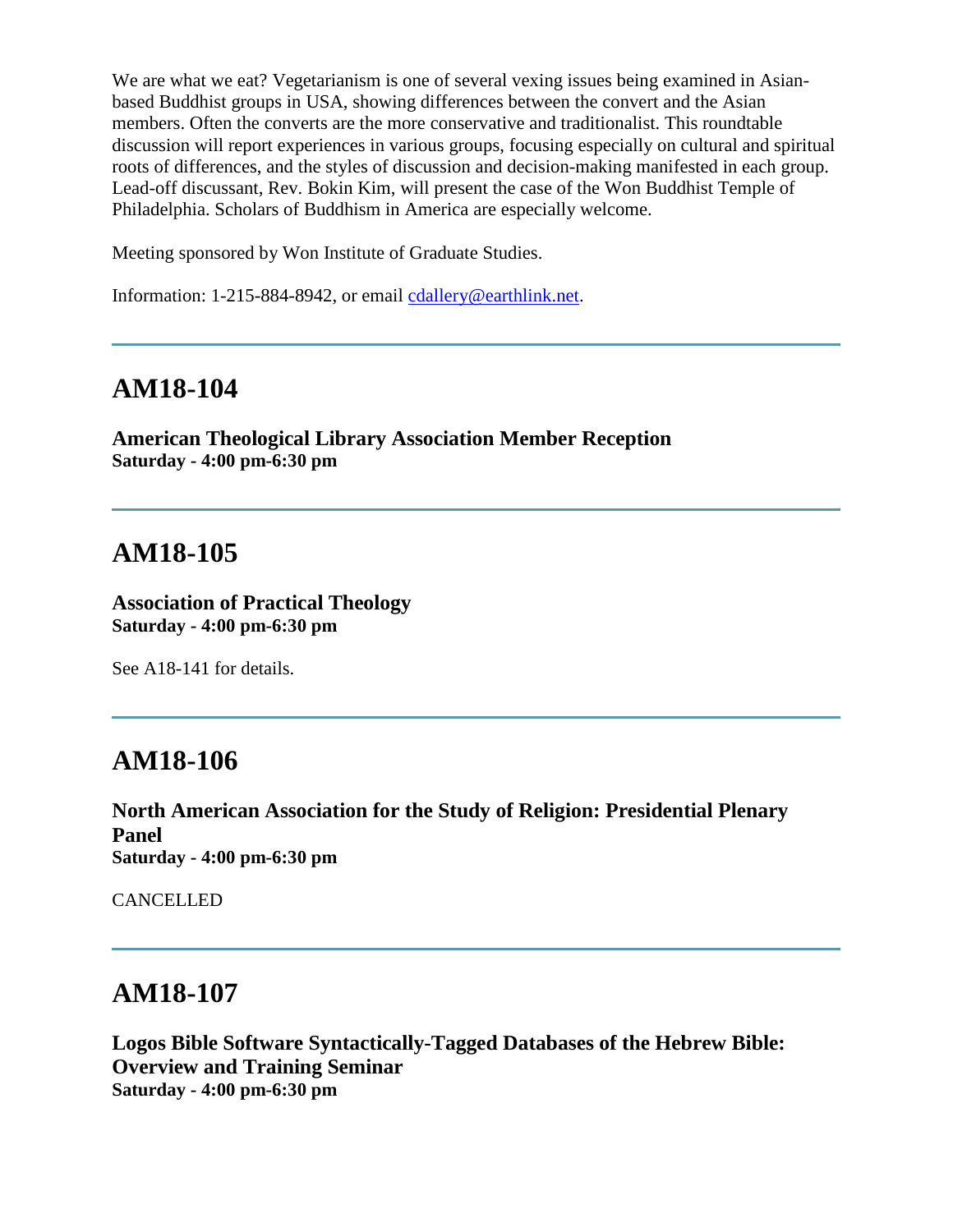This seminar will overview the latest quantum leap for computerized research and teaching in the Hebrew Bible: textual databases tagged for syntactical force and structures. The seminar is appropriate for new or experienced users, or anyone interested in computer applications for study of the Hebrew text, regardless of current platform or computer literacy. The seminar will introduce the concept behind each database, the graphical interface, and searching capabilities.

## **AM18-108**

**Dharma Association of North America (DANAM) Saturday - 4:00 pm-6:30 pm**

Theme: *Prayer and Worship in Dharma Traditions and Western Religions* 

Sub-Theme: *Prayer and Worship in Hindu Traditions - Session 3*

Adarsh Deepak, DANAM, and Rita D. Sherma, Binghamton University, Conveners

Jeffery Long, Elizabethtown College, Presiding

Arindam Chakrabarti, University of Hawaii at Manoa

*Reasoning-Yoga and the Epistemology of Worship: The 12 Forms of Kālī inKashmir Shaivism (Tantraaloka IV)*

Graham M. Schweig, Christopher Newport University

*Prayer and Worship in the Gaudiya Tradition* 

Guy Beck, Tulane University / University of North Carolina-Wilmington

*Prayer and Worship through Music and Liturgy in North Indian Vaishnava Traditions* 

Aditya Adarkar, Montclair State University

*The Narrative and the Suppliant: Katha in the Mahabharata* 

Acharya Premchand Shridhar, Arya Pratinidhi Sabha America

*Sandhya and Yajna in Arya Samaj Tradition*

For updates, check at: [www.danam-web.org/events.htm.](http://www.danam-web.org/events.htm)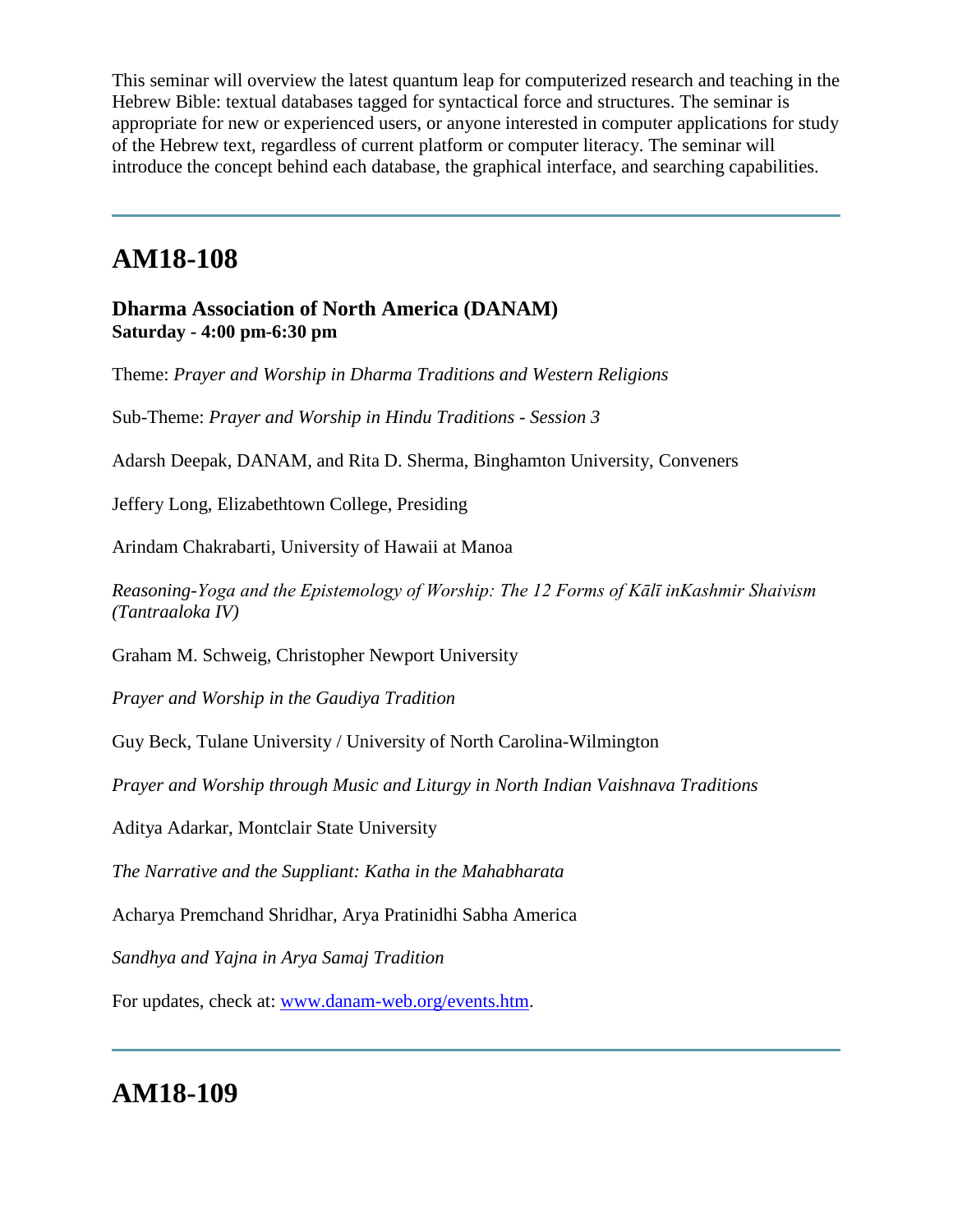# **AM18-146**

**New Religious Movements Group: Junior Scholar-Senior Scholar Roundtable Saturday - 4:00 pm-6:30 pm**

RESCHEDULED (was AM18-46); new time: 4:00 pm – 6:30 pm.

# **AM18-110**

**Fund for Theological Education Annual Reception for Current Fellows and Alumni Saturday - 5:00 pm-6:30 pm**

## **AM18-102**

**United Methodist Women of Color Scholars Program Mentoring Meeting Saturday - 6:00 pm-9:00 pm**

## **AM18-133**

**Dharma Association of North America (DANAM) Saturday - 6:30 pm-8:30 pm**

#### *DANAM Reception*

To informally meet, commiserate and interact with colleagues and friends and Trustees of DANAM over light refreshments and beverages and wine and cheese.

For updates, check at: [www.danam-web.org/events.htm.](http://www.danam-web.org/events.htm)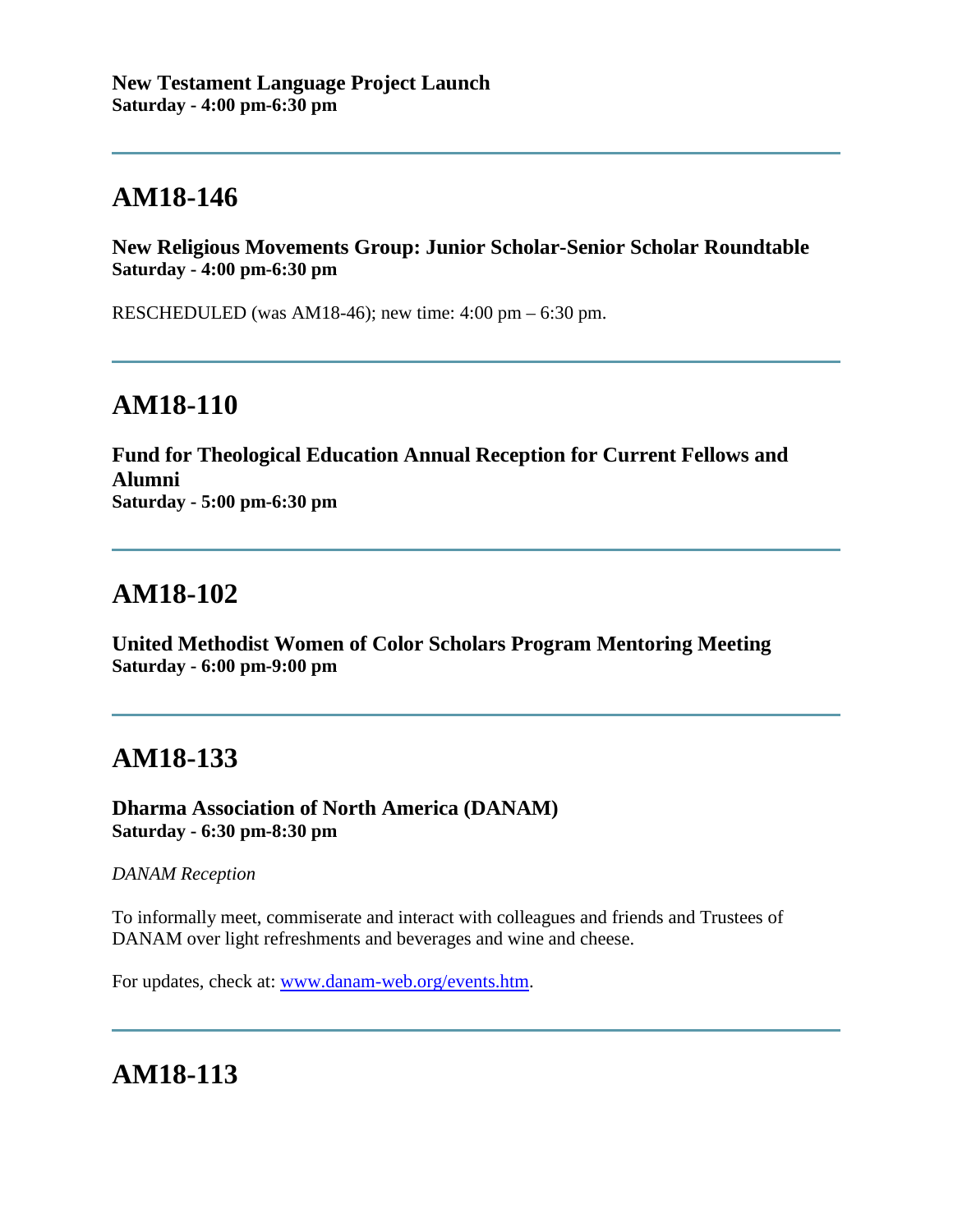#### **Religion and Science Hospitality Event Saturday - 7:00 pm-11:00 pm**

Sponsored by the Zygon Center for Religion and Science (ZCRS), the Center for Theology and the Natural Sciences (CTNS), and the Institute for Religion in an Age of Science (IRAS). ZCRS provides instruction and research opportunities leading to masters' and doctoral degrees through the Associated Chicago Theological Schools; it shares quarters with *Zygon: Journal of Religion and Science*. CTNS supports research, provides MDiv-doctoral teaching, and publishes the peerreviewed journal *Theology and Science* for an international membership. IRAS has summer conferences at Star Island, ten miles off the New Hampshire coast; in 2007 it plans the second of two on scientific and religious implications of emergence theory. IRAS co-publishes the journal *Zygon*.

## **AM18-114**

#### **Evangelical Philosophical Society Saturday - 7:00 pm-11:00 pm**

See A18-143 for details.

# **AM18-115**

#### **Initiative for the Study of Religion and Culture in Africa and the African Diaspora (ISRCAD):** *Biblia Africana* **Board Meeting and Reception Saturday - 7:00 pm-11:00 pm**

The members of the *Biblia Africana* editorial board will hold a one-hour meeting. A reception, open to AAR and SBL members and guests, will follow. For additional information, please contact Dr. Hugh R. Page, Jr., [poet@hrpj.com.](mailto:poet@hrpj.com)

# **AM18-116**

**Thomas Nelson Publishers (WBC) Dinner Saturday - 7:00 pm-8:30 pm**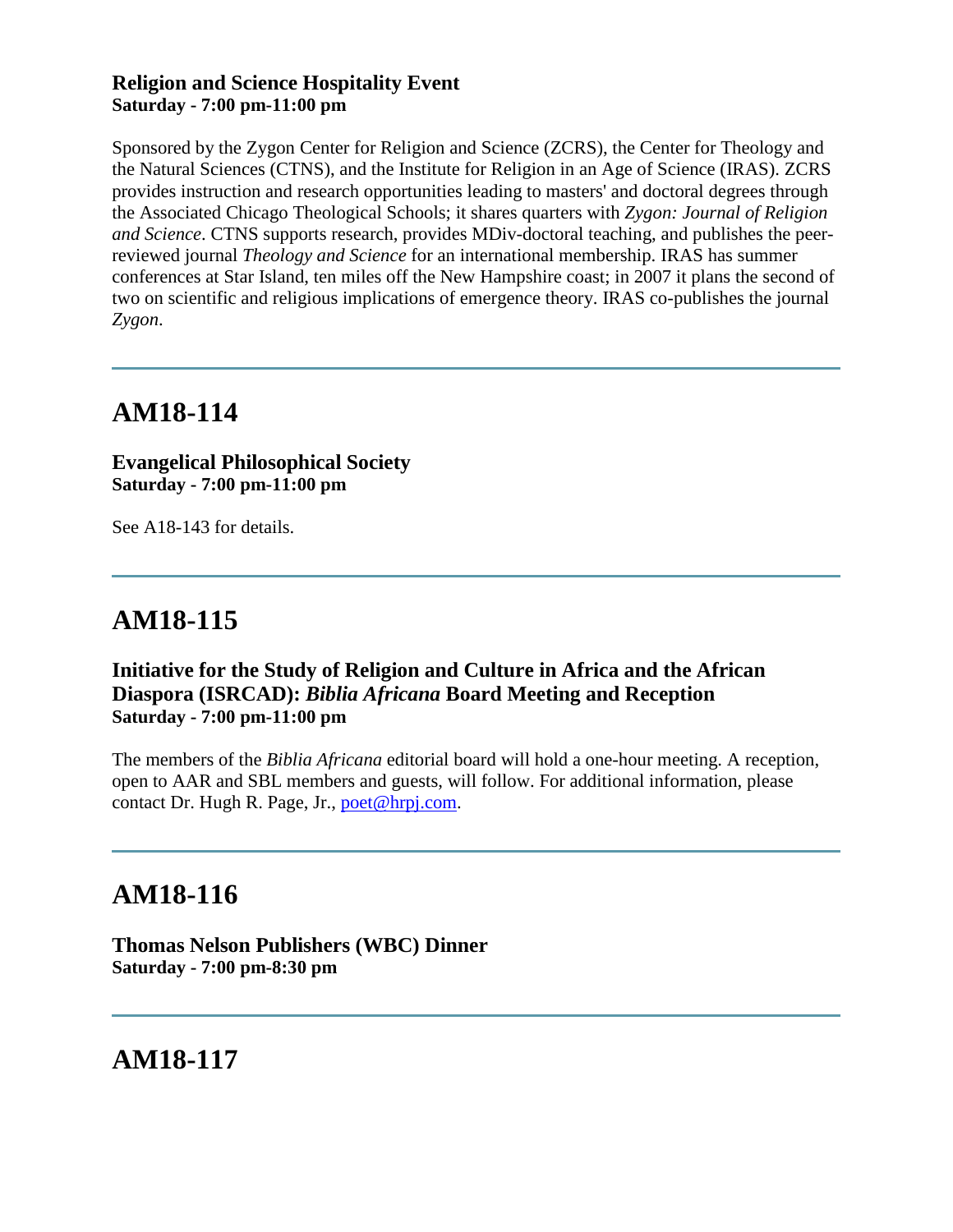# **AM18-118**

**European Society of Women in Theological Research (ESWTR) Saturday - 7:00 pm-8:30 pm**

## **AM18-119**

#### **University of the West Reception Saturday - 7:00 pm-8:30 pm**

Please come to celebrate the University of the West's receiving WASC accreditation and to meet with the President, Dr. Lewis Lancaster; the Dean, Dr. Ananda Guruge; and the Chair of Department of Religious Studies, Venerable Dr. Yifa. The University of the West would like to present to you one of the most comprehensive curricula in Buddhism, from the Ph.D. degree to the certificate program. For additional information, contact Yifa at [yifa@uwest.edu](mailto:yifa@uwest.edu) or 1-626-656-2108.

# **AM18-120**

#### **Forum on Sports and Religion Saturday - 7:00 pm-8:30 pm**

Writers and researchers on the relationship of sports and religion meet to discuss their books, works-in-progress, and current research. All are welcome to join the general discussion about this relatively new area of cultural and religious studies.

Eric Bain-Selbo, Lebanon Valley College, Presiding

Panelists:

Chris Anderson, Drew University

David Hall, Centre College

Marc Jolley, Mercer University Press

Gordon Marino, St. Olaf College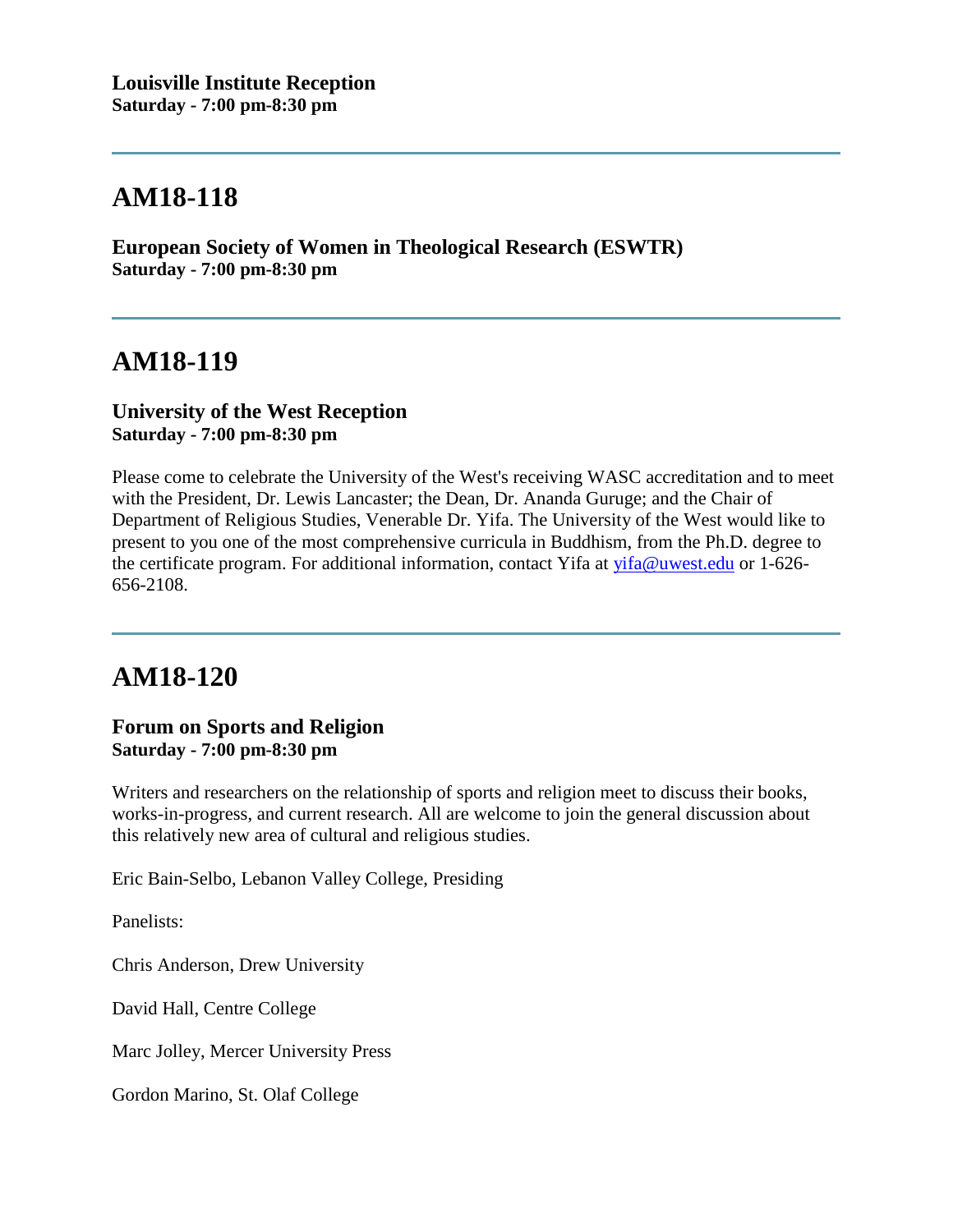Joseph Price, Whittier College

Greg Sapp, Mercer University

# **AM18-121**

*Smyth and Helwys* **Commentary Editorial Board Saturday - 7:00 pm-8:30 pm**

# **AM18-122**

#### **Celebrating** *A Communion of Subjects* **and Introducing the "Food, Farming, and Faith" Initiative Saturday - 7:00 pm-8:30 pm**

Two wonderful events -- the publication of a foundational text for the field of "Religion and Animals" and the launch of a major initiative through which communities of faith engage the importance and problems of food and farming throughout the world -- will be celebrated at this reception.

Editors and the publisher of *A Communion of Subjects: Animals in Religion, Science, and Ethics* will speak to the volume's importance. In addition, various contributing scholars will also be present.

The organizers of a new initiative on "Food, Farming, and Faith" will speak on how various religious communities are and will continue to support more humane and sustainable food and agriculture systems.

Food and drink consistent with these themes will be served.

# **AM18-123**

**Georgetown University Theology Department Reception Saturday - 7:00 pm-8:30 pm**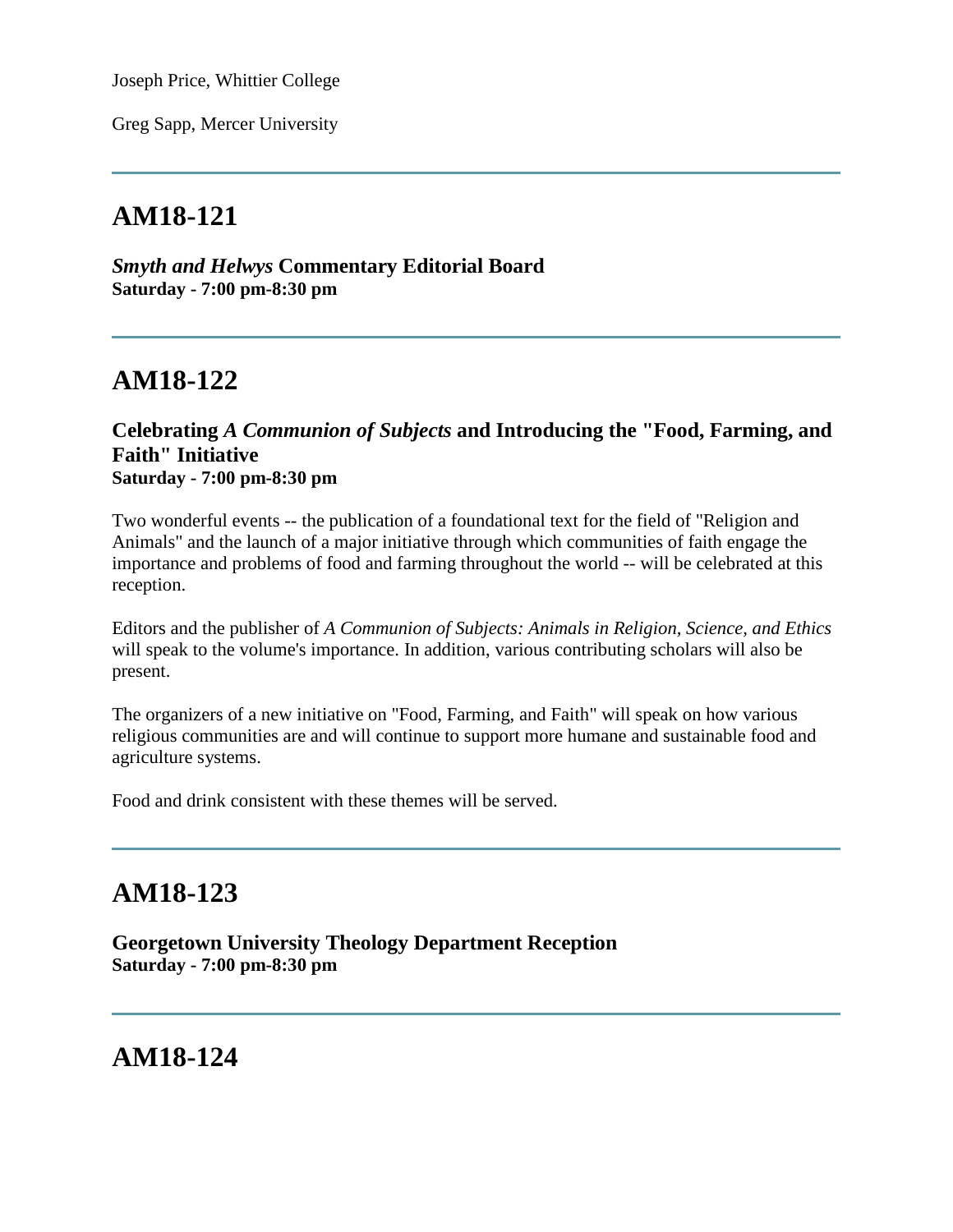#### **Korean North American Systematic Theology Group Saturday - 7:00 pm-8:30 pm**

Sang Hyun Lee, Presiding

Discussions of Peter C. Phan, *Christianity with an Asian Face: Asian American Theology in the Making*, and Heup Young Kim, *Christ and the Tao*.

Panelists to be announced.

## **AM18-125**

#### **St. Olaf Alumni and Faculty Reception Saturday - 7:00 pm-8:30 pm**

Alumni and friends of St. Olaf College are invited to join current St. Olaf faculty for conversation and reconnecting. Light appetizers and a cash bar will be provided. Alumni are kindly asked to RSVP to the St. Olaf Alumni Office at 1-888-865-6537; though walk-in registrants are welcome to attend. Questions can be directed to Religion Department Chair, L. DeAne Lagerquist, at [lagerqui@stolaf.edu.](mailto:lagerqui@stolaf.edu)

## **AM18-126**

**Association of Theological Schools Reception Saturday - 7:00 pm-8:30 pm**

### **AM18-127**

**University of St. Michael's College Faculty of Theology, Novalis, and Toronto School of Theology Annual Reception for Friends and Graduates Saturday - 7:00 pm-8:30 pm**

## **AM18-128**

**International Bonhoeffer Society Annual Dinner Saturday - 7:00 pm-9:30 pm**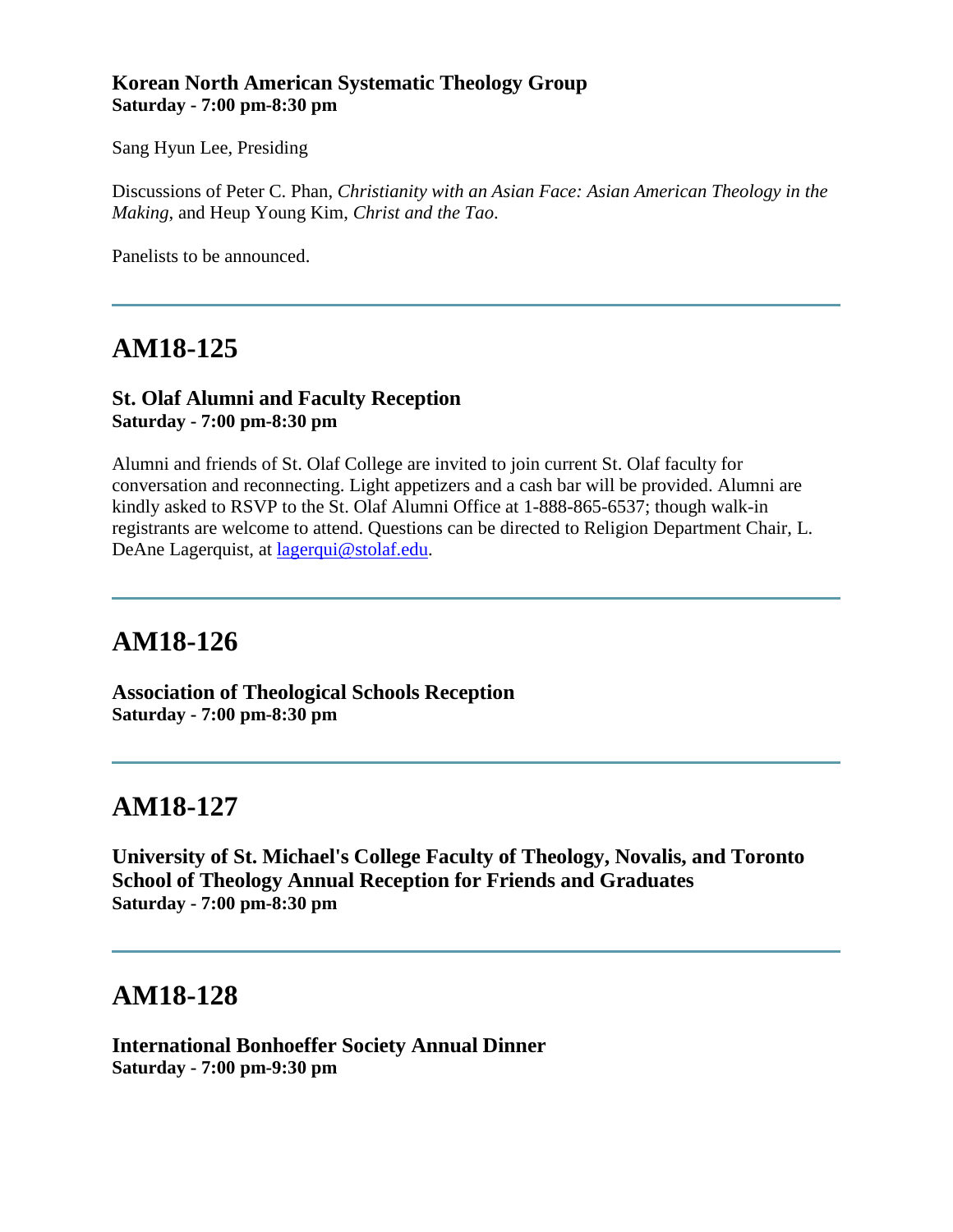Members and friends of the Society interested in attending the Society Annual Dinner are asked to make reservations with the Rev. John W. Matthews, 7800 W. County Road 42, Apple Valley, MN 55124; [jwmatt@aol.com](mailto:jwmatt@aol.com). The cost is \$35 and should be prepaid either by check or credit card. The Luther Place Church is at Thomas Circle, about six blocks from the Convention Center.

### **AM18-129**

**University of Manchester Reception Saturday - 7:00 pm-8:30 pm**

## **AM18-130**

**Wesleyan Theological Society and Society of Pentecostal Studies Reception Saturday - 7:00 pm-8:30 pm**

# **AM18-131**

#### **Presbyterian Scholars Reception Saturday - 7:00 pm-8:30 pm**

Members of the Presbyterian Church (USA) and faculty at Presbyterian institutions are invited to this reception to meet and connect with each other. In addition to light refreshments, we hope to find ways to link more closely with one another and with the church—sponsored by the Office of Theology and Worship and the Association of Presbyterian Colleges and Universities. For further information, contact Anita Brown, Office of Theology and Worship, 1-888-728-7228 x5033, [abrown@ctr.pcusa.org.](mailto:abrown@ctr.pcusa.org)

## **AM18-132**

**Brigham Young University and Friends Reception Saturday - 7:00 pm-8:30 pm**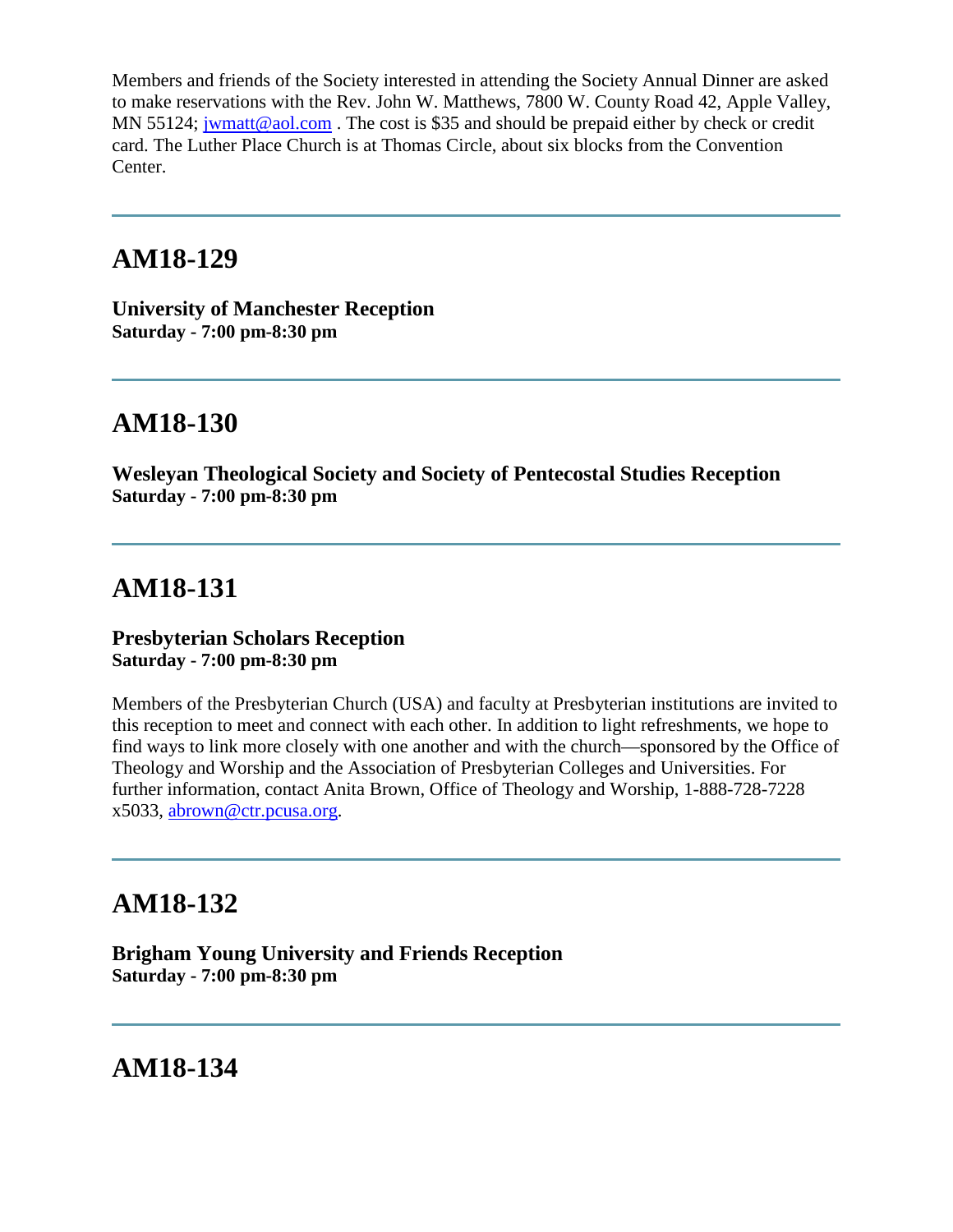## **AM18-136**

**Collegeville Reception Saturday - 7:00 pm-8:30 pm**

### **AM18-135**

**Baker Academic and Brazos Press Reception Saturday - 8:00 pm-11:00 pm**

## **AM18-137**

**Hispanic Theological Initiative Reception Saturday - 9:00 pm-11:00 pm**

### **AM18-138**

**Harvard University Reception Saturday - 9:00 pm-11:00 pm**

## **AM18-139**

**New Religious Movements Group Reception Saturday - 9:00 pm-11:00 pm**

# **AM18-140**

**W.F. Albright Institute of Archaeological Research Reception Saturday - 9:00 pm-11:00 pm**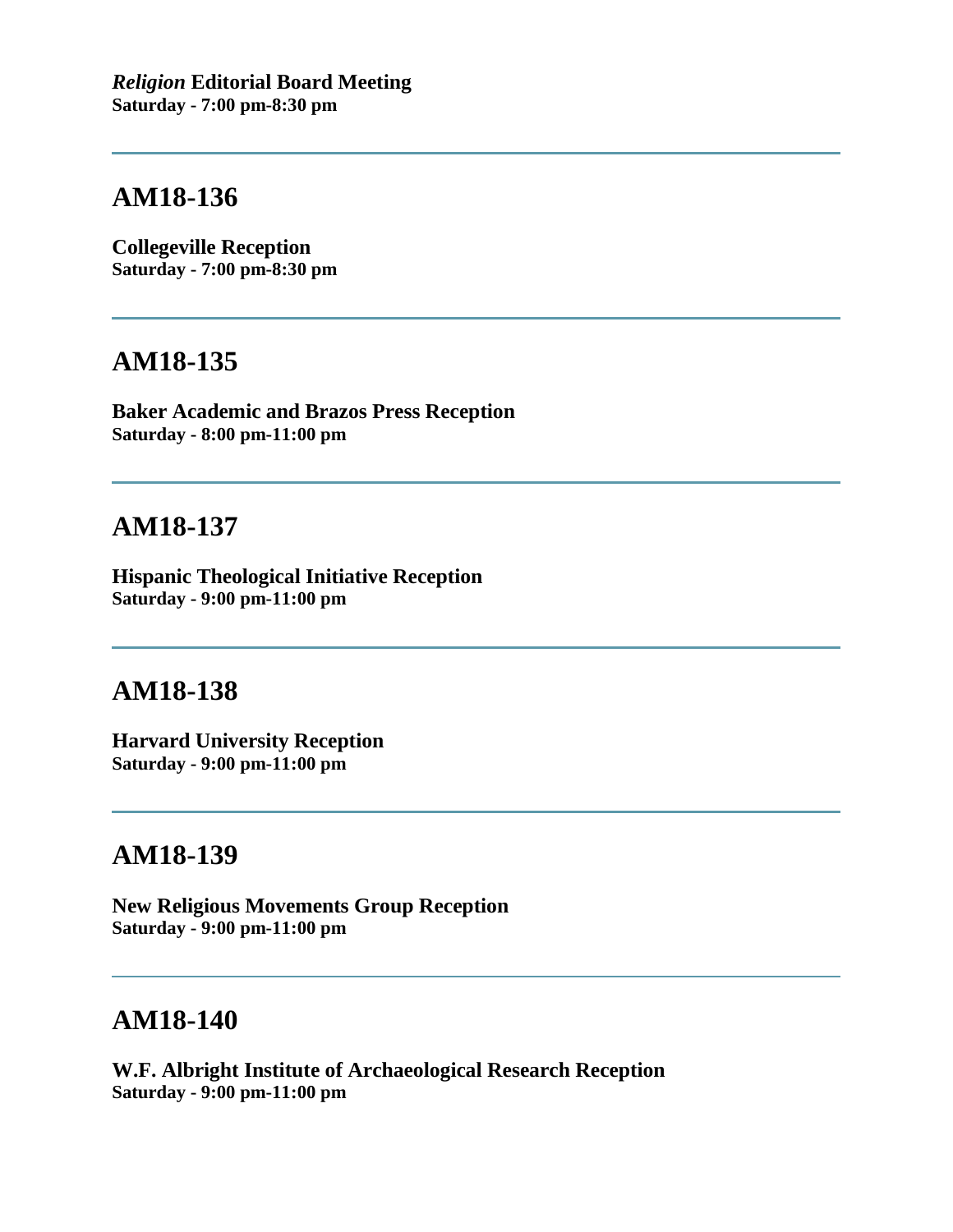## **AM18-142**

**University of California, Santa Barbara Department of Religious Studies Reception Saturday - 9:00 pm-11:00 pm**

### **AM18-143**

#### **Fortress Press Reception Saturday - 9:00 pm-11:00 pm**

Fortress Press invites all AAR and SBL attendees to join us for hospitality, conversation, and the presentation of the Fortress Press innovative teaching awards. Nominate your colleagues and find further information at [www.fortresspress.com.](http://www.fortresspress.com/)

## **AM18-144**

#### **Buddhist Studies Reception Honoring Patricia Crosby Saturday - 9:00 pm-11:00 pm**

As executive editor for University of Hawai'i Press, Patricia Crosby has been instrumental in promoting the academic study of Buddhism. She has actively assisted the development of both individual projects and publication series.

Sponsored by the *Pure Land Buddhist Studies Series* (Institute of Buddhist Studies, Berkeley), *Studies in East Asian Buddhism* and *Classics in Buddhist Studies* (Kuroda Institute), *Studies in the Buddhist Traditions* (University of Michigan), and *Topics in Contemporary Buddhism* (University of Hawai'i).

## **AM18-145**

**Vanderbilt University Alumni/ae and Friends Reception Saturday - 9:00 pm-11:00 pm**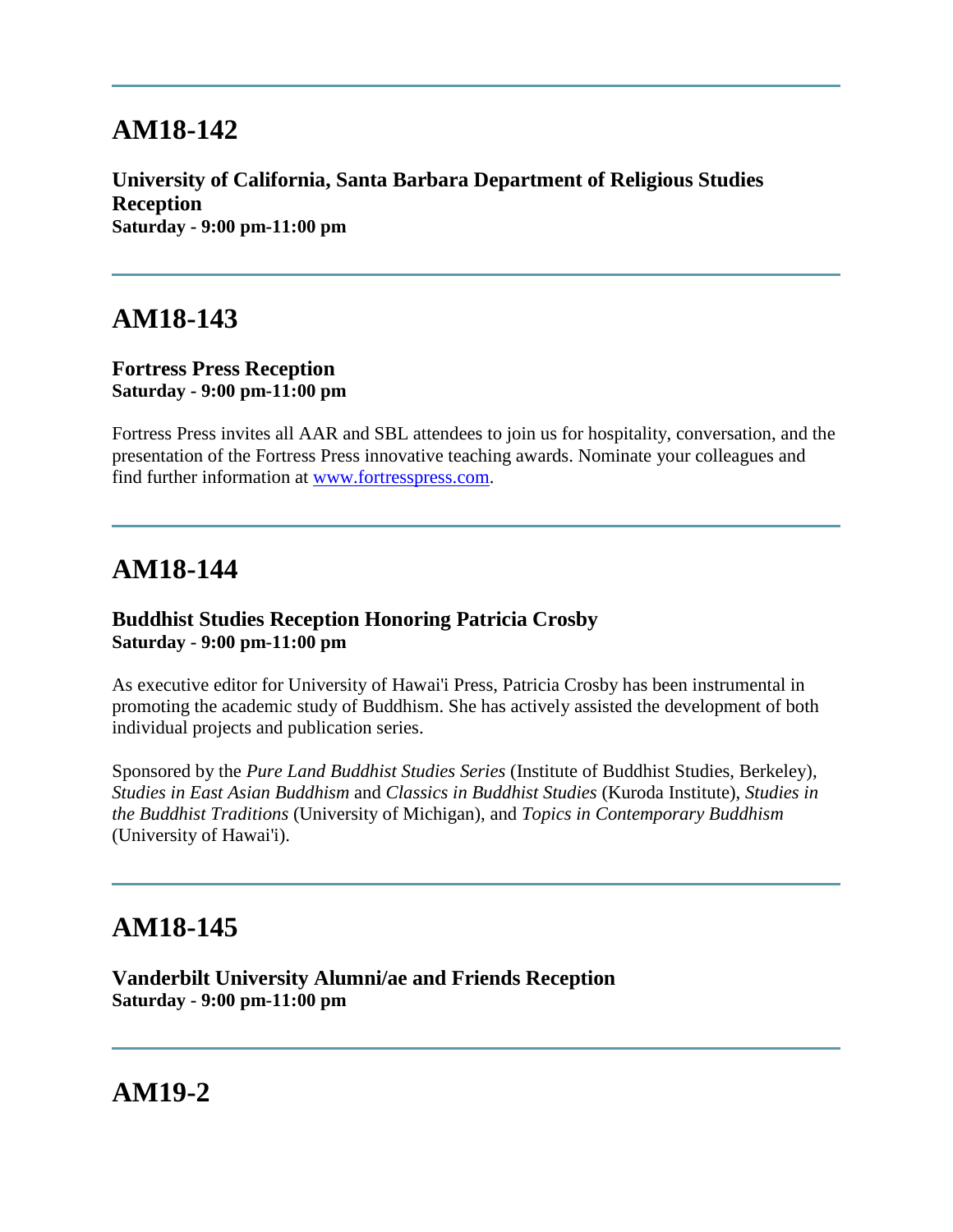#### **Gordon-Conwell Theological Seminary Alumni/ae Breakfast Sunday - 7:00 am-8:30 am**

We welcome Gordon-Conwell Theological Seminary alumni/ae to our annual AAR and SBL Sunday Morning Worship Breakfast. This will be an occasion for us to hear from one another and to interact with the newly-installed president, Dr. James Emery White, as he speaks on the vision for Gordon-Conwell and evangelical theological education. This will also be a time for worship and a Scriptural reflection. Please join us for this event!

# **AM19-4**

#### **Institute for Biblical Research Worship Service Sunday - 7:00 am-8:30 am**

The Institute for Biblical Research annually sponsors a worship service in the protestant evangelical tradition. Fellows, associates, friends of IBR, and all interested participants at the various annual meetings are invited. The service, led by Wayne Johnson, Dean of the Chapel, Trinity Evangelical Divinity School, will include prayer, congregational singing, selected readings, and a meditation by Bruce Waltke, Professor Emeritus of Old Testament Studies, Regent College and Professor of Old Testament, Reformed Theological Seminary. For additional information about this session, contact Daniel Block (President, IBR) at 1-630-752-5272 or [Daniel.Block@wheaton.edu.](mailto:Daniel.Block@wheaton.edu)

# **AM19-5**

**University of Birmingham Department of Theology and Religion Breakfast Reception Sunday - 7:00 am-8:30 am**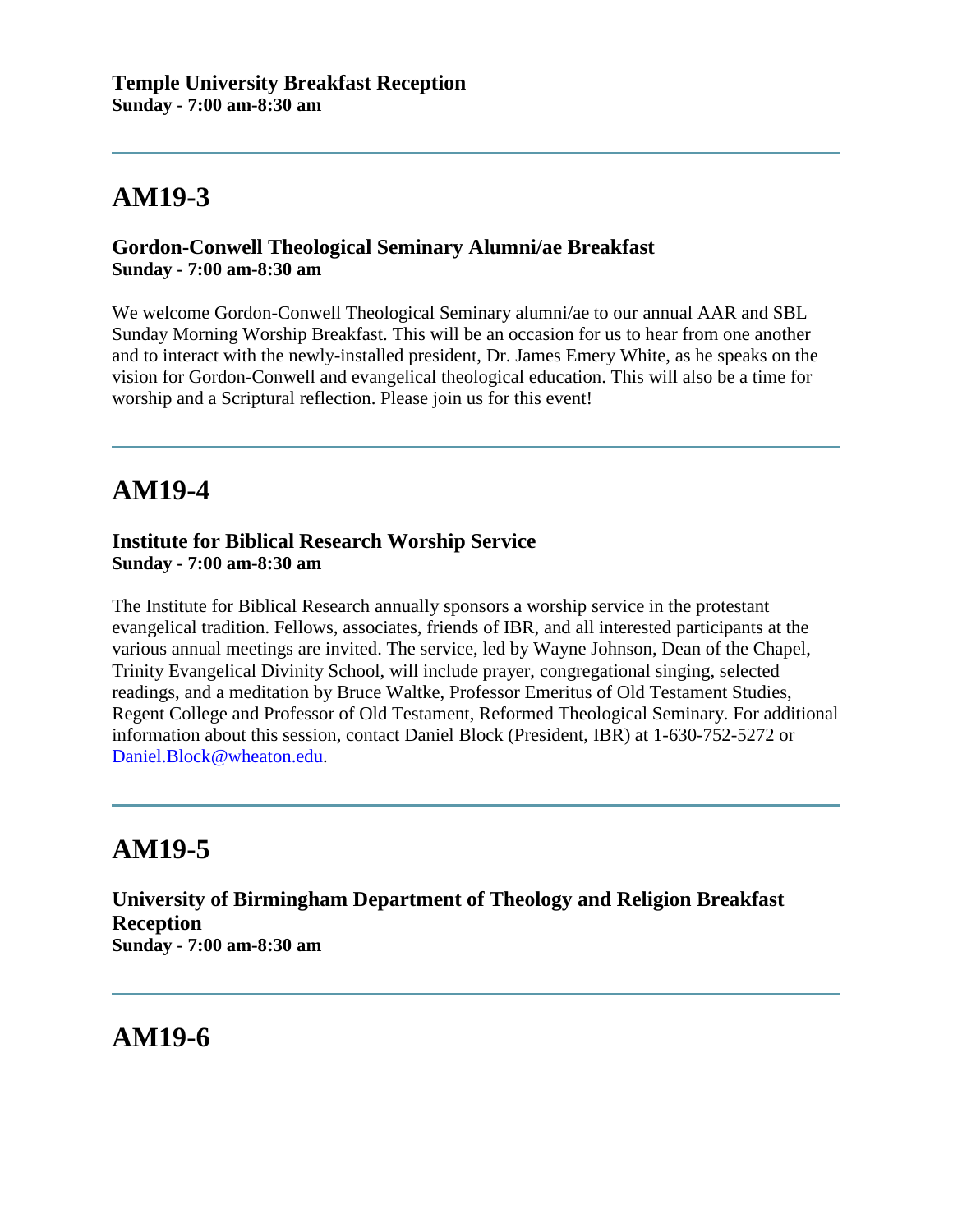**Disciples of Christ Faculty/Student Breakfast Sunday - 7:00 am-8:30 am**

## **AM19-8**

#### **Unitarian Universalist Scholars and Friends Breakfast Sunday - 7:00 am-8:30 am**

Persons connected to the Unitarian Universalist tradition are invited to meet and share a light continental breakfast. Sponsored by Starr King School for the Ministry and Beacon Press. For more information contact Dan McKanan at 1-320-363-3181 or [dmckanan@csbsju.edu.](mailto:dmckanan@csbsju.edu) All are also cordially invited to attend worship at All Souls Church, 1500 Harvard Street Northwest, 11:00 am on Sunday, November 19. Professor Alma Crawford of SKSM will be preaching.

## **AM19-9**

**Lutheran Professors and Graduate Students Breakfast Sunday - 7:00 am-8:30 am**

Sponsored by Augsburg Fortress.

Please submit your breakfast reservation no later than November 10 to [www.augsburgfortress.org/aarsblbreakfast.](http://www.augsburgfortress.org/aarsblbreakfast)

## **AM19-10**

**Free Methodist and Wesleyan Church Breakfast Sunday - 7:00 am-8:30 am**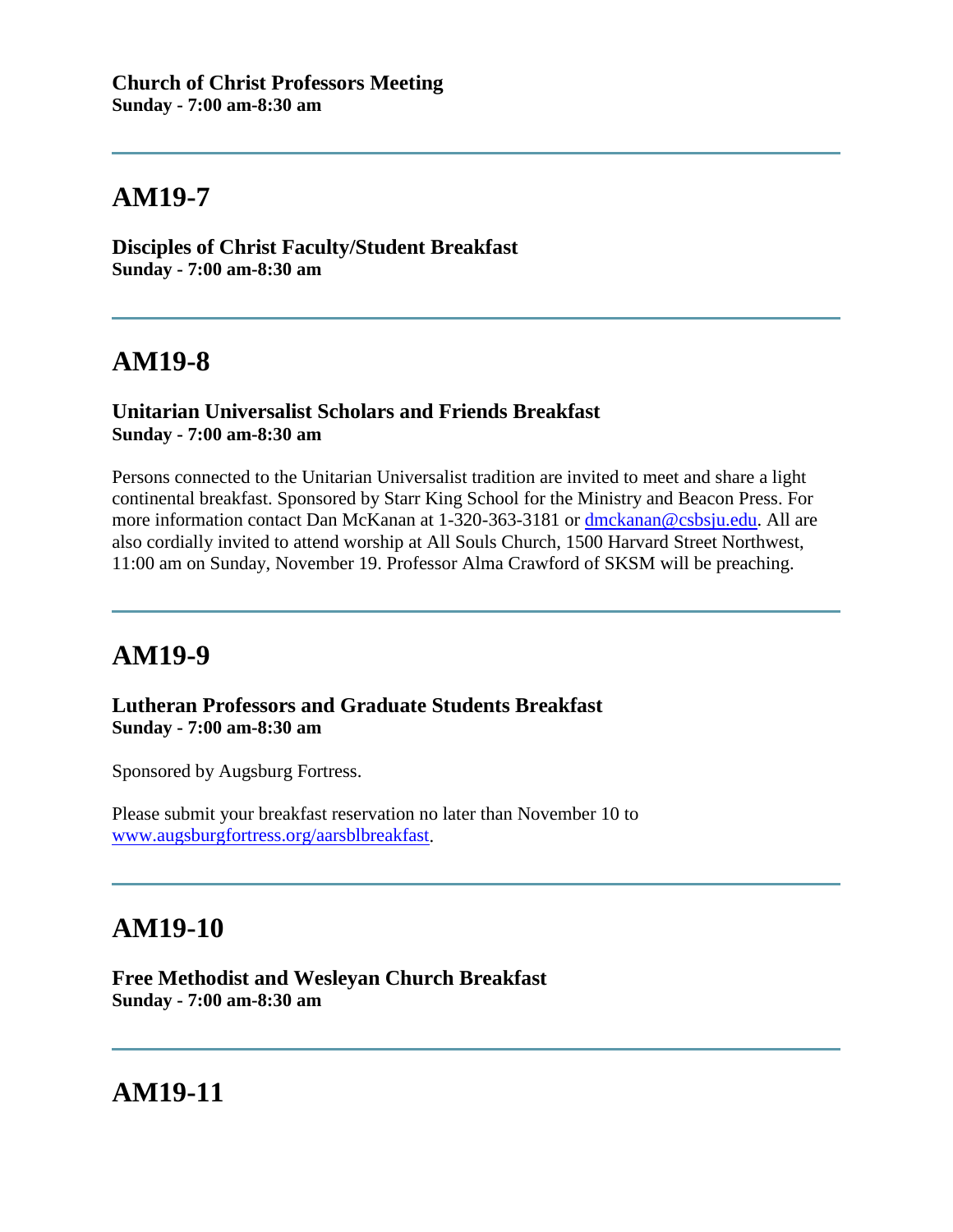**The Religion Compass--Blackwell Publishing Board Meeting Sunday - 7:00 am-8:30 am**

#### **AM19-40**

**Garrett-Evangelical Theological Seminary Breakfast Sunday - 7:00 am-8:30 am**

### **AM19-20**

**Dharma Association of North America (DANAM) Sunday - 9:00 am-11:45 am**

Theme: *Yoga Philosophy and Its Implications in Dharma Traditions*

Sub-Theme: *Yoga and Ecology*

Christopher Chapple, Loyola Marymount University, Convener

Daniel Michon, Loyola Marymount University, Presiding

Knut Axel Jacobsen, University of Bergen

*The Disharmony of Interdependence: Samkhya-Yoga and Ecology*

Christopher Chapple, Loyola Marymount University

*Connecting Body, Senses, and Elements: Yoga and the Process of Ecological Restoration*

Vijaya Nagarajan, University of San Francisco

*Yoga as Metaphor: Ecology, the Feminine, and the Kolam* 

Laura Cornell, California Institute for Integral Studies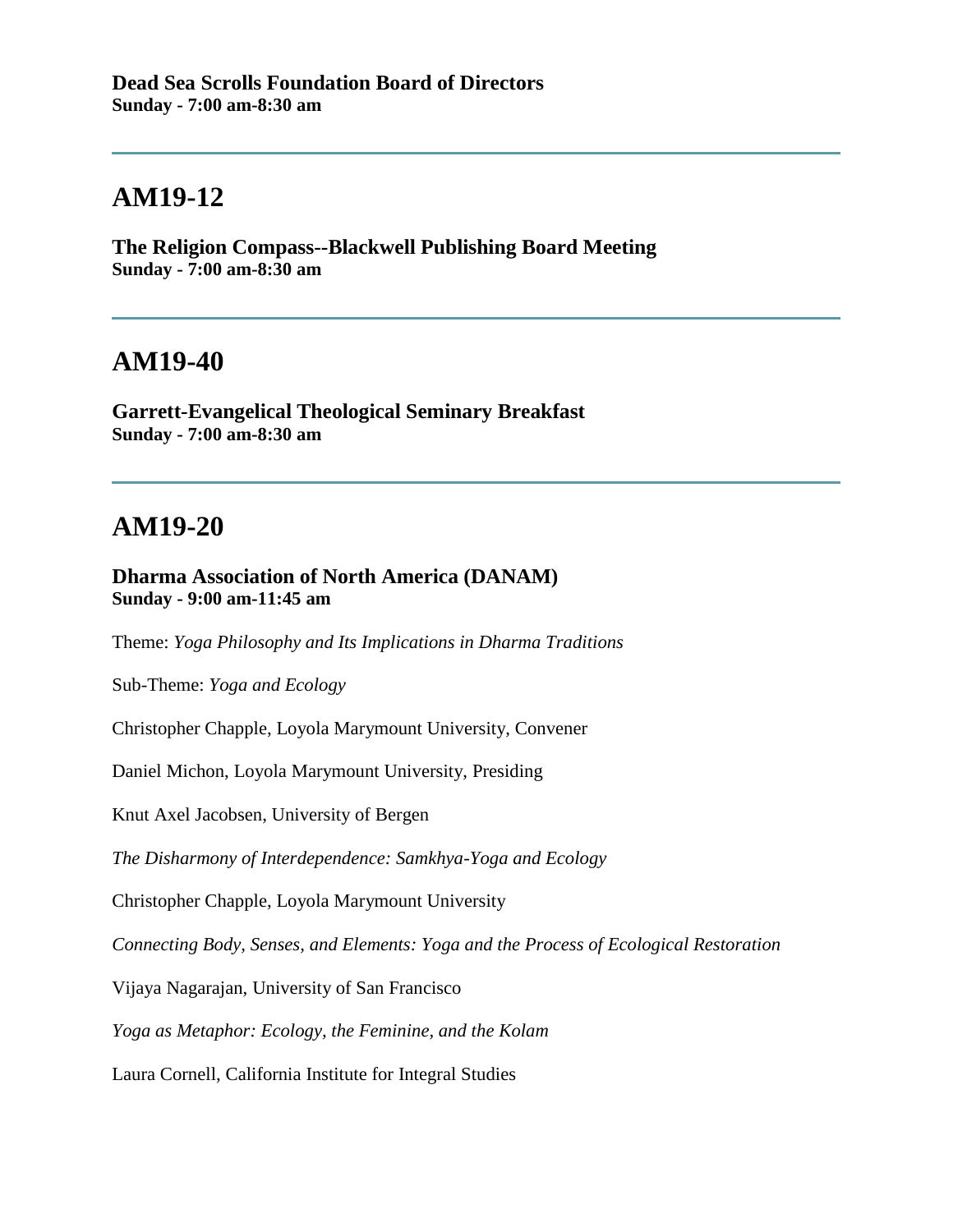*A Model for Eight Paths of Green Yoga* 

Suzanne Ironbiter, SUNY Purchase College, Goldens Bridge, NY

*Yoga and Nature: Vital Concentration in Atharva Veda*

For updates, check at: [www.danam-web.org/events.htm.](http://www.danam-web.org/events.htm)

## **AM19-21**

**Theta Alpha Kappa Board of Directors Meeting Sunday - 9:00 am-11:30 am**

## **AM19-22**

*International Journal of Public Theology* **Editorial Board Meeting Sunday - 9:00 am-11:30 am**

#### **AM19-32**

**Dempster Selection Committee Sunday - 11:45 am-3:30 pm**

#### **AM19-33**

**Hebrew Union College-Jewish Institute of Religion Annual Alumni Luncheon Sunday - 11:45 am-12:45 pm**

#### **AM19-34**

*Journal for the Study of the New Testament* **Editorial Board Meeting Sunday - 11:45 am-12:45 pm**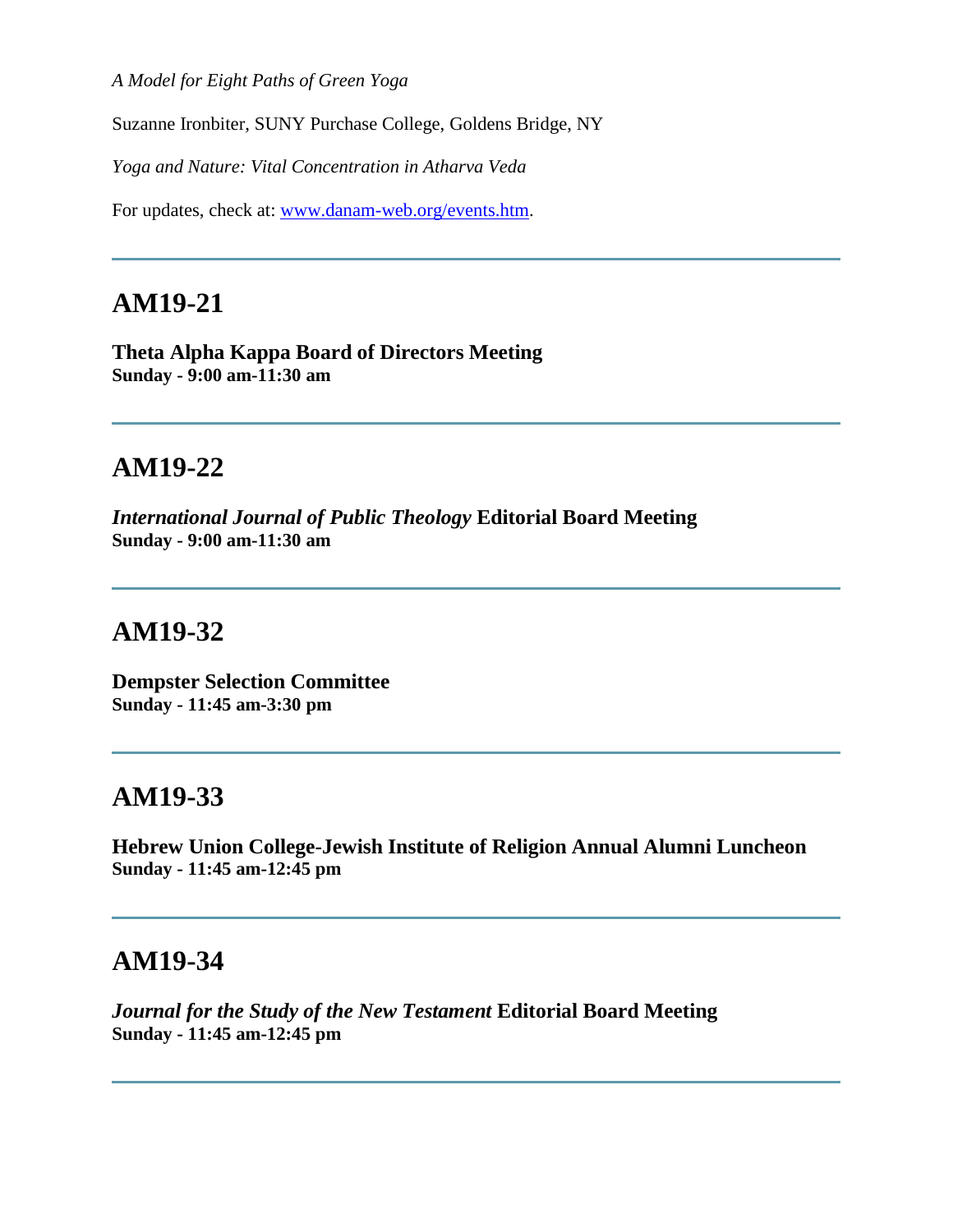**Thomas Nelson Publishers (WBC) Luncheon/Brunch Sunday - 11:45 am-12:45 pm**

### **AM19-37**

**Biblical Interpretation Editorial Board Meeting Sunday - 11:45 am-12:45 pm**

## **AM19-38**

**Presentation of a Festschrift in Honor of Bernard Lategan Sunday - 11:45 am-12:45 pm**

### **AM19-50**

**Society of Christian Philosophers Sunday - 1:00 pm-3:30 pm**

See A19-48 for details.

## **AM19-52**

**Dharma Association of North America (DANAM) Sunday - 1:00 pm-3:30 pm**

Theme: *Prayer and Worship in Dharma Traditions and Western Religions*

Sub-Theme: *Prayer and Worship in Buddhist and Jaina Traditions* 

Rita D. Sherma, Binghamton University, Convener and Presiding

Rita M. Gross, University of Wisconsin-Eau Claire

*Prayer and Worship in Vajrayana Buddhism*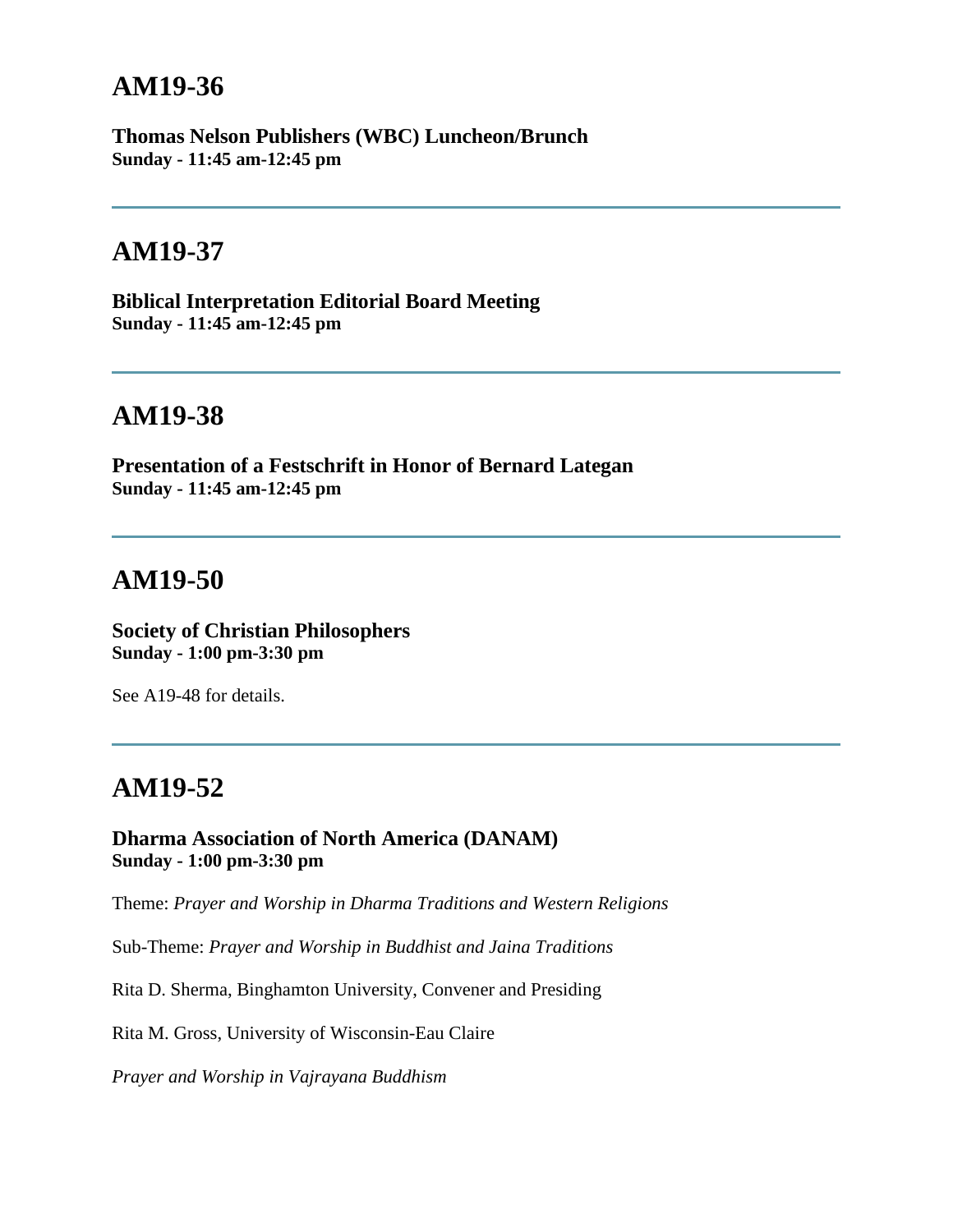David Drewes, University of Manitoba

*Reflections on Devotion in Indian Mainstream and Mahayana Buddhism*

Judith Simmer Brown, Naropa University

*Prayer and Worship in Tantric Buddhism* 

Anne Vallely, University of Ottawa

*Denying and Renouncing, Desiring and Pleading: The Art of Jain Prayer*

M. Whitney Kelting, North Eastern University, Boston

*Why Might Jains Make Prayers No One Answers?*

For updates, check at: [www.danam-web.org/events.htm.](http://www.danam-web.org/events.htm)

### **AM19-100**

**University of Southern California School of Religion Reception Sunday - 4:00 pm-8:30 pm**

### **AM19-102**

#### **Reproductive Choice and the Public Theologian: Contemporary Debates Sunday - 4:00 pm-6:30 pm**

Julianne Buenting, Chicago Theological Seminary and Kathryn Lyndes, Chicago Theological Seminary, Presiding

Sponsored by the Religious Coalition for Reproductive Choice, this meeting will provide a forum to discuss the current climate of religious and theological issues in reproductive choice and decision-making. Discussion, using exemplar cases, will explore and engage diverse faith perspectives and denominational stances in relation to issues of unwanted pregnancy, family planning, infertility/reproductive technologies, and embryonic stem cell research. We will address questions such as: the role of clergy with individuals facing reproductive decisions and as public theologians/policy advocates, the formation of individual conscience within the ethical norms of religious traditions, and potential tensions between theological concepts, ethical values, and scientific evidence. The overarching context of the discussion will be that of recent restrictive South Dakota state legislation with its potential for Supreme Court challenge to *Roe v. Wade* and considering how religious bodies might respond to such a challenge. Participants are asked to come willing to share their religious body's stance on reproduction and/or their personal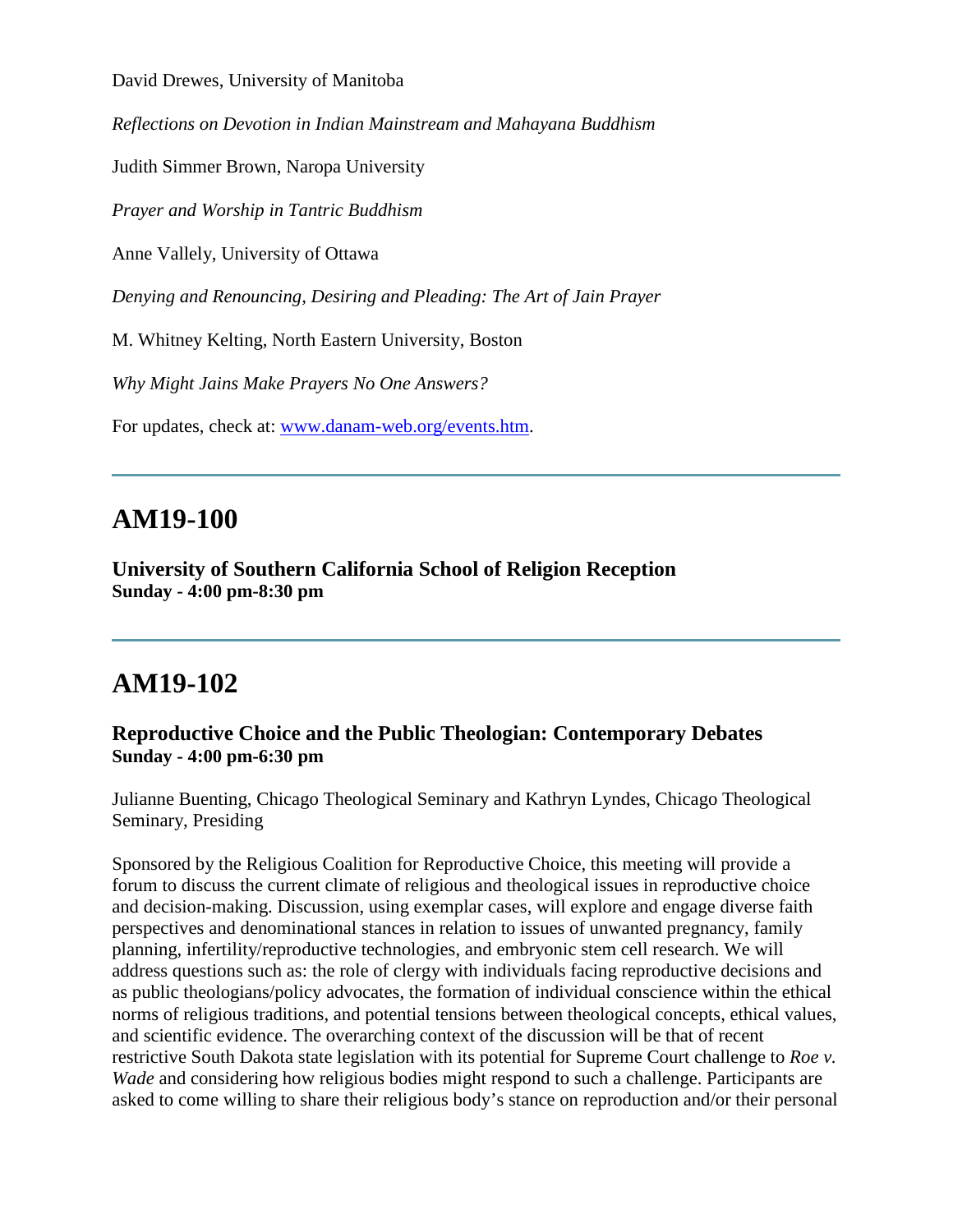faith commitments to these issues and to bring a willingness to listen respectfully to alternate ideas.

## **AM19-103**

**African Association for the Study of Religion Sunday - 4:00 pm-6:30 pm**

See A19-135 for details.

## **AM19-104**

#### **Discussion of** *Abnormal* **by Michel Foucault Sunday - 4:00 pm-6:30 pm**

The Foucault Consultation welcomes all who are interested in participating in an open discussion of Michel Foucault's *Abnormal: Lectures at the Collège de France 1974-1975* (New York: Picador, 2003), and its significance for religious and theological studies. Ann Burlein of the University of North Carolina, Charlotte will preside. Light refreshments will be provided. Questions, please contact Tom Beaudoin, Religious Studies Department, Santa Clara University, Santa Clara, CA 95053, USA; [tbeaudoin@scu.edu;](mailto:tbeaudoin@scu.edu) 1-408-554-4668.

### **AM19-105**

**Theta Alpha Kappa Annual Meeting and Reception Sunday - 4:00 pm-6:30 pm**

## **AM19-106**

#### **What Is the Emergent Conversation and Why Does It Matter? Sunday - 4:00 pm-6:30 pm**

This panel discussion with Brian McLaren, Phyllis Tickle, and Peter Rollins will focus on questions generated by the Emergent Church movement: Are Emergent Churches to the post-Reformation what Protestantism was to the Great Reformation? Will Emergent join Orthodoxy, Roman Catholicism, and Protestantism as a major division of Christianity in the Twenty-first Century? Or will it be a force for ecumenical understanding and convergence? Or is it a minor blip on the screen?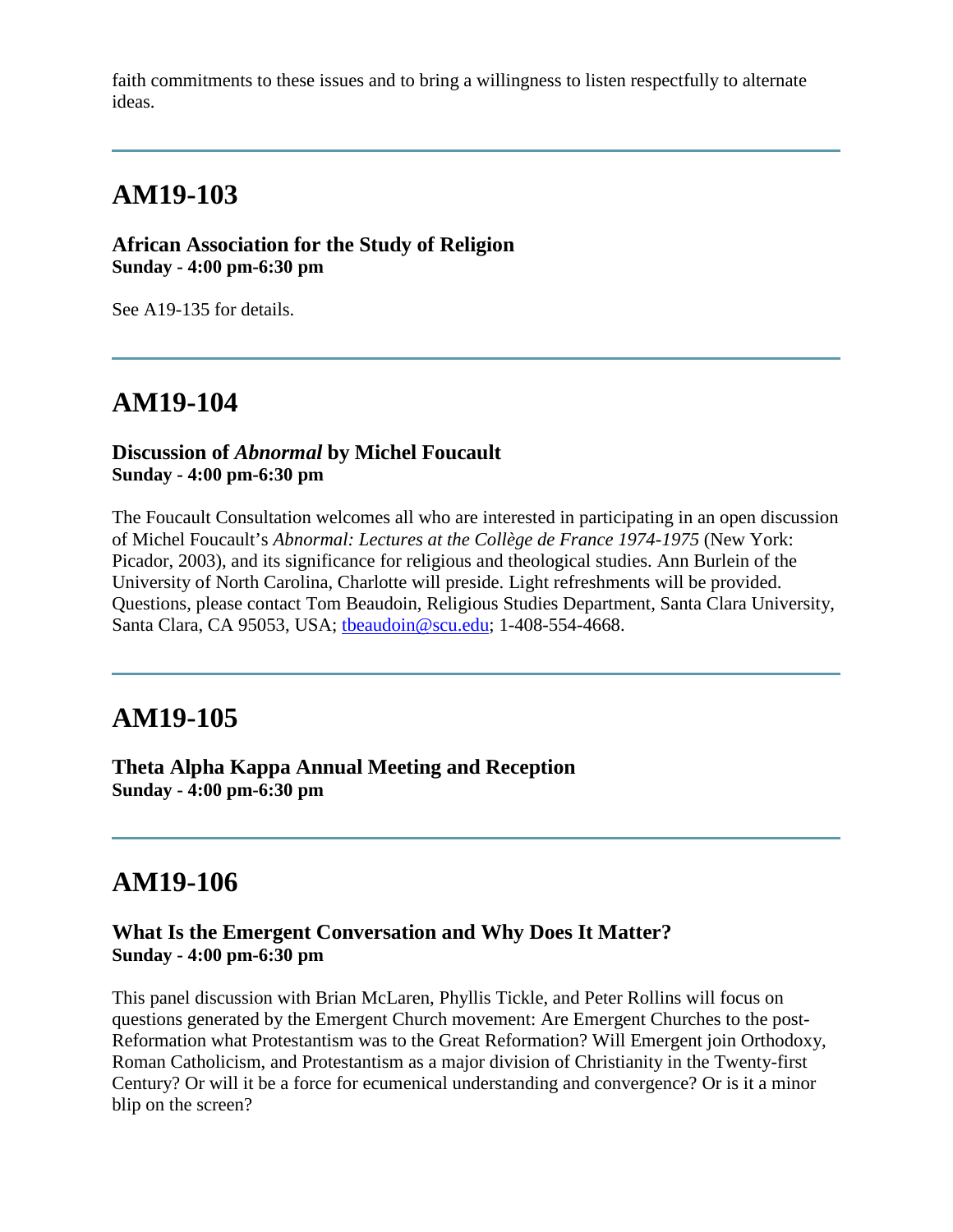#### **Korean Biblical Colloquium Sunday - 4:00 pm-6:30 pm**

4:00 Greetings

4:15 Johann D Kim, Colorado Christian University

*Faith in Paul: A Rhetorical Approach*

4:45 Jaewon Lee, McCormick Theological Seminary

*Romans and the Politics of Difference*

5:15 Ji Eun Park, Vanderbilt University

*Revisioning the Strange Women in Proverbs 1-9*

5:45 Business Meeting

6:15 Dinner at Yee Hwa Korean Restaurant

1009 21st Street NW Washington, DC 20036

1-202-833-8509

Papers will be circulated in advance. For additional information, please contact Paul Kim, [pkim@mtso.edu,](mailto:pkim@mtso.edu) or John Ahn, [john.ahn@yale.edu;](mailto:john.ahn@yale.edu) [jahn@austinseminary.edu.](mailto:jahn@austinseminary.edu)

## **AM19-108**

#### **Sites of Paul in Asia Minor-Turkey and the Seven Churches of the Revelation Sunday - 4:00 pm-6:30 pm**

Ephesus Meeting – Tutku Tours, Presents *Sites of Paul in Asia Minor- Turkey and The Seven Churches of the Revelation.*

Tutku Tours invites all AAR and SBL attendees to join us for a one hour slide presentation about the sites of Paul in Asia Minor, Turkey, and The Seven Churches of the Revelation.

For more information, please contact Levent Oral, President at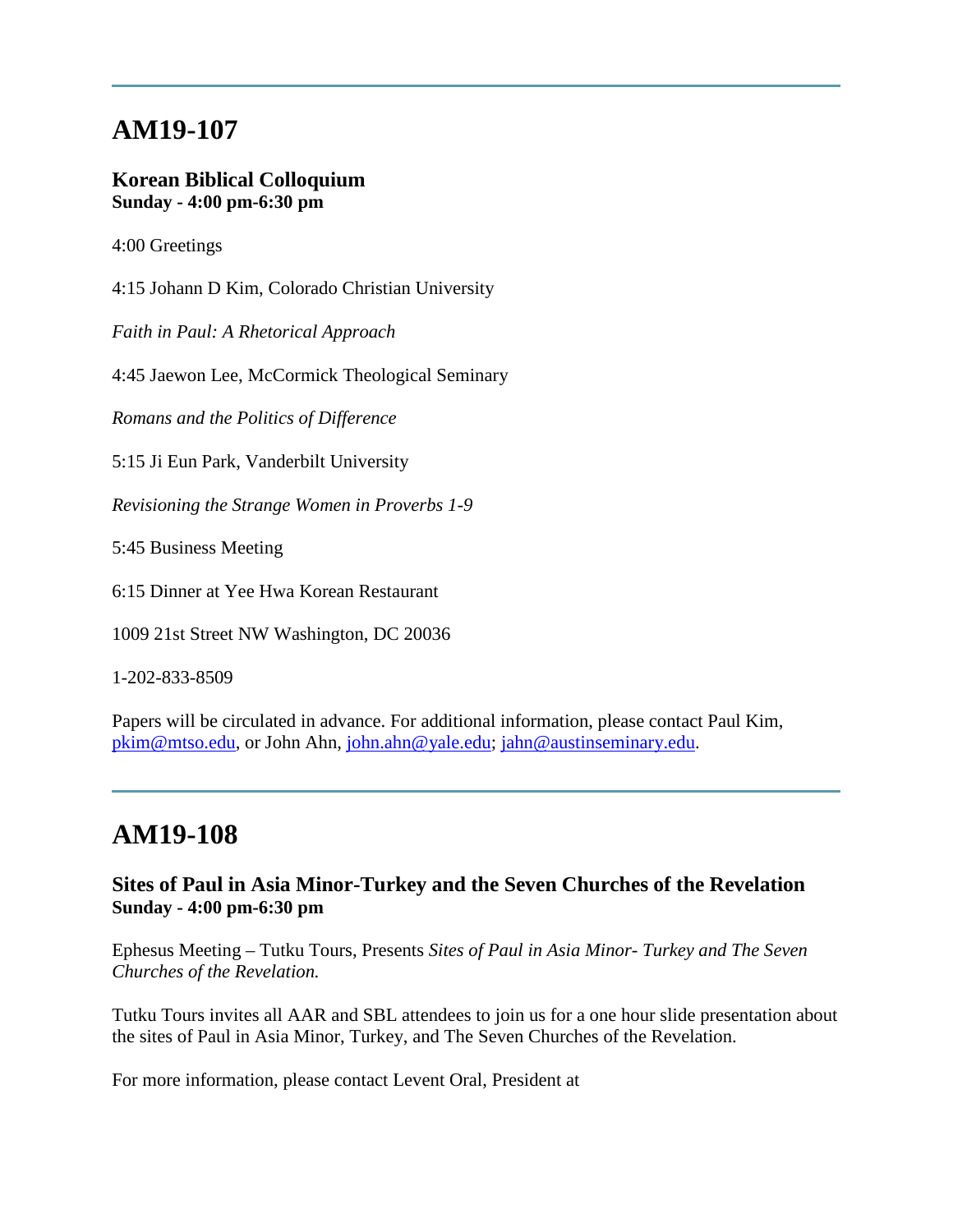[info@tutkutours.com;](mailto:info@tutkutours.com)

[www.tutkutours.com;](http://www.tutkutours.com/)

[www.ephesusmeeting.com.](http://www.ephesusmeeting.com/)

# **AM19-109**

#### **Dharma Association of North America (DANAM) Sunday - 4:00 pm-6:30 pm**

Theme: *Prayer and Worship in Dharma Traditions and Western Religions* 

Sub-Theme: *Prayer and Worship in Jewish, Christian, Islamic and Sikh Traditions*

Rita D. Sherma, Binghamton University, Convener

Kusumita Pedersen, St. Francis College, Presiding

Yehudit Kornberg Greenberg, Rollins College

*Divine Love and Eros in Jewish Prayer* 

Tazim Kassam, Syracuse University

*Prayer and Rituals of Ismaili Muslims* 

Alan Godlas, University of Georgia

*Prayer and Worship in Sufi Tradition*

Selva Raj, Albion College

*Public Devotions, Domestic Rituals: Prayer and Worship in Popular Christianity in India*

Francis X. Clooney, SJ, Harvard University

*Prayer and Worship in the Srivaisnava Tradition: the Three Mantras according to Vedanta Desika*

Nikky Singh, Colby College

*Prayer and Worship in Sikh Tradition*

For updates, check at: [www.danam-web.org/events.htm.](http://www.danam-web.org/events.htm)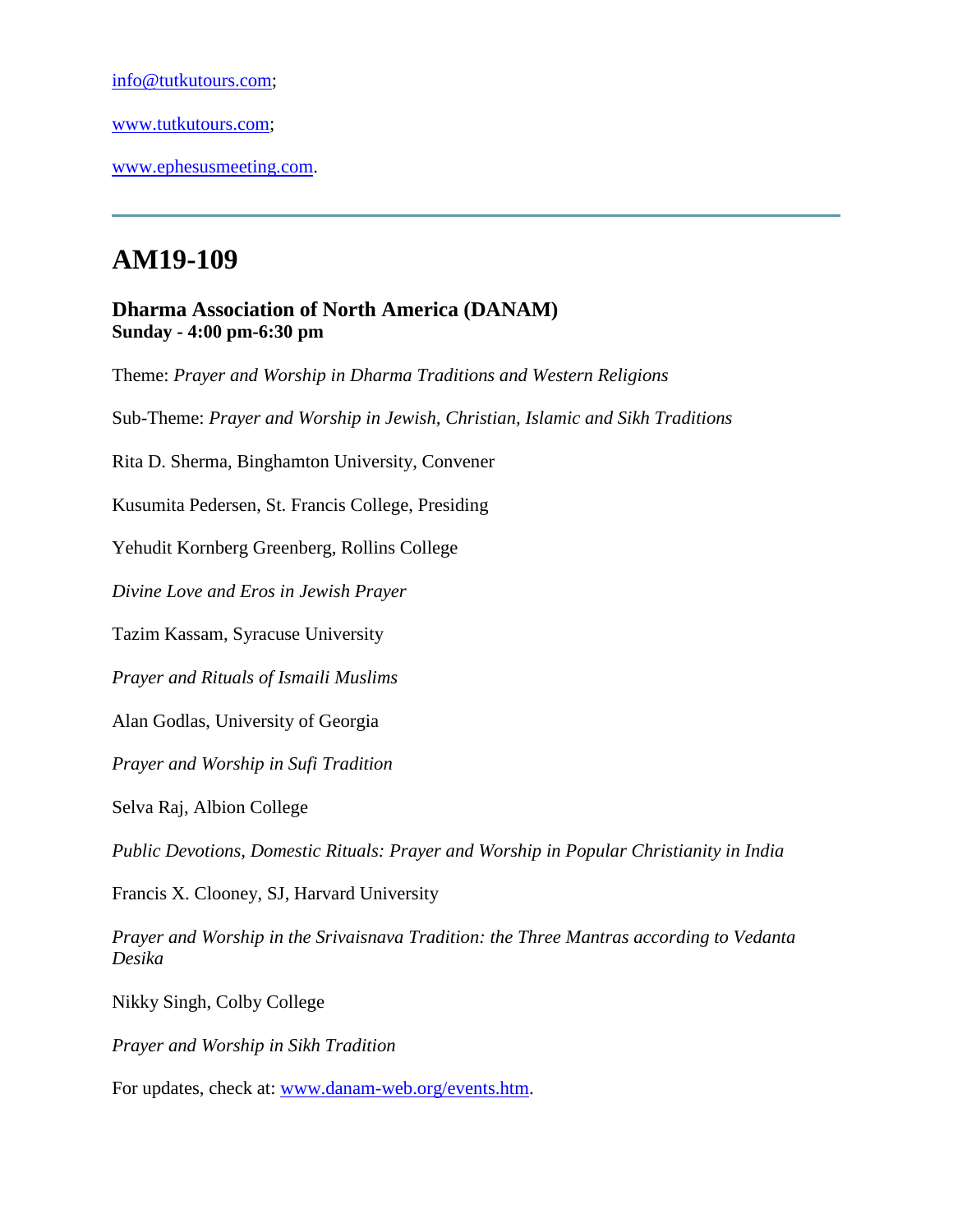*The Encyclopedia of Women & Religion in North America* **Reception Sunday - 4:00 pm-6:30 pm**

### **AM19-110**

**Baylor University Press Reception Sunday - 5:30 pm-7:30 pm**

Baylor University Press, along with the Department of Religion and George W. Truett Theological Seminary at Baylor University, invites all press authors, university graduates, and friends of the university and the press to the reception.

### **AM19-112**

**Princeton Theological Seminary Alumni/ae Reception Sunday - 7:00 pm-11:00 pm**

## **AM19-113**

**Hendrickson Publishers Reception Sunday - 7:00 pm-11:00 pm**

## **AM19-114**

**Yale University Reception Sunday - 7:00 pm-11:00 pm**

RESCHEDULED (was AM20-114); new date/time: Sunday, 7:00 pm – 11:00 pm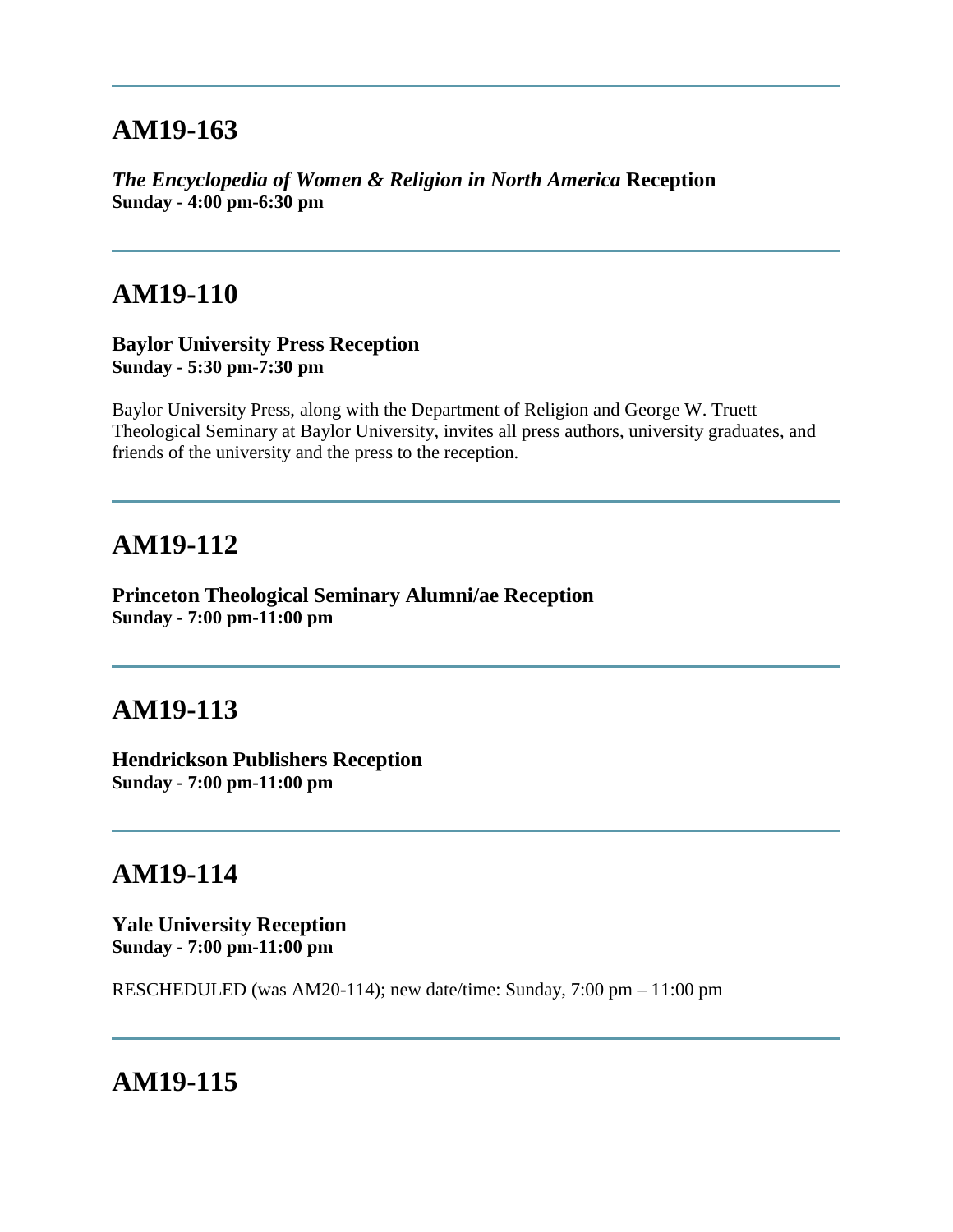**Indiana University Religious Studies Alumni Reception Sunday - 7:00 pm-8:30 pm**

### **AM19-117**

**University of North Carolina, Chapel Hill Department of Religious Studies Reception Sunday - 7:00 pm-8:30 pm**

## **AM19-118**

**Asbury Theological Seminary Alumni and Friends Gathering Sunday - 7:00 pm-8:30 pm**

## **AM19-119**

**Duquesne University, Pittsburgh Theological Seminary, and University of Pittsburgh Reception Sunday - 7:00 pm-8:30 pm**

### **AM19-120**

**Church in Our Times: Centre for the Study of Contemporary Ecclesiology Sunday - 7:00 pm-8:30 pm**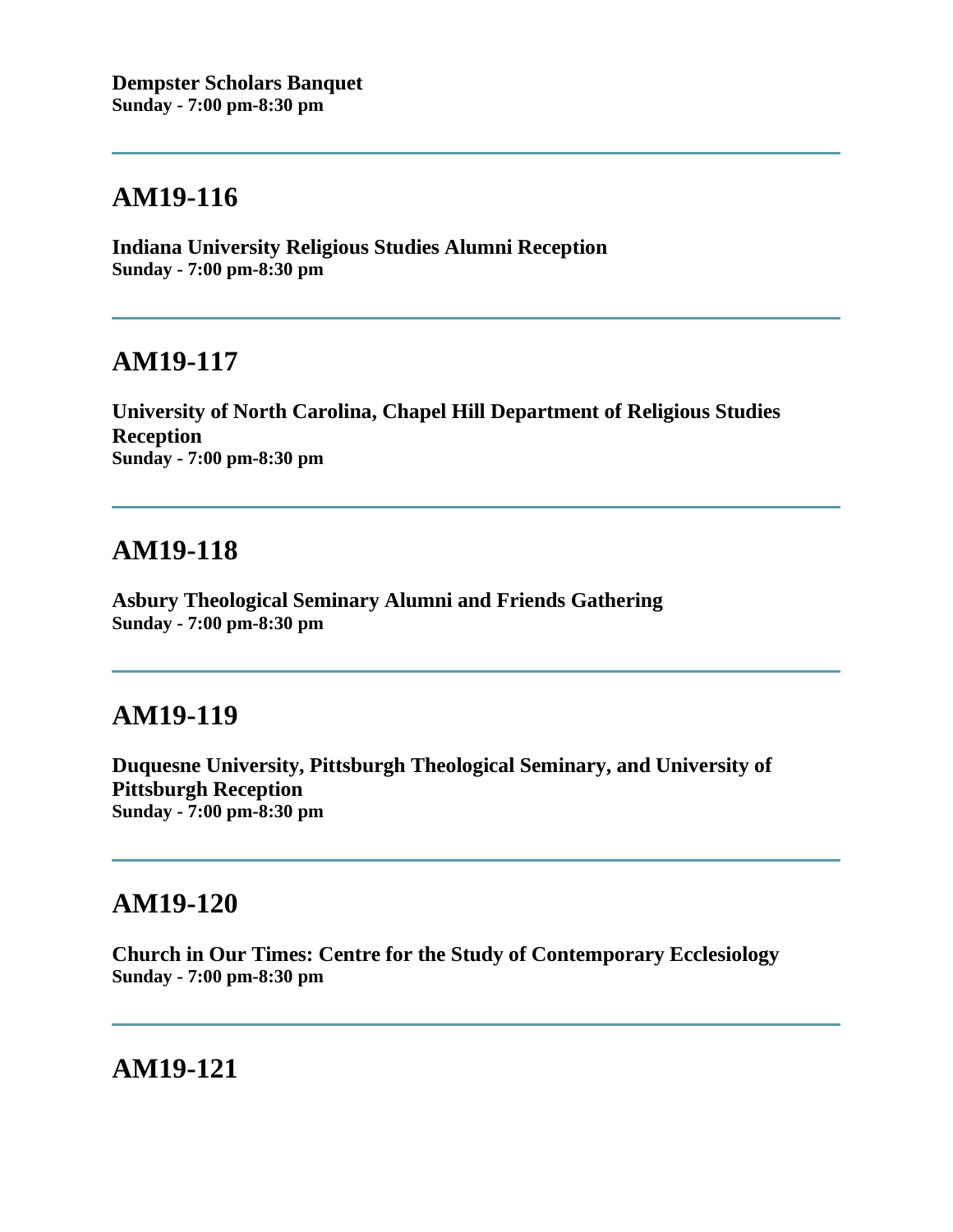**University of Pennsylvania Reception Sunday - 7:00 pm-8:30 pm**

## **AM19-123**

#### **Muktabodha Indological Research Institute Reception Sunday - 7:00 pm-8:30 pm**

We invite you to drop by for conversation and refreshments with our faculty. This is also an opportunity to view our significantly expanded online digital library of Saiva texts from Kashmir and South India and learn about its ongoing development. There will also be fresh images and recordings of the rare Hiranyakeshi branch of the *Taittiriya Krishna Yajur Veda* that is taught and preserved at our Vedashala in India.

For information on Muktabodha see [www.muktabodha.org.](http://www.muktabodha.org/)

# **AM19-124**

#### **Evangelical Philosophical Society Sunday - 7:00 pm-8:30 pm**

See A19-138 for details.

# **AM19-125**

#### **Oxford University Reception Sunday - 7:00 pm-8:30 pm**

The theology faculty of Oxford University welcomes colleagues, friends, alumni/ae, and prospective graduate students for drinks and updates on developments and to meet current faculty members. Information is available at [www.admin.ox.ac.uk/postgraduate](http://www.admin.ox.ac.uk/postgraduate) and [www.theology.ox.ac.uk.](http://www.theology.ox.ac.uk/)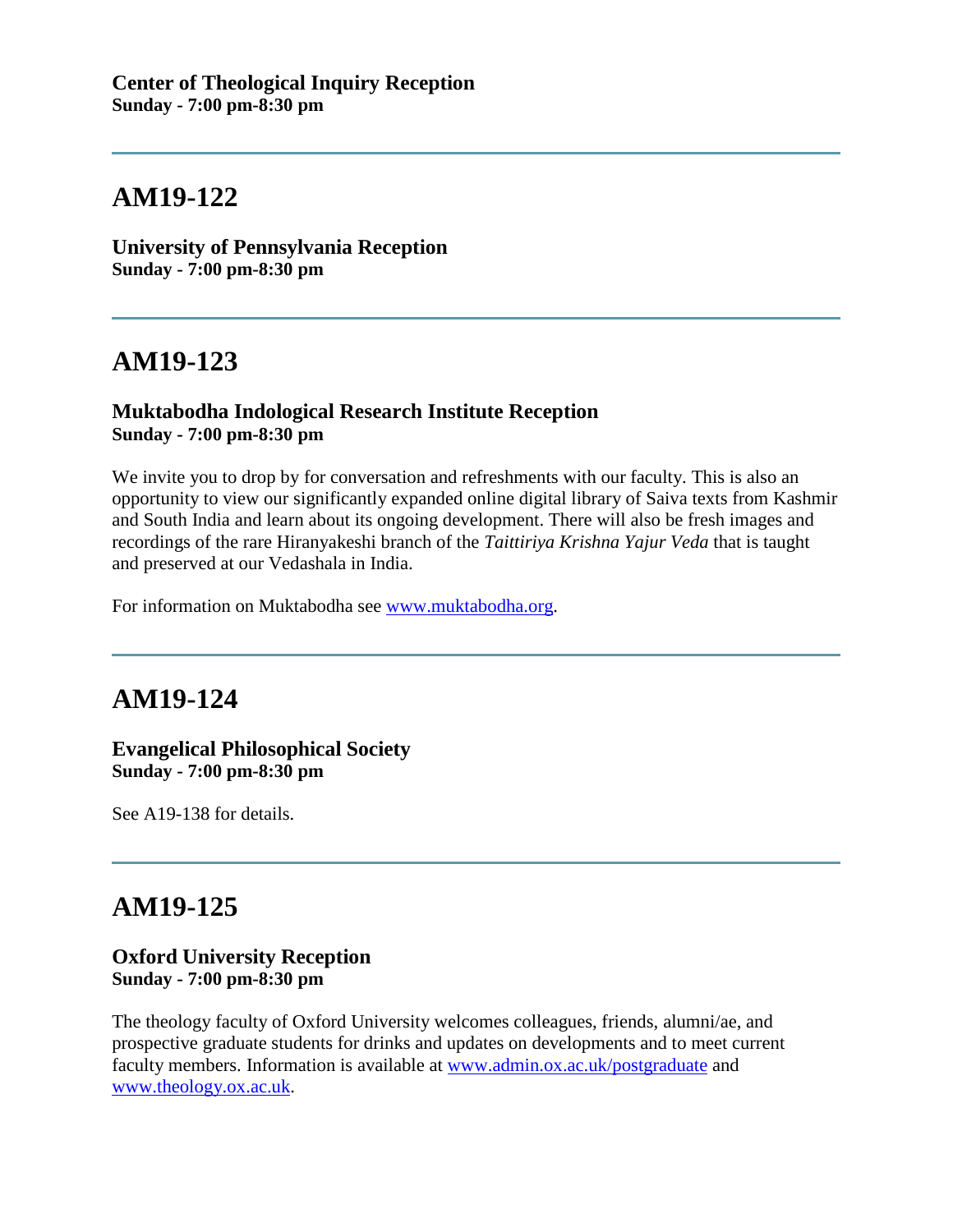**Princeton University, Department of Religion Reception Sunday - 7:00 pm-8:30 pm**

## **AM19-127**

**University of Notre Dame Theology Department Reception Sunday - 7:00 pm-8:30 pm**

### **AM19-129**

**Iliff School of Theology and University of Denver Joint Ph.D. Program Reception Sunday - 7:00 pm-8:30 pm**

## **AM19-130**

**Logos Bible Software Reception Sunday - 7:00 pm-8:30 pm**

Logos Bible Software cordially invites all contributors, publishers, users, and friends to a reception to express our appreciation for your work and support. Come for light refreshments and good conversation.

### **AM19-131**

**United Church of Christ Scholars Reception Sunday - 7:00 pm-8:30 pm**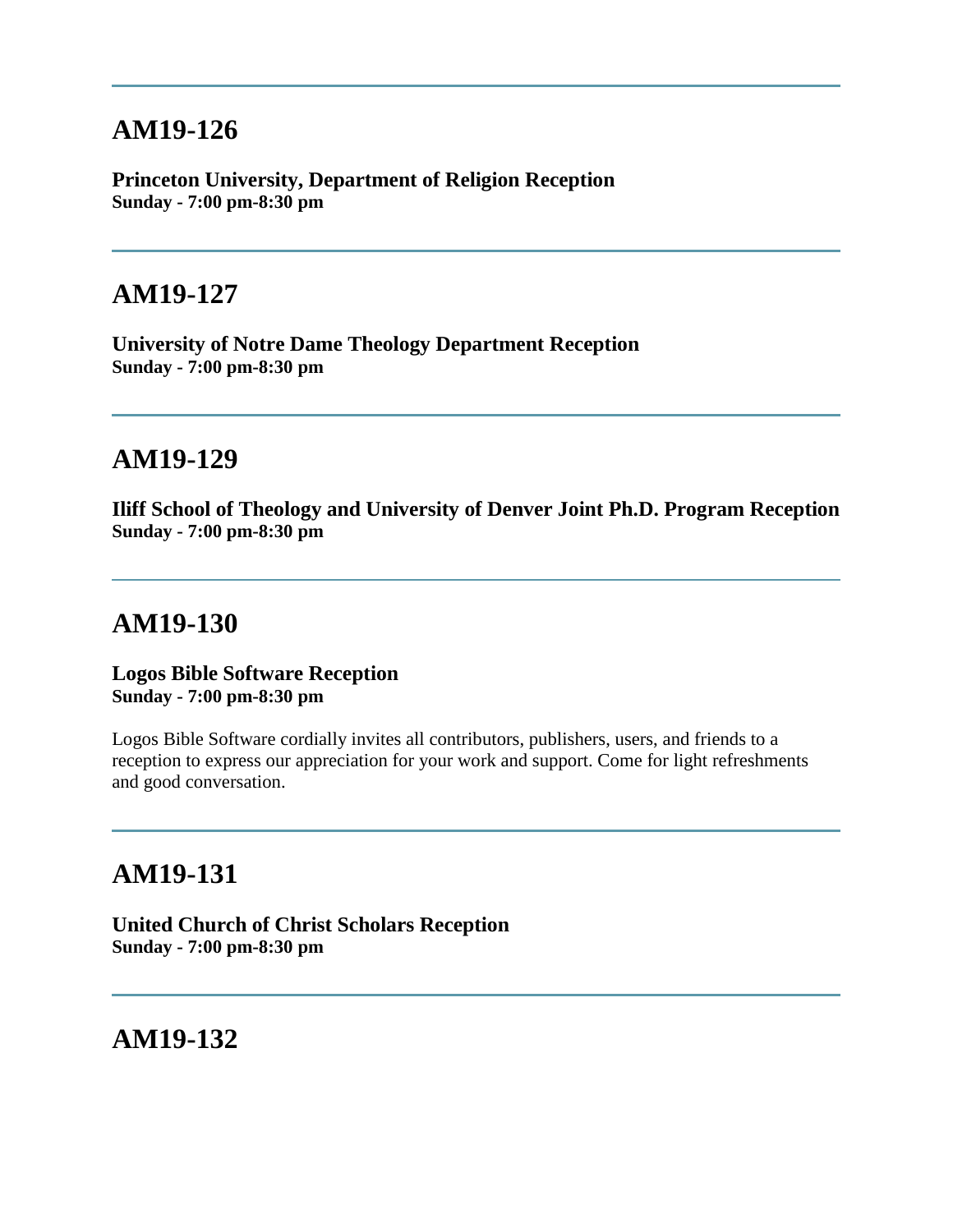#### **Society for Asian and Comparative Philosophy Sunday - 7:00 pm-8:30 pm**

See A19-136 for details.

# **AM19-164**

#### **Society for Scriptural Reasoning -- Qur'anic Reasoning Sunday - 7:00 pm-10:00 pm**

Theme: *The Relationship Between Faith and Rationality from a Qur'anic Perspective*

The session, part presentation and part small group discussion, will explore the relationship/tension between faith and rationality from the perspective of selected Qur'anic passages about Abraham, Moses, Joseph and Jesus. These passages will be examined from a variety of exegetical and philosophical perspectives, all the while keeping an eye on the contemporary search for an integrated and holistic approach to the problem at-hand.

One month prior to the meeting, the papers and responses for the sessions may be found on the Scriptural Reasoning Forum website in the "Conferences and Conference Papers" link:

[etext.lib.virginia.edu/journals/jsrforum/](http://etext.lib.virginia.edu/journals/jsrforum/)

## **AM19-134**

**University of Iowa Reception Sunday - 7:30 pm-9:30 pm**

### **AM19-135**

**Westminster John Knox Press Reception Sunday - 7:30 pm-9:00 pm**

### **AM19-137**

**InterVarsity Press Reception: N. T. Wright on** *Evil and the Justice of God* **Sunday - 8:00 pm-10:00 pm**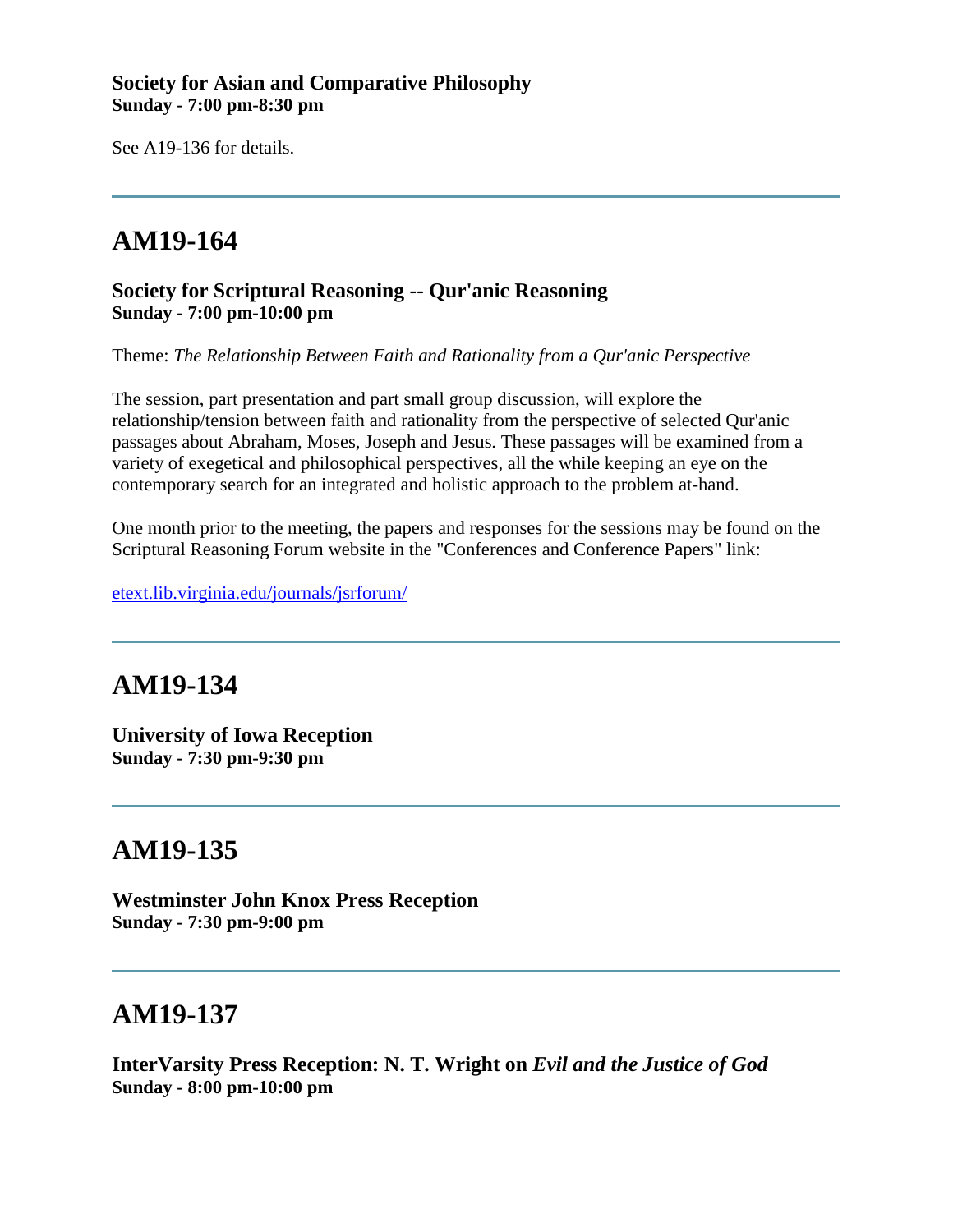What do current understandings of evil have to contribute as we wrestle with this perennial topic? Where do they fall short of what the biblical story teaches? How should we respond to evil and work toward defeating it? Join us to hear N. T. Wright speak on the topic of his recent InterVarsity Press publication, *Evil and the Justice of God*.

Reception begins at 8:00 pm, comments at 8:30 pm.

## **AM19-138**

#### **Wabash Center Tenth Anniversary Reception Sunday - 8:00 pm-10:00 pm**

Celebrate ten years of Wabash Center programs to enhance teaching and learning in theology and religion. Everyone is invited. Special announcements and introductions will be made at 9:00 p.m. More information at [www.wabashcenter.wabash.edu.](http://www.wabashcenter.wabash.edu/)

### **AM19-140**

**Nazarene Theological Seminary Alumni/ae and Friends Reception Sunday - 9:00 pm-11:00 pm**

### **AM19-141**

**Duke University Graduate Reception Sunday - 9:00 pm-11:00 pm**

### **AM19-142**

**Southern Methodist University, Perkins School of Theology Reception Sunday - 9:00 pm-11:00 pm**

### **AM19-143**

**Brown University Reception Sunday - 9:00 pm-11:00 pm**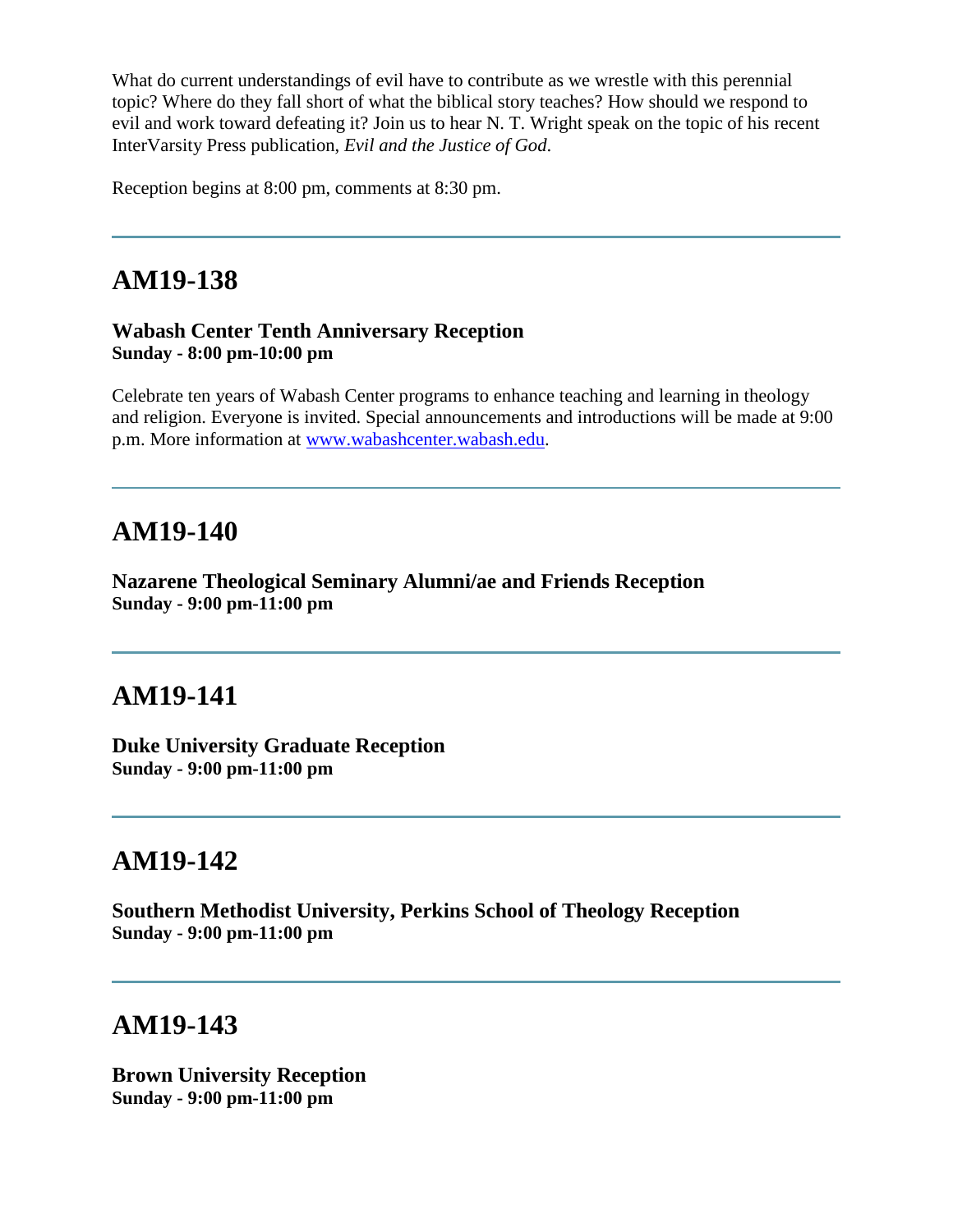**Emory University Reception Sunday - 9:00 pm-11:00 pm**

### **AM19-145**

**University of Wales, Lampeter Reception Sunday - 9:00 pm-11:00 pm**

### **AM19-146**

**Concordia Reception: Concordia Seminary, Concordia Theological Seminary, Concordia Academic Press Sunday - 9:00 pm-11:00 pm**

## **AM19-147**

**Drew University Reception for Alumni/ae Sunday - 9:00 pm-11:00 pm**

### **AM19-148**

**Marquette University Department of Theology Reception Sunday - 9:00 pm-11:00 pm**

#### **AM19-149**

**Mercer University Press, McAfee School of Theology, and Mercer University Reception Sunday - 9:00 pm-11:00 pm**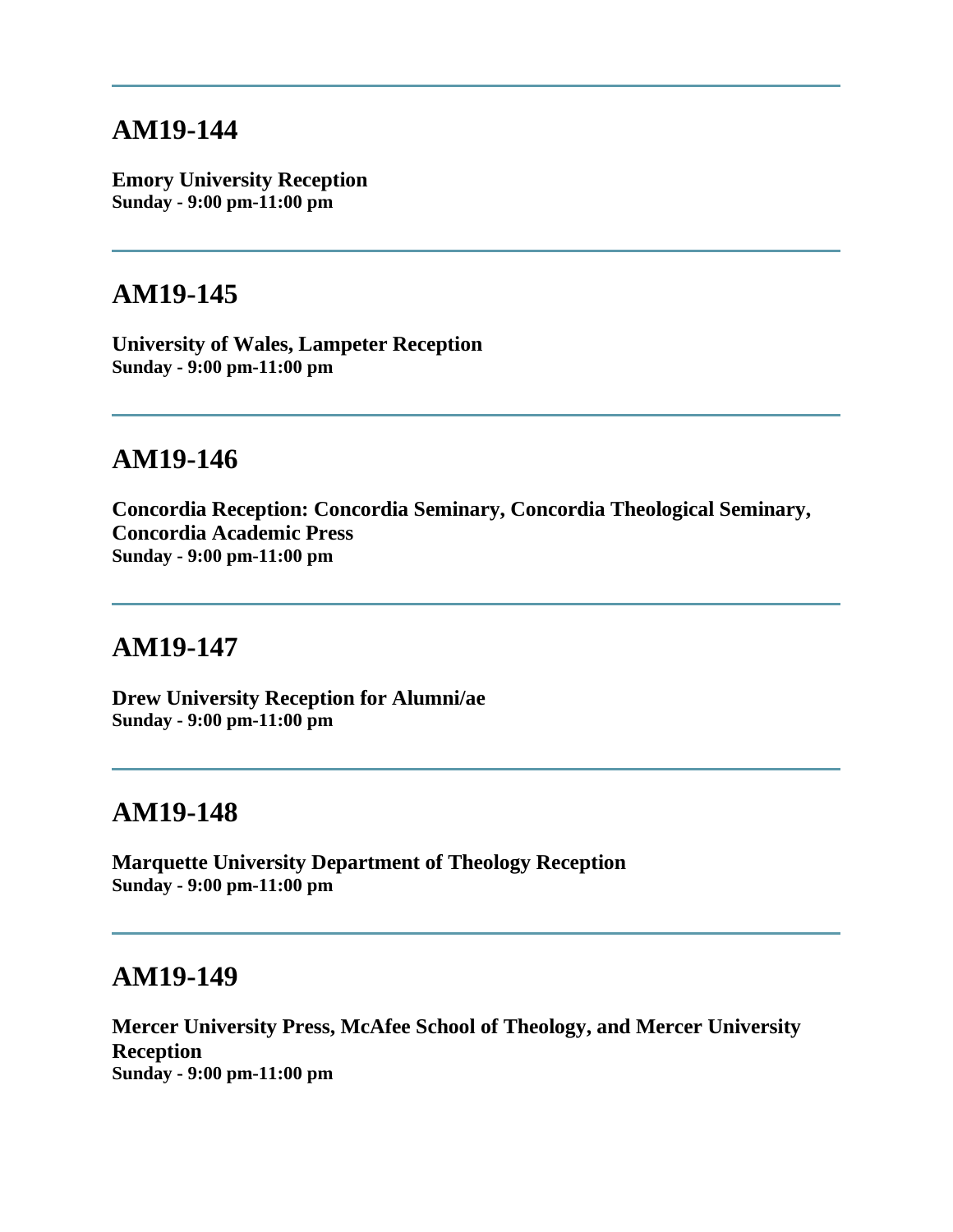**University of Chicago Reception for Alumni and Friends Sunday - 9:00 pm-11:00 pm**

### **AM19-151**

#### **Scottish Universities Reception Sunday - 9:00 pm-11:00 pm**

The Universities of Aberdeen, Edinburgh, Glasgow, and St. Andrews invite former and prospective students, friends, and colleagues to this combined reception for drinks and a chance to make or renew acquaintances. Academic staff members will be on hand and we look forward to seeing friends and making new ones.

### **AM19-152**

**Johns Hopkins University Reception Sunday - 9:00 pm-11:00 pm**

## **AM19-153**

**Boston University Reception Sunday - 9:00 pm-11:00 pm**

### **AM19-154**

#### **Jewish Theological Seminary Graduate School and Friends Reception Sunday - 9:00 pm-11:00 pm**

Alumni, faculty, friends, and guests of the Jewish Theological Seminary are invited to stop by this kosher reception sponsored by The Graduate School. If you think you can join us, even briefly, please email [gs@jtsa.edu.](mailto:gs@jtsa.edu) We look forward to greeting you, old and new friends of JTS.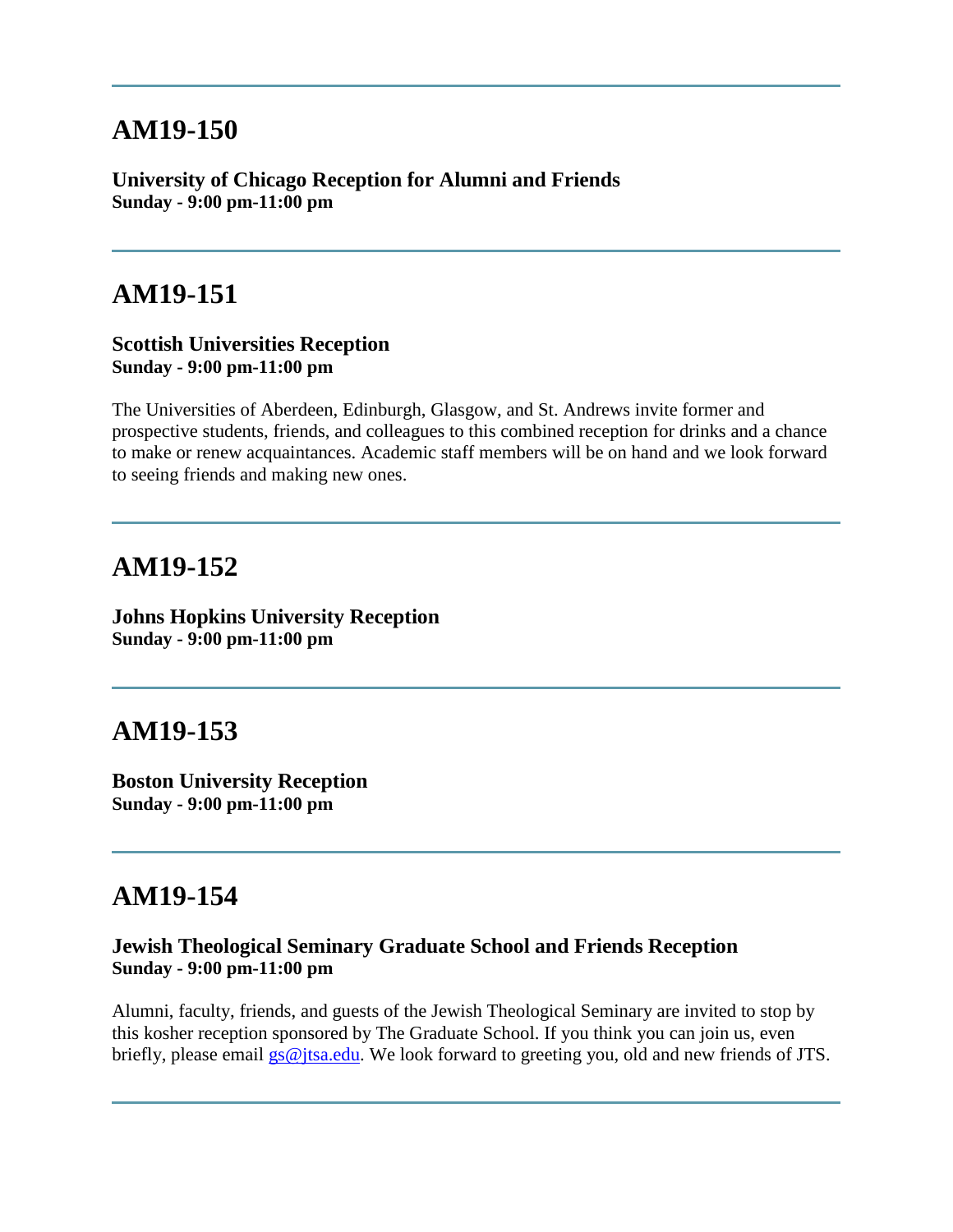**Florida State University Department of Religion Reception Sunday - 9:00 pm-11:00 pm**

## **AM19-156**

**Union Theological Seminary and Columbia University Department of Religion Reception Sunday - 9:00 pm-11:00 pm**

## **AM19-157**

**Center for Process Studies Reception Sunday - 9:00 pm-11:00 pm**

Join us for wine, cheese, and conversation. Friends and members of CPS and anyone interested in process-relational approaches to religious studies, theology, biblical hermeneutics, and philosophy of religion are invited. Greet Marjorie Suchocki and Roland Faber, network, discuss, and schmooze. Informal, fun!

# **AM19-158**

#### **Comparative Monotheism: Studies in Comparative Theology Sunday - 9:00 pm-11:00 pm**

Vincent Cornell, Emory University, Presiding

Katsuhiro Kohara, Doshisha University, Kyoto

*Conflicts between Religious and Modern Values in Post-Meiji Japan: A* 

*Comparative Monotheistic Study*

Mahdi Tourage, University of Toronto

*Monotheism in Phallocentric Terms in The Zohar and the Masnavi*

Yvonne Sherwood, University of Glasgow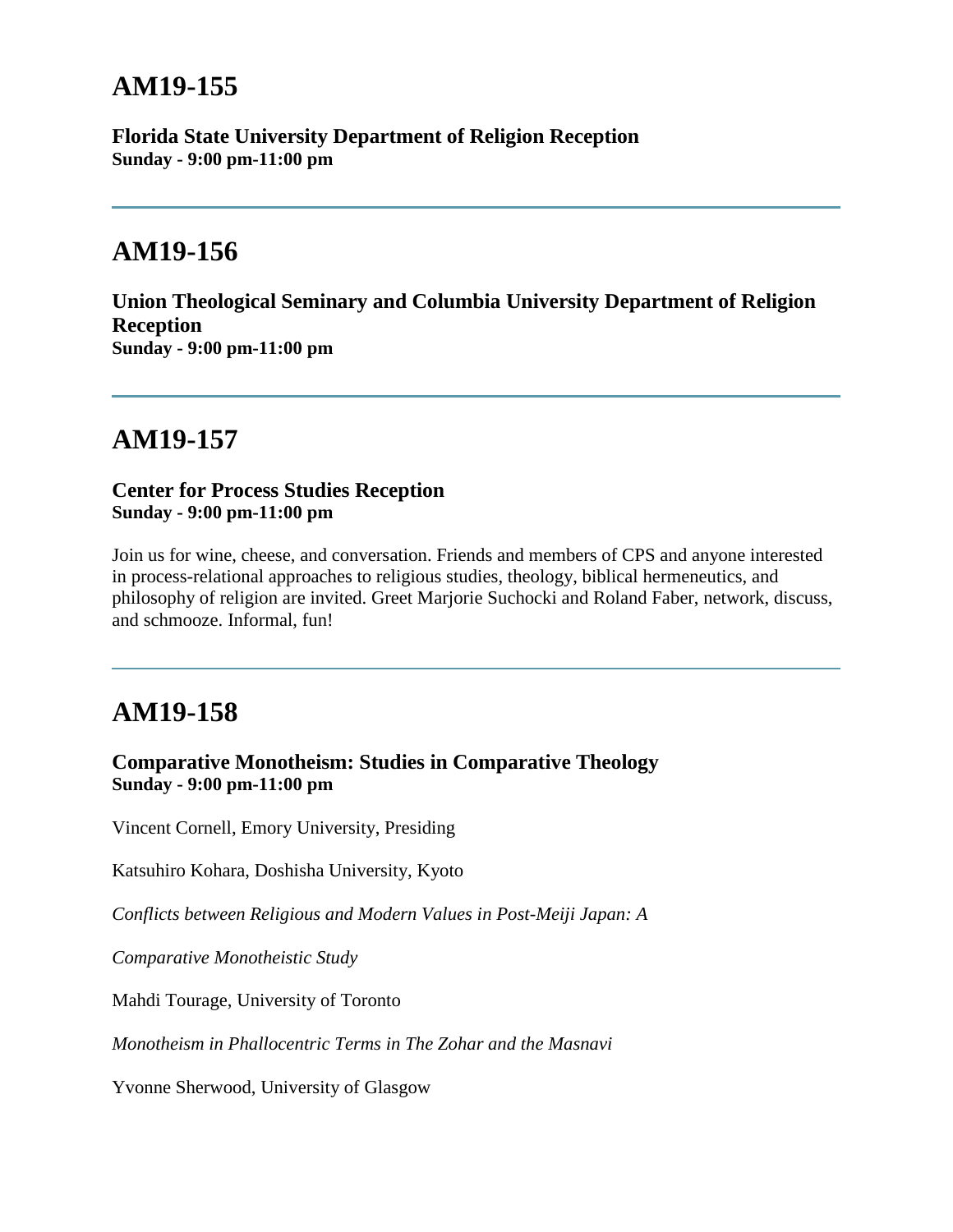*Sacrifice in the Subjunctive, or Thinking Comparative Theological Languages in Terms of Mood, Modality, Performance and Tense*

Milton Wan, Hong Kong Chinese University

*How "Comparative" Can "Monotheism" Be? A Critical Examination of Tillich's Understanding of Ecstasy as a Case Study for Discussion*

Respondent: Kurt Anders Richardson, McMaster University

### **AM19-159**

**Science and Religion Reception Sunday - 9:00 pm-11:00 pm**

## **AM19-160**

**William B. Eerdmans Publishing Company Reception Sunday - 9:00 pm-11:00 pm**

### **AM19-162**

**University of Virginia Reception for Faculty, Alumni and Friends Sunday - 9:00 pm-11:00 pm**

## **AM20-1**

**Trinity Evangelical Divinity School Alumni Breakfast Monday - 7:00 am-8:30 am**

### **AM20-3**

**Fuller Theological Seminary Breakfast Monday - 7:00 am-8:30 am**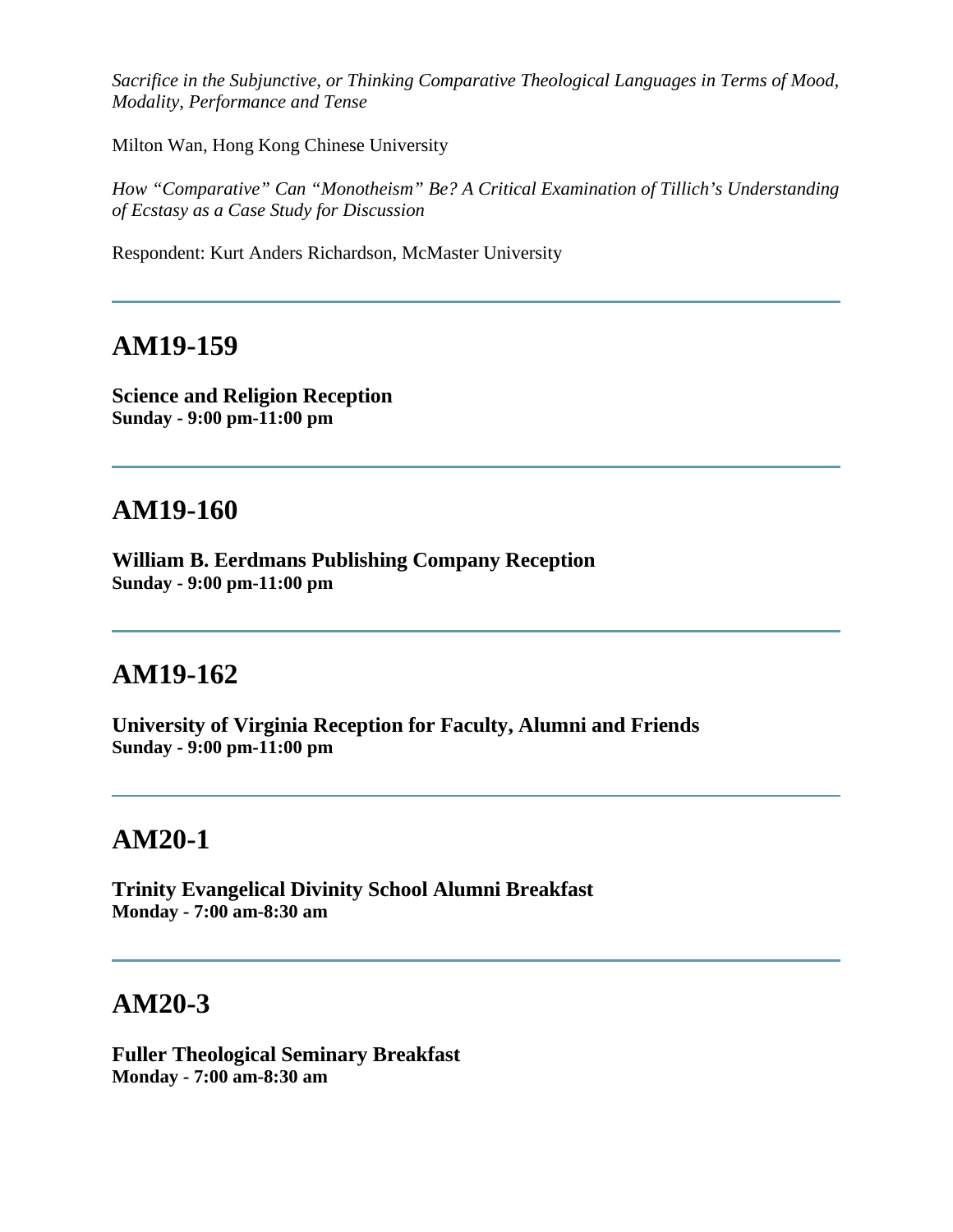Garth M. Rosell, Gordon-Conwell Theological Seminary

*Fuller's First President: Some Reflections on Harold John Ockenga and the New Evangelicalism*

For reservations contact Fuller's Office of Alumni/ae and Church Relations:

[alum-alumni@dept.fuller.edu](mailto:alum-alumni@dept.fuller.edu) or call 1-626-584-5498 by November 6.

# **AM20-4**

**Westminster Theological Alumni Breakfast Monday - 7:00 am-8:30 am**

# **AM20-5**

*Restoration Quarterly* **Breakfast Monday - 7:00 am-8:30 am**

## **AM20-6**

*Dead Sea Discoveries* **Editorial Board Meeting Monday - 7:00 am-8:30 am**

## **AM20-7**

**Lutheran Theological Society of North America Monday - 7:00 am-8:30 am**

7:00 Morning Prayer

7:15 Andrew Genszler, ELCA Washington Office

*Lutheran Policy Advocacy and Christian Discipleship*

No registration required. Questions?

Please contact Sandra Mejia at 1-773-380-2885 or [sandra.mejia@elca.org.](mailto:sandra.mejia@elca.org)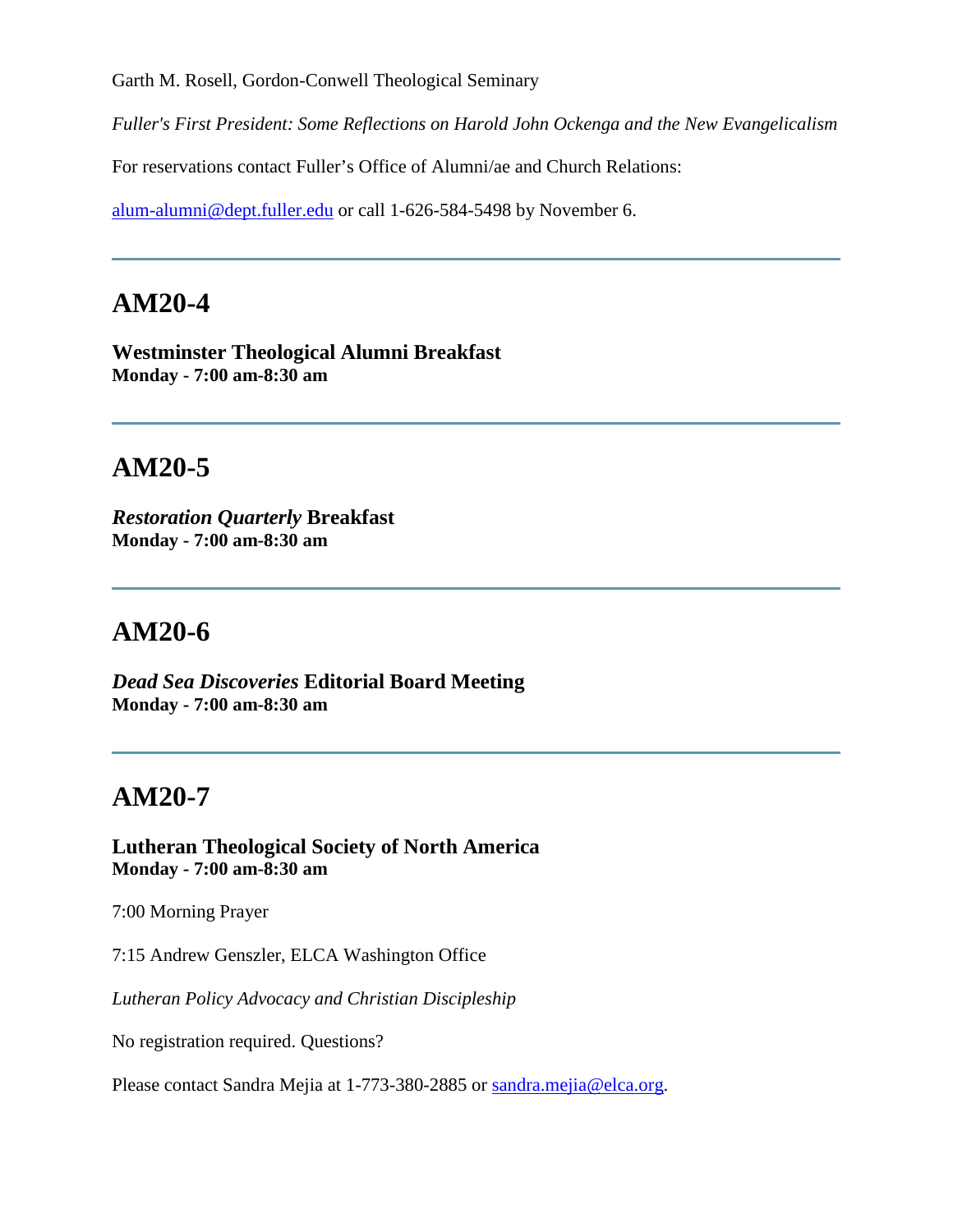## **AM20-8**

**Union Theological Seminary and Presbyterian School of Christian Education Annual Breakfast Monday - 7:00 am-8:30 am**

### **AM20-9**

**Society of John Wesley Fellows Breakfast Monday - 7:00 am-8:30 am**

## **AM20-11**

**Dead Sea Scrolls Foundation Board of Advisors Monday - 7:00 am-8:30 am**

## **AM20-2**

**Friends of Regent College Breakfast Monday - 7:15 am-8:15 am**

New time: 7:15 am – 8:15 am

# **AM20-10**

**Wabash Center Grant Writing Consultation Monday - 9:00 am-3:30 pm**

Drop in for conversation about your grant ideas or help with grant writing. Appointments are not required, but may be made in advance. Contact: Paul Myhre, [myhrep@wabash.edu.](mailto:myhrep@wabash.edu)

## **AM20-12**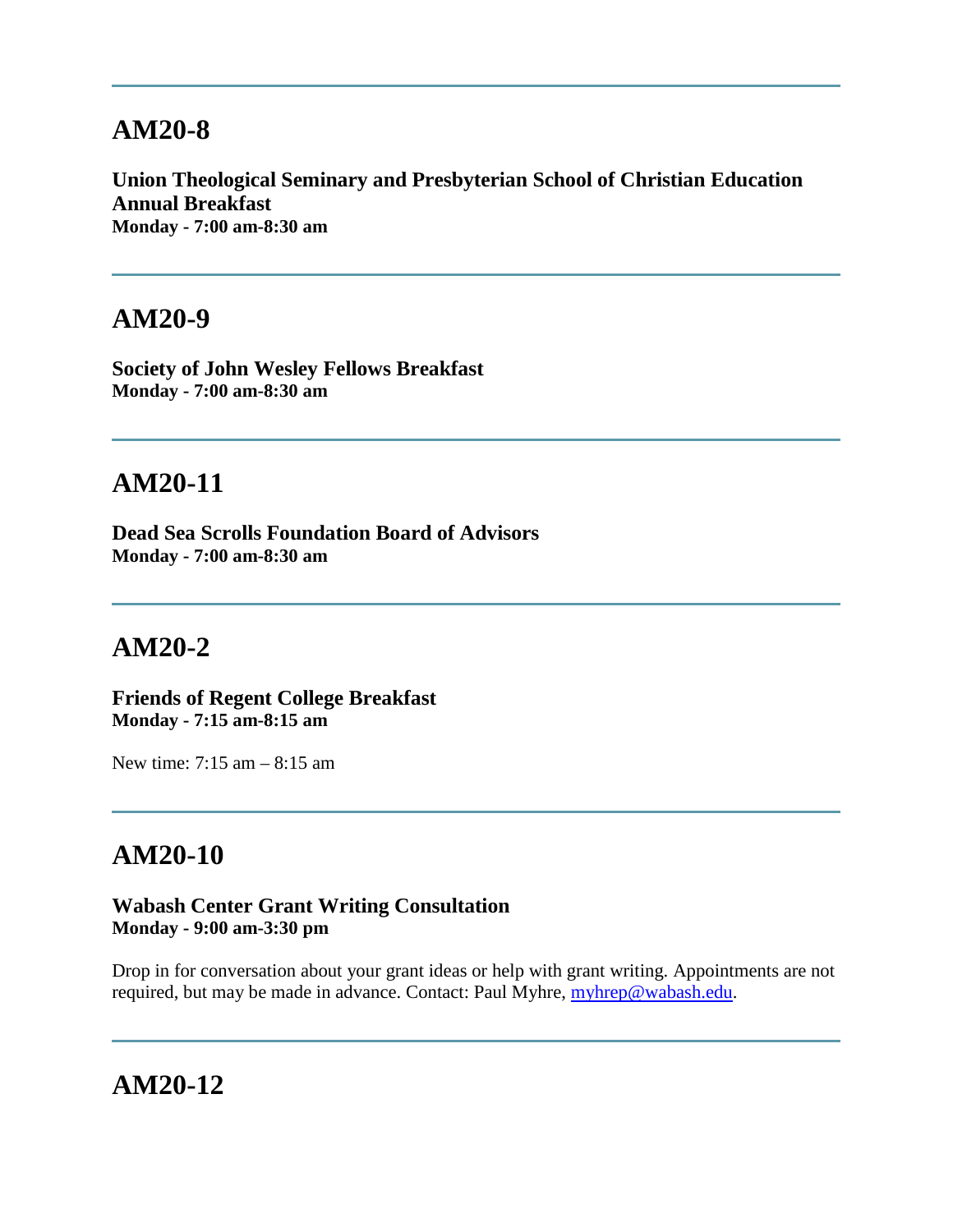#### **Accordance Scholars Seminar Monday - 9:00 am-11:30 am**

Theme: *The New Tagged Texts*

The scholars who prepare the new morphological texts for Accordance will present their sources and methods and discuss the issues involved in the difficult decisions. New advanced search capabilities for these texts will be demonstrated using recently released texts and those in preparation such as *Samaritan Pentateuch, Qumran Bible, Pseudepigrapha, Vaticanus*, and *Apocryphal Gospels*.

Speakers expected include Martin Abegg, Roy Brown, Craig Evans, Rex Koivisto, William Schneidewind, and Casey Toews.

# **AM20-13**

**United States Institute of Peace and Peacemaking Breakfast Monday - 9:00 am-11:30 am**

# **AM20-14**

**Consultation on Dutch Protestant Traditions Monday - 9:00 am-11:30 am**

# **AM20-20**

**University of Regensburg Institute of Protestant Theology Alumni Luncheon Monday - 11:45 am-1:00 pm**

# **AM20-21**

*Journal for the Study of Judaism* **Editorial Board Meeting Monday - 11:45 am-12:45 pm**

### **AM20-22**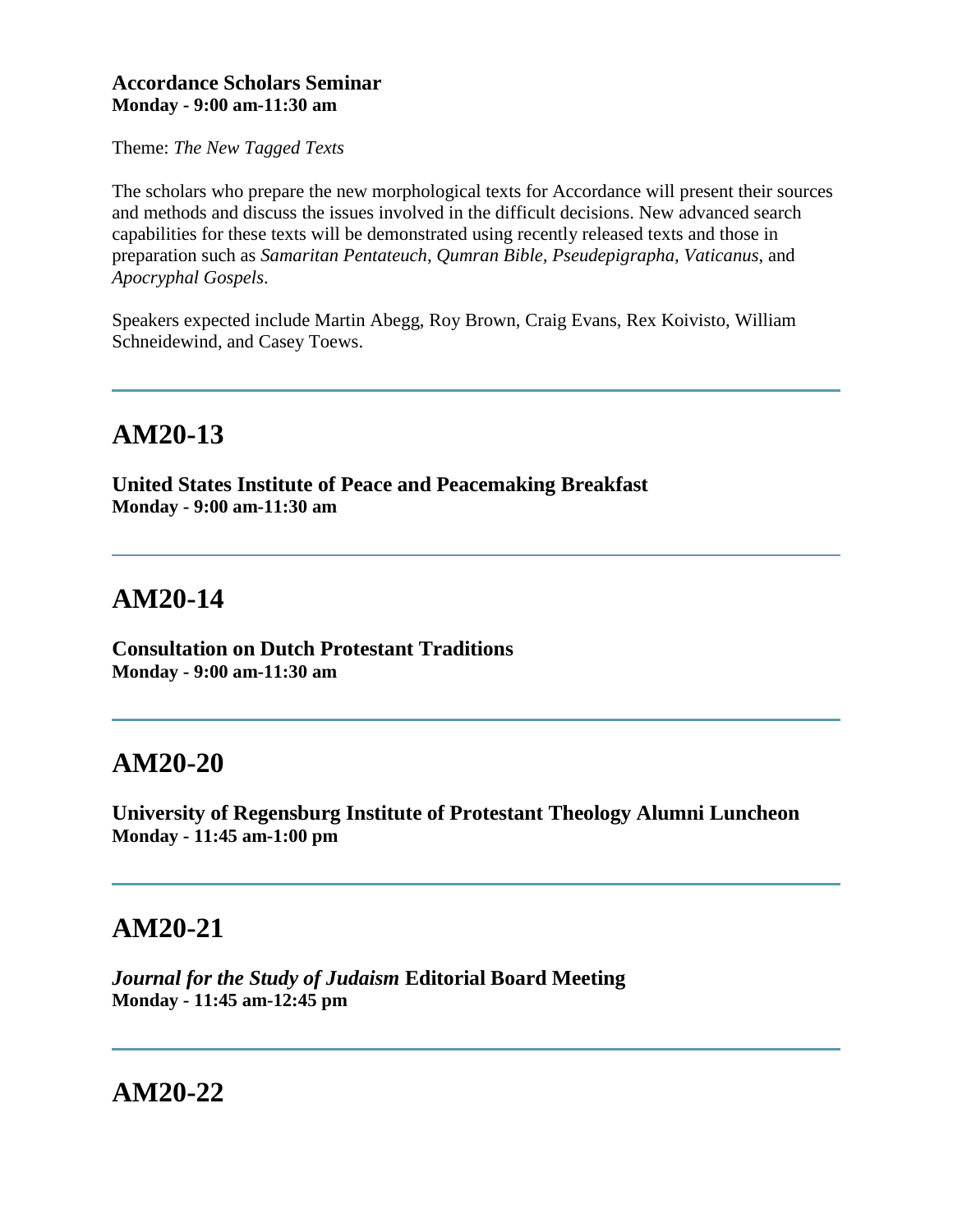# **AM20-23**

#### **Writing the Scholarship of Teaching and Learning Monday - 11:45 am-12:45 pm**

A luncheon co-sponsored by the Wabash Center and the AAR's Academic Teaching and the Study of Religion Section, featuring directed small-table discussion and analysis of the characteristics and rewards of good academic writing on teaching religion and theology. Space is limited. Advance registration is required. October 31 deadline. Contact: Paul Myhre, [myhrep@wabash.edu.](mailto:myhrep@wabash.edu)

# **AM20-51**

**Amina Wadud & Kecia Ali Discuss their Books on Islam & Gender Monday - 11:45 am-12:45 pm**

## **AM20-50**

**Center for Advanced Holocaust Studies, US Holocaust Memorial Museum -- Information Session Monday - 1:00 pm-3:30 pm**

See A20-84 for details.

### **AM20-100**

**New Kyoto Programs: Center for Interdisciplinary Study of Monotheistic Religions (CISMOR), Kyoto Graduate Union of Religious Studies (K-GURS) Monday - 4:00 pm-6:30 pm**

## **AM20-101**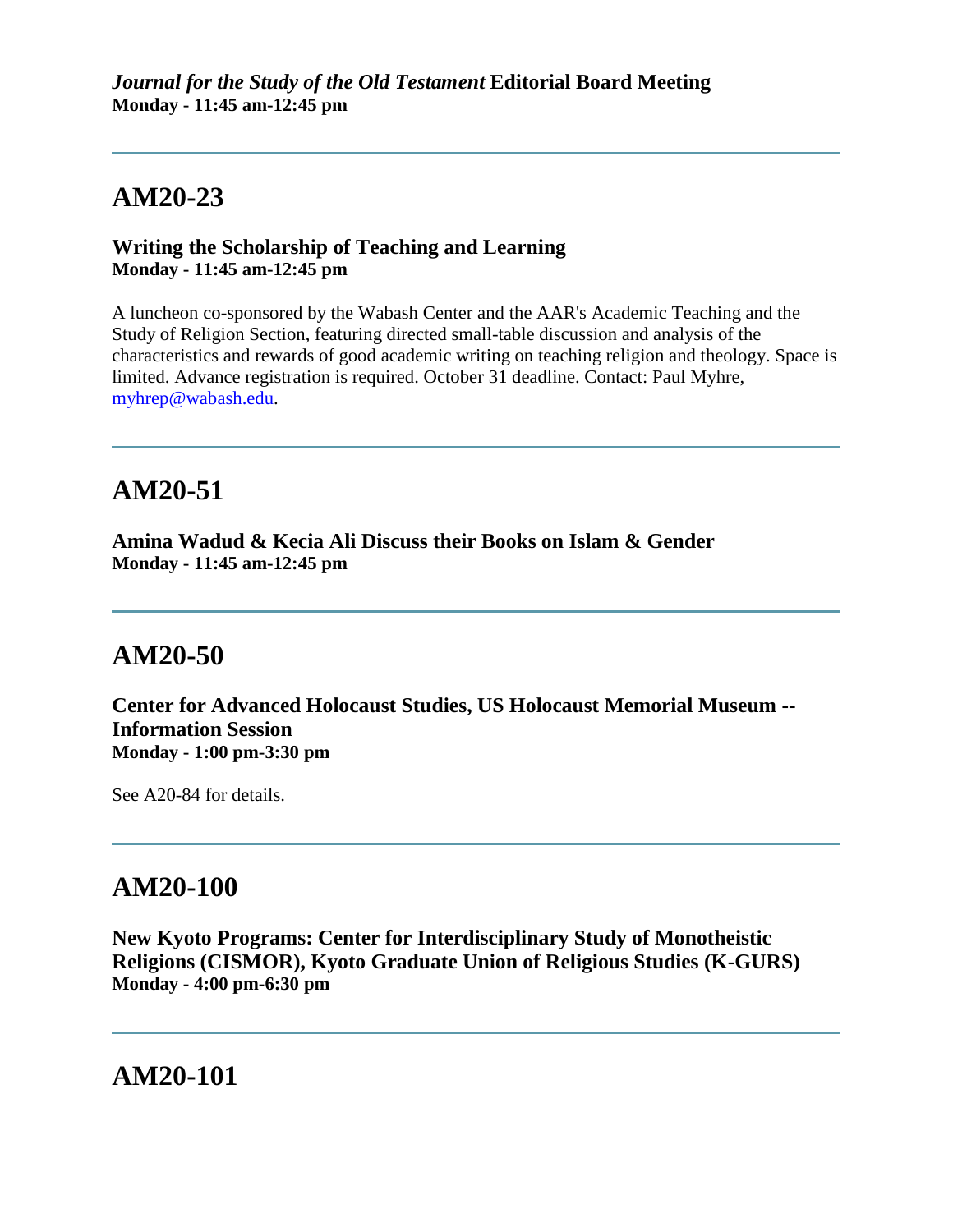#### **Logos Bible Software Syntactically-Tagged Databases of the Greek New Testament: Overview and Training Seminar Monday - 4:00 pm-6:30 pm**

This seminar will overview the latest quantum leap for computerized research and teaching in the Greek New Testament: textual databases tagged for syntactical force and structures. The seminar is appropriate for new or experienced users or anyone interested in computer applications for study of the Greek text, regardless of current platform or computer literacy. The seminar will introduce the concept behind each database, the graphical interface, and searching capabilities.

### **AM20-102**

**International Society for Chinese Philosophy Monday - 4:00 pm-6:30 pm**

See A20-135 for details.

# **AM20-103**

#### **Bahá'i Studies Colloquy Monday - 4:00 pm-6:30 pm**

Robert H. Stockman, DePaul University, Presiding

4:00 Dr. Susan Maneck, Jackson State University

*The Bahá'í Covenant as Responsiveness*

4:40 Erfan Sabet, Lancaster University

*Can Religious Identity Falsify Labeling Theory?: The Case of Iranian Bahá'í Youth Aged 21-30*

5:20 Mikhail Sergeev, University of the Arts

*Separation of Religion and State in Bahá'í Teachings*

6:00 Discussion

For additional information about these sessions or about the Bahá'í Studies Colloquy, contact Robert Stockman at [rstockman@usbnc.org](mailto:rstockman@usbnc.org) or 1-847-337-7750.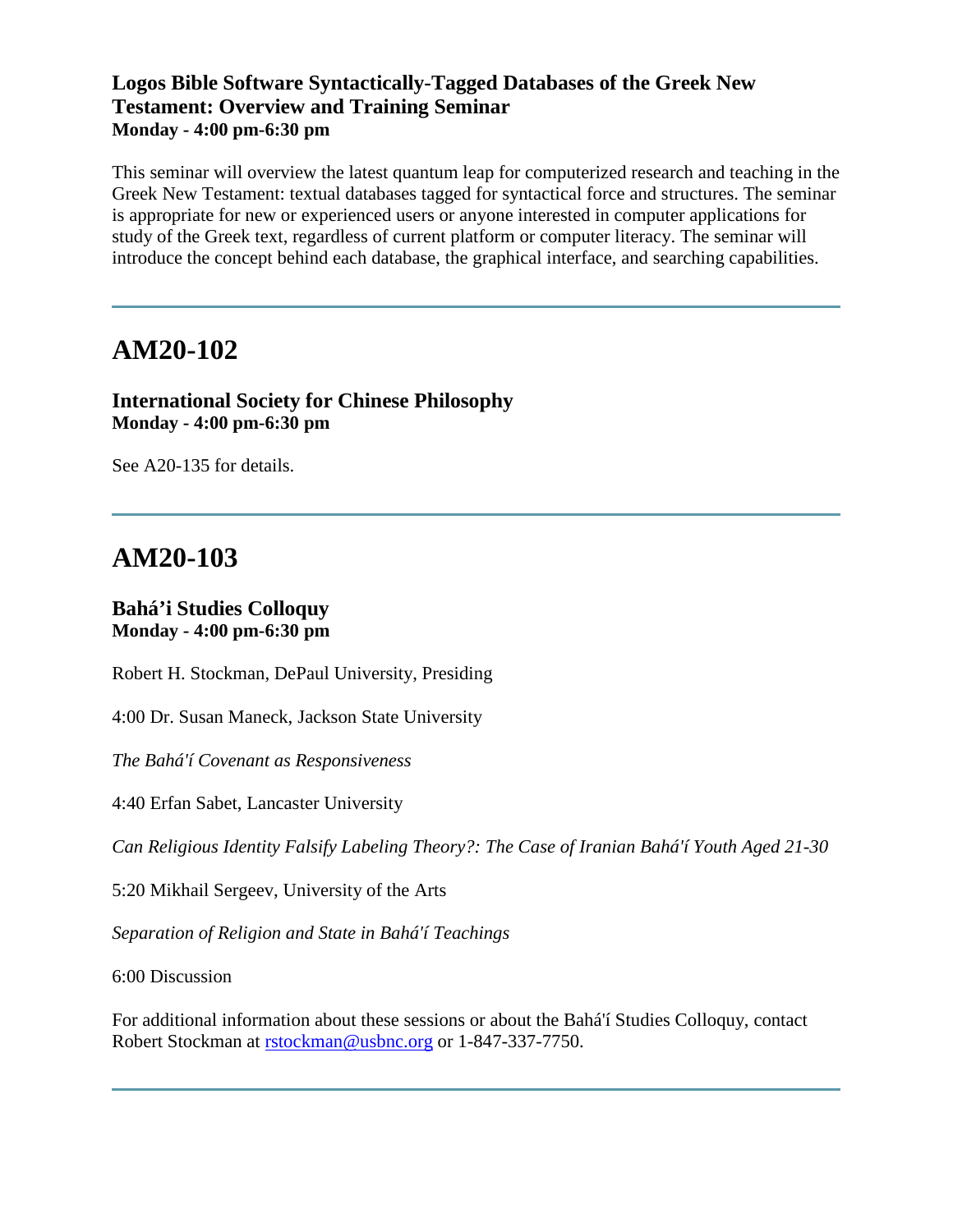# **AM20-105**

**Sacred Community and Intentional Practice: New Developments in Congregational Life Monday - 5:30 pm-8:30 pm**

CANCELLED

### **AM20-107**

**Highlands Institute for American Religious and Philosophical Thought Business Meeting Monday - 5:45 pm-6:15 pm**

# **AM**

*American Journal of Theology and Philosophy* **Monday - 6:30 pm-8:00 pm**

Jennifer G. Jesse, Truman State University, Presiding

Wesley Wildman, Boston University

*Kaufman, Creativity, and Christ*

Respondent: Gordon Kaufman, Harvard University

We are anticipating an exciting conversation about Gordon Kaufman's recent publications.

Everyone is welcome! For additional information, contact Jennifer Jesse at [jgjesse@truman.edu.](mailto:jgjesse@truman.edu)

### **AM20-111**

**Peeters Publishers Dinner Monday - 7:00 pm-11:00 pm**

## **AM20-112**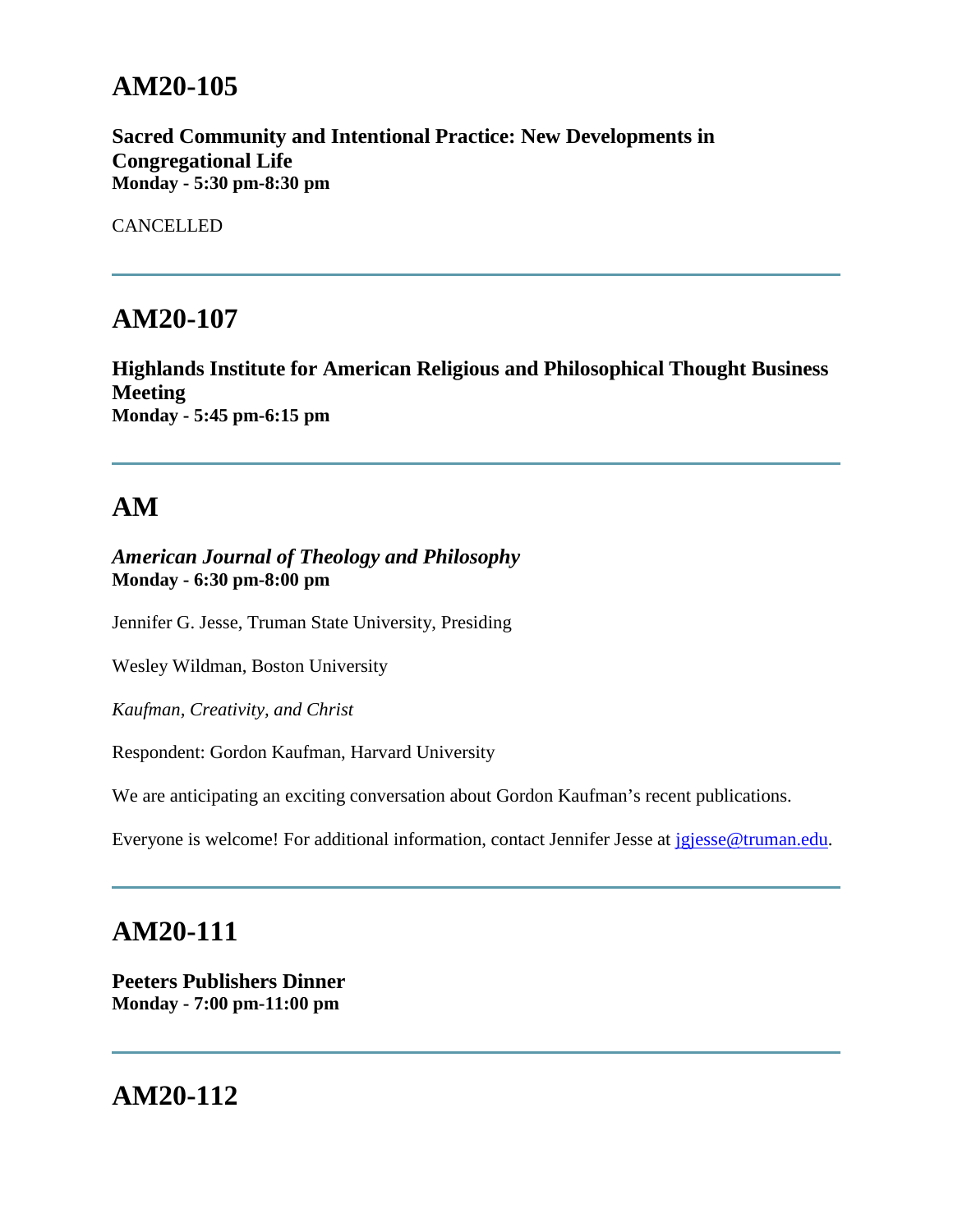#### **Ethnic Chinese Biblical Colloquium Monday - 7:00 pm-11:00 pm**

7:00 Mary Foskett, Wake Forest University, Presiding

Theme: *Biblical Studies in China: Three Perspectives*

Panelists:

Archie Lee, Chinese University of Hong Kong

Sze-kar Wan, Andover Newton Theological School

Antoinette Wire, Graduate Theological Union

9:00 Business Session: ECBC members only

For additional information, contact Jeffrey Kuan at [kjkuan@psr.edu.](mailto:kjkuan@psr.edu)

#### **AM20-115**

#### **Society of Christian Philosophers Monday - 7:00 pm-8:30 pm**

See A20-137 for details.

### **AM20-116**

**Azusa Pacific University Reception Monday - 7:00 pm-8:30 pm**

# **AM20-117**

#### **Textual Reasoning Study Session Monday - 7:00 pm-8:30 pm**

Steven Kepnes, Colgate University, Nancy Levene, Indiana University, and Shaul Magid, Presiding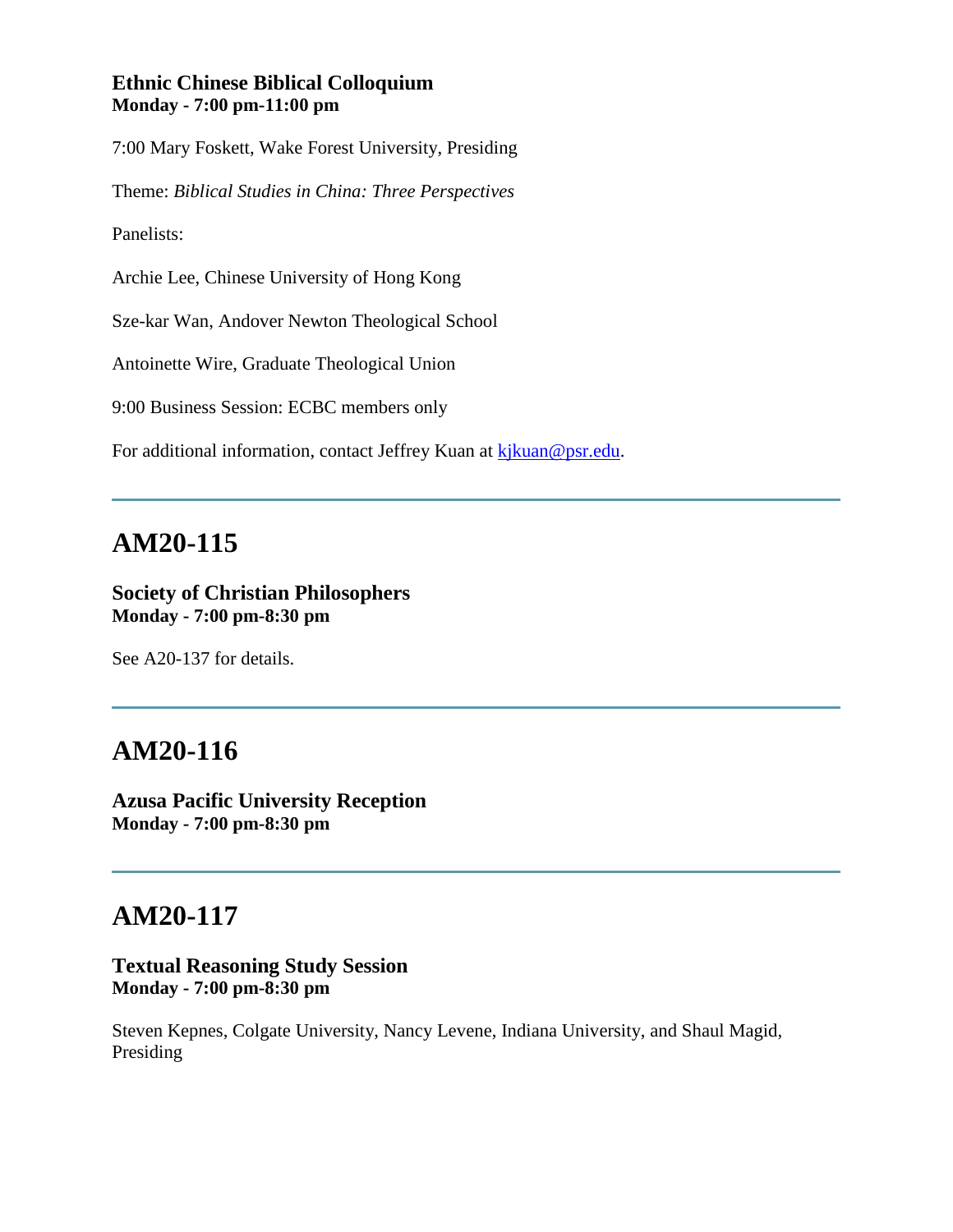This year's session will be devoted to questions of boundaries -- legal, ethnic, political, denominational, and ethical. How do boundaries get drawn and re-drawn? How might they be questioned, and from what place would one do so? Philosophical and Rabbinic texts will be studied. See [TR-list@bu.edu](mailto:TR-list@bu.edu) for information or contact [SKepnes@mail.colgate.edu](mailto:SKepnes@mail.colgate.edu) or [nlevene@indiana.edu.](mailto:nlevene@indiana.edu)

#### **AM20-118**

**Sheffield University Alumni Reception Monday - 7:00 pm-8:30 pm**

#### **AM20-119**

**Society for Asian and Comparative Philosophy Monday - 7:00 pm-8:30 pm**

See A20-136 for details.

### **AM20-120**

**Society for the Study of Christian Spirituality: Governing Board Meeting Monday - 7:00 pm-8:30 pm**

#### **AM20-129**

**The Church in the 21st Century Center at Boston College - Book Series Launch Monday - 7:00 pm-8:30 pm**

#### **AM20-130**

**Gay Men's Issues in Religion Group Reception Monday - 7:00 pm-8:30 pm**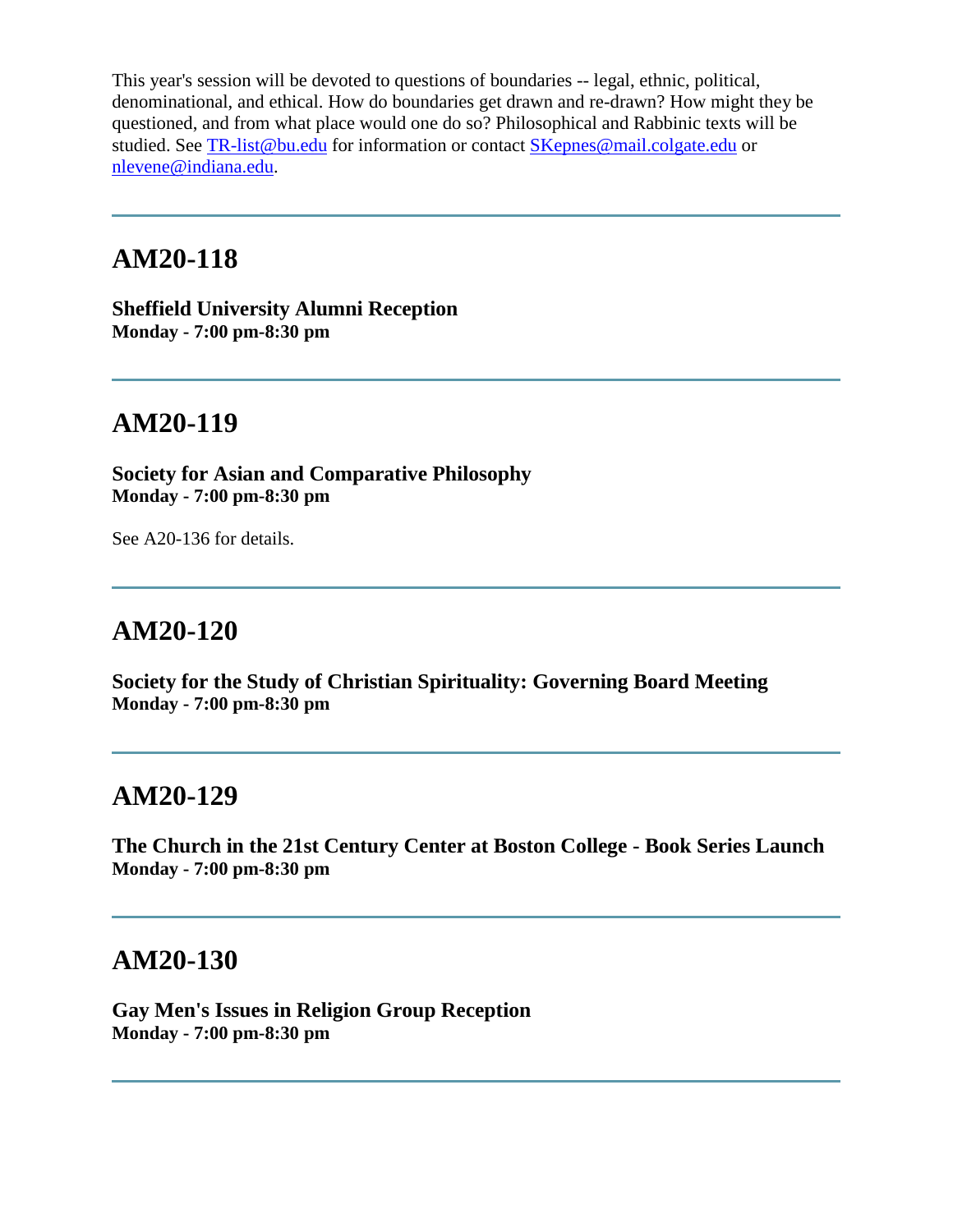### **AM20-122**

**Brite Divinity School Reception Monday - 9:00 pm-11:00 pm**

### **AM20-123**

*Pro Ecclesia* **Reception Monday - 9:00 pm-11:00 pm**

# **AM20-124**

#### **Durham University Department of Theology and Religion Reception Monday - 9:00 pm-11:00 pm**

The Department of Theology and Religion at Durham, UK welcomes alumni/ae, colleagues, friends, and guests. Information will be available at [www.dur.ac.uk/Theology](http://www.dur.ac.uk/Theology) for those interested in the following research areas: Biblical and Ancient Languages, Catholic Studies, Church History, Ethics, Hebrew Bible, Jewish Studies, New Testament, Philosophical Theology, Study of Religion, Systematic and Contemporary Theology. Several faculty will be present and information brochures will be available.

### **AM20-125**

**Syracuse University Department of Religion Reception Monday - 9:00 pm-11:00 pm**

## **AM20-126**

**Sheffield University and Sheffield Phoenix Press Reception Monday - 9:00 pm-11:00 pm**

**AM20-127**